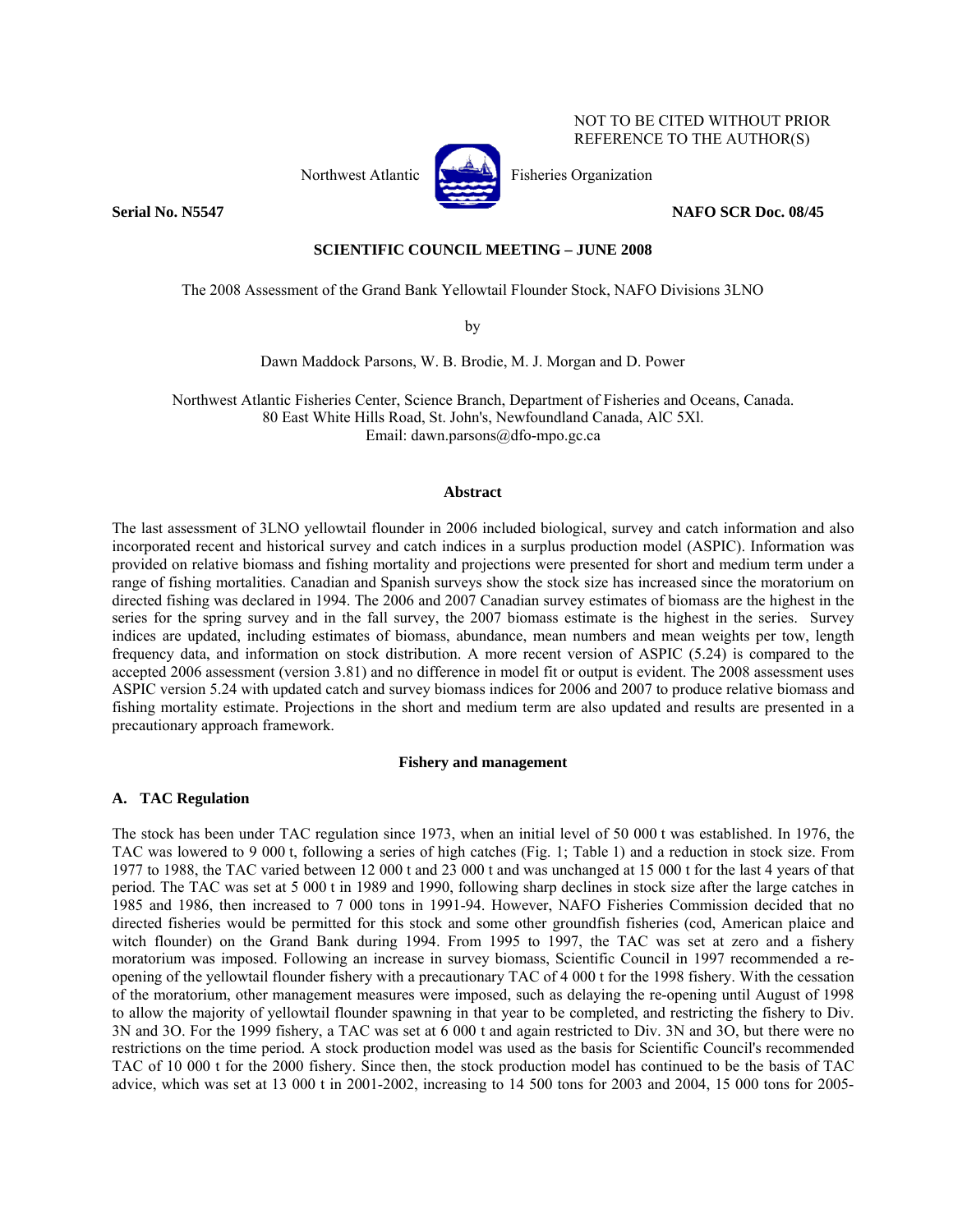2006 and 15 500 tons for 2007 and 2008. Scientific Council again provided 2-year TAC advice in 2006, when the stock was last assessed, and confirmed the 2006 advice in 2007, following an interim monitoring update.

# **B. Catch Trends**

The nominal catch increased from negligible amounts in the early 1960s to a peak of 39 000 t in 1972 (Table 1; Fig. 1). With the exception of 1985 and 1986, when the nominal catch was around 30 000 t, catches were in the range of 10 000 to 18 000 t from 1976 to 1993, the year before the moratorium.

During the moratorium (1994-97), catches decreased from approximately 2 000 tons in 1994 to around 300 - 800 tons per year, as by-catch in other fisheries (Table 1). Since the fishery re-opened in 1998, catches have increased from 4 400 tons to a high of 14 100 tons in 2001. Overall, catches exceeded the TACs during 1985 to 1993 and again from 1998-2001, by about 10% in the latter period (Table 1; Fig. 1). Since 2002 the catches have been below the TAC. Both the 2004 and 2005 nominal catch estimates of 13 354 tons and 13 933 tons, respectively are below their respective TAC of 14 500 tons and 15 000 tons. In 2004, Canada caught 12 575 tons and in 2005 caught 13 137 tons. Corporate restructuring and labour disputes, in 2006, prevented the Canadian fleet from prosecuting the Yellowtail flounder fishery, and Canadian catch was only 177 tons. The nominal catch in that year was only 930 tons, well below the TAC of 15 500 tons. In 2007, the participation in the fishery increased by Canadian fleet, but was still low at 3 673 tons, and the nominal catch was 4 617 tons.

In some years, small catches of yellowtail have been reported from the Flemish Cap, NAFO Div. 3M. STACFIS previously noted that these catches were probably errors in reporting or identification, as the reported distribution of yellowtail flounder does not extend to the Flemish Cap.

Table 2 shows a breakdown of the Canadian catches by year, division and gear. With the exception of the 1991-1993 period, when Canadian vessels pursued a mixed fishery for plaice and yellowtail flounder in Div. 3O, the majority of catches have been taken in Div. 3N. The most important gear is otter trawl. The Canadian otter trawl catch in Div. 3L of 2 760  $t^1$  in 2004 was the highest in this Division since 1986 but the catches declined by about 1 000 t in Div. 3N and 1 800 t in Div. 3O from 2003 to 2004. Although the Div. 3L and 3O catches were lower in 2005 when compared to 2004, Canada's highest catch of 10 572 t came from Div. 3N and represents the highest level from this division since 1981. In 2006, catch was negligible; with only 177 tons taken mainly in 3N (1 ton was taken in 3L). Canadian catch in 3L was only 5 tons in 2007, while in 3N and 3O catches increased from the previous year, to 2 053 t and 1 615 t respectively.

# **C. The 2006-2007 Fisheries by Non-Canadian Vessels** (SCS Doc. 07/6, 8,9; SCS Doc. 08/5,6,8)

Sampling of size composition from commercial catches of yellowtail flounder in 2006 and 2007 was available from the fisheries for Greenland halibut and skate in the NRA of Div. 3NO, and in the Canadian directed fishery for yellowtail, length frequencies were available for 2007 only. Available length frequencies from the Canadian and Spanish catches for 2006 and 2007 are plotted together in Figure 2. The minimum codend mesh size in the Canadian fleet is 145 mm while Spain uses a minimum of 130 mm mesh size when fishing for Greenland halibut. No sampling of yellowtail flounder from the 2006 Spanish fishery for Greenland halibut was available. In 2007, the mode in the Spanish yellowtail by-catch was 32-34 cm, lower than that seen in years prior to 2006, or in fisheries by Canada and Portugal which had similar modes in the length frequencies of 36-38cm. In 2006 and 2007, skate fisheries of Portugal and Spain, where a minimum codend mesh size of 280 mm is used, the mode in the 2006 and 2007 catch by Portugal was 38-42 cm. The mode in the 2007 catch by Spain was lower, at 36 cm.

## **II. Research Survey Data**

# **A. Canadian Stratified-random Surveys Spring and Fall Surveys**

Stratified-random research vessel surveys have been conducted in the spring in Divs. 3L, 3N and 3O since 1984 and in the fall since 1990. Up until 1994, the surveys were conducted using an *Engel* 145' high-rise groundfish trawl

 1 Erroneously reported as 42 760 tons in Walsh *et al*., 2005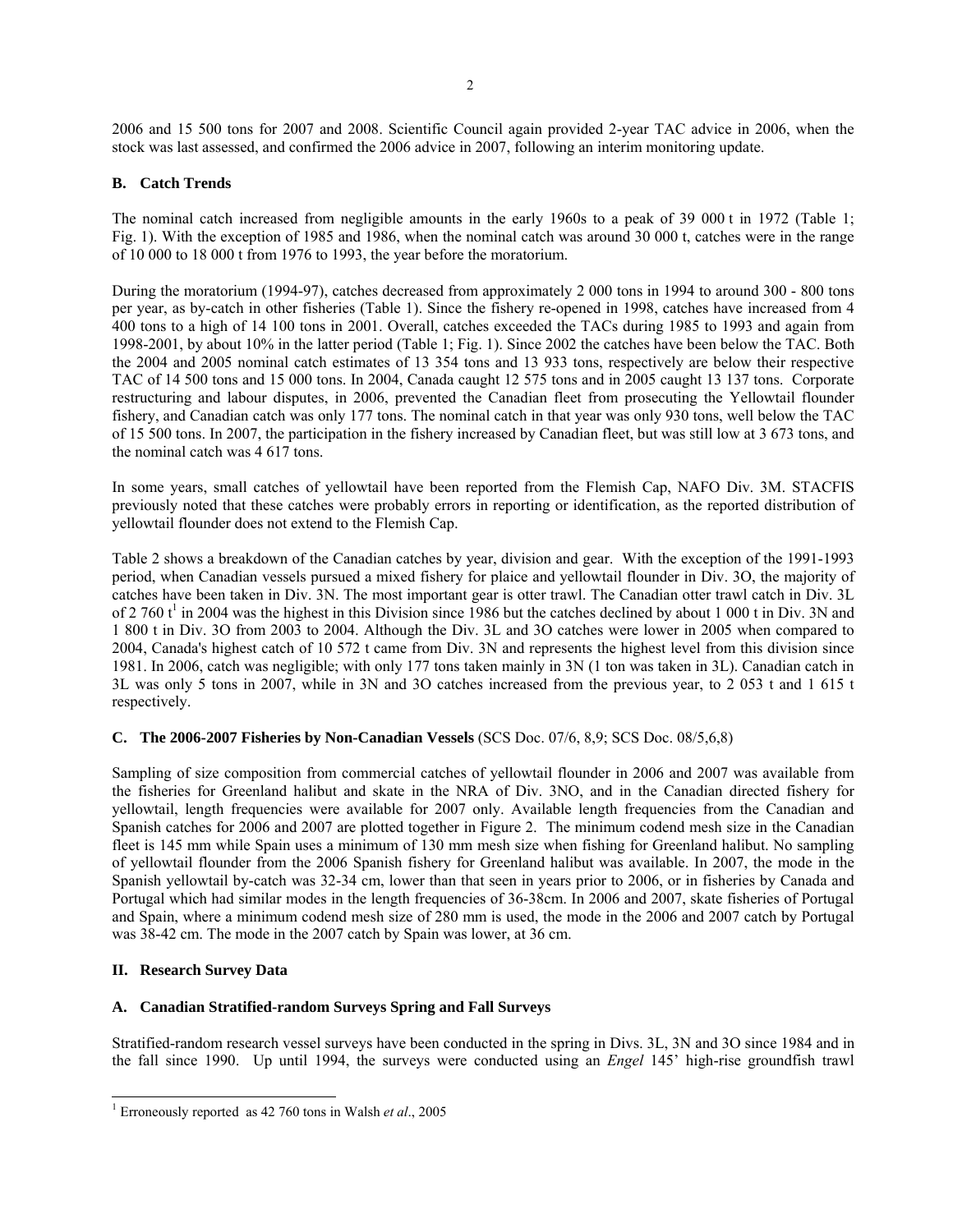whereas the 1995-2007 surveys were carried out with a much more efficient *Campelen 1800* shrimp trawl. All data presented here are now in *Campelen 1800* trawl catch equivalents for 1984-94 with the actual data for 1995-2007.

### *Abundance and biomass trends*

Figures 3 and 4 and Tables 3 and 4 compare the population abundance and biomass estimates of yellowtail flounder in the Canadian spring and fall surveys. Detailed descriptions of survey trends in both series are contained in Maddock Parsons and Brodie (2008). Survey indices show similar trends in both series, although the fall estimates were generally higher from 1992 to 2002, with the exception of 1996 and 1999. Since then, there has been no trend in biomass estimates between the surveys. The fall survey indicates that the upward trend in stock size started in 1993 while the spring survey showed the trend starting in 1995. The spring survey showed more annual variation in stock size from 1999-2007, while the fall survey biomass estimates were relatively less variable, increasing steadily until 2002, when the biomass estimate decreased and remained stable until 2007 when the estimate increased again.

Figure 5 shows the result of a regression of the biomass estimates from the spring and fall time series. A linear relationship is evident with 72% of the variation being explained by the model. Two time regimes are present: 1990- 1995, when the stock was at its lowest and estimates were more in agreement, and 1996-2007, when the stock was increasing and the estimates were more variable. Catchability estimates from the stock production model indicate *q's* from the Campelen surveys are around 3, and therefore swept-area stock-size is likely being overestimated in the spring and fall surveys (see Appendix 1).

### *Size composition and growth*

Figure 6 shows the length composition of survey catches from spring and fall surveys by year for Div. 3LNO (combined sexes). Size composition in most recent years generally showed one main peak in the length frequencies in the spring surveys and multi-modal peaks in the fall surveys. More small fish were present in the survey catches beginning in the fall of 1995 onward due to the increased efficiency of the new Campelen survey gear over the old gear. Annual shifts in modes could be evidence of year classes moving through the time series.

In the spring surveys in 1996, 1997, 1999 and 2000 there were bimodal distributions seen in the data which can be tracked from year to year. For example following the first mode, in 1998 its peak is at 27.5 cm; by 1999, the peak has moved to 31.5 cm where it stays for 2000; and by 2001 it has moved to 32.5 cm. Over the next two years, the peak remained strong but doesn't appear to move because growth was probably reduced considerably (see Dwyer *et al*., 2003). At this point, it is probably made up of a number of different age classes. However since 2000 there were no bimodal peaks evident in the data (Fig. 6).

In the fall surveys, multi-modal peaks are more common and unlike the spring surveys, were evident in surveys from 2001-2007 (Fig. 6). After 30-32 cm, growth slows and becomes almost negligible between years. This is consistent with the growth curves constructed using ages from thin-sectioned otoliths (Dwyer *et al*., 2003).

Figure 7 shows survey abundance less than 21 cm from Canada and Spain for the period 1995-2007 as a proxy for recruitment. At that size, yellowtail flounder are not recruited to any of the regulated fisheries. Population numbers at length for yellowtail flounder less than 22 cm (age 0-3 years) are plotted from the spring and fall Canadian surveys and total numbers caught from the spring Spanish surveys (Fig. 8). The trends in spring and fall abundance  $\leq$  22 cm are generally similar between series with the exception of the 2004 and 2005 Canadian fall surveys which much higher increases in abundance of small fish than either the Canadian spring or Spanish spring surveys. In 2006 and 2007, however, the number of small fish in the Canadian fall survey, although higher than either of the spring surveys, is more in line with trends in the other surveys.

With the exception of the spring and fall of 1995, (Canada switched to the Campelen trawl in the fall of 1995) the overall trend in the Canadian and the Spanish spring surveys is similar to the Canadian fall surveys from 1996-2003. In 2004 and 2005 surveys, the Canadian fall index is much higher (Fig. 7A). Walsh *et al.* (2006a) reported several large catches (numbers >1 000 fish) in the Southeast Shoal (nursery) area in the fall of 2004 and 2005 surveys, that were not evident in the spring surveys and these large catches also contained a large number of "juveniles".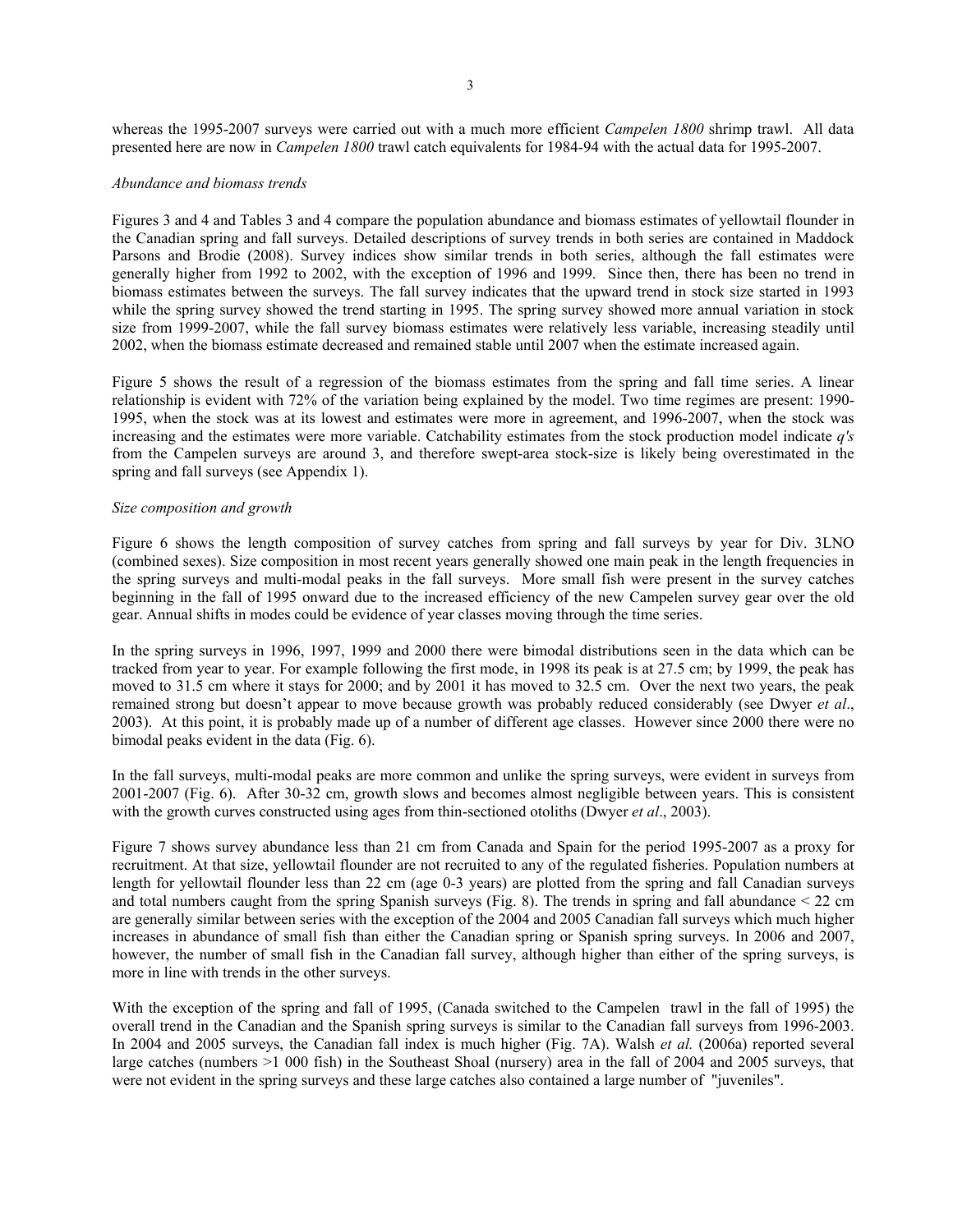Figure 7B shows that there was no linear relationship between 1996-2007 Canadian spring and fall estimates. However, if you remove the 2004 and 2005 estimates then a statistical significant relationship was evident (Fig. 7B and 7C).

# *Cohort strength model*

Numbers at age are not available at this time, so the cohort strength model (Walsh *et al*., 2002) was not updated.

# **B. Spanish Stratified-random Spring Surveys in the Regulatory Area, Div. 3NO** (*SCR Doc. 08/008*)

Beginning in 1995, Spain has conducted stratified-random surveys for groundfish in the NAFO Regulatory Area (NRA) of Div. 3NO. These surveys cover a depth range of approximately 45 to 1 300 m. In 2003, after extensive comparative fishing between the vessel, C/V *Playa de Menduiňa* and Pedreira trawl with the replacement vessel, C/V *Vizconde de Eza*, using a Campelen 1800 shrimp trawl as the new survey trawl, all data have been converted to Campelen units (Paz *et al*., 2003, 2004). In 2006, an error in the estimation method was corrected and all survey estimates were re-calculated (González-Troncoso *et al*., 2006).

The biomass of yellowtail in the Div. 3NO of the NRA increased sharply up to 1999, and since then has shown a similar annual fluctuation pattern seen in the Canadian spring surveys of Div. 3LNO (Fig. 3 and 8). Most (83%) of the biomass comes from strata 360 and 376 similar to other years. Length frequencies in the 2006 and 2007 Spanish survey showed a mode around 32-34 cm (Fig. 9). As in the Canadian spring surveys (Fig. 6), this survey showed a similar progression of the peak in the length frequencies from 1998 to 2005. There was no evidence of a recruitment pulse in recent years similar to the Canadian spring survey results.

# **C. Stock Distribution** *(SCR Doc. 08/44)*

The 2006 and 2007 distribution of yellowtail flounder in NAFO Divs. 3LNO are described in the results of the Canadian spring and fall surveys (Maddock Parsons and Brodie, 2008). As in recent years, the stock continues to occupy more northern areas than in previous years with the increase in stock size.

Correlation of spatial distribution in the surveys to temperature has not been updated for this assessment.

In the previous assessment, a steady increase in the abundance of yellowtail flounder was seen to coincide with a northward expansion of the stock from 1995 up to 2005 and also coincided with increasing bottom temperatures (Walsh and Brodie, 2006). Small amounts of yellowtail were sometimes found in deepwater.

## **D. Biological Studies**

## *Maturity*

Maturity at size by year was estimated using Canadian spring research vessel data from 1984-2007. Estimates were produced using a probit model with a logit link function and a binomial error structure (SAS, 1989).  $L_{50}$  declined in males, by about 7 cm from around 30 cm in the mid-1980's to 23 cm in 1999. Although there have been short term fluctuations there has been little overall trend since 2000, with  $L_{50}$  averaging just under 25 cm. Female  $L_{50}$  has been fairly stable until the last 5 years which have all been estimated below the long term average of 33 cm (Fig. 10). There was significant inter-annual variation in the proportion mature at length for both males and females (generalized linear models: males  $\chi^2$ =237.8, df=23, p<0.0001, females  $\chi^2$ =339.5, df=23, p<0.0001). In general for males, years prior to 1992 were significantly different from 2007, and years prior to 1989 were significantly different from all years since 2000. After this there are also years that are significantly different from the final year but there is no pattern. For females, all years except 2005 are significantly different from 2007.

# *Weight at length*

Log length – log weight regressions were fit for females for each year from the Canadian spring survey data from 1990-2007. The specific length weight relationships are given in Table 5. Annual length weight relationships were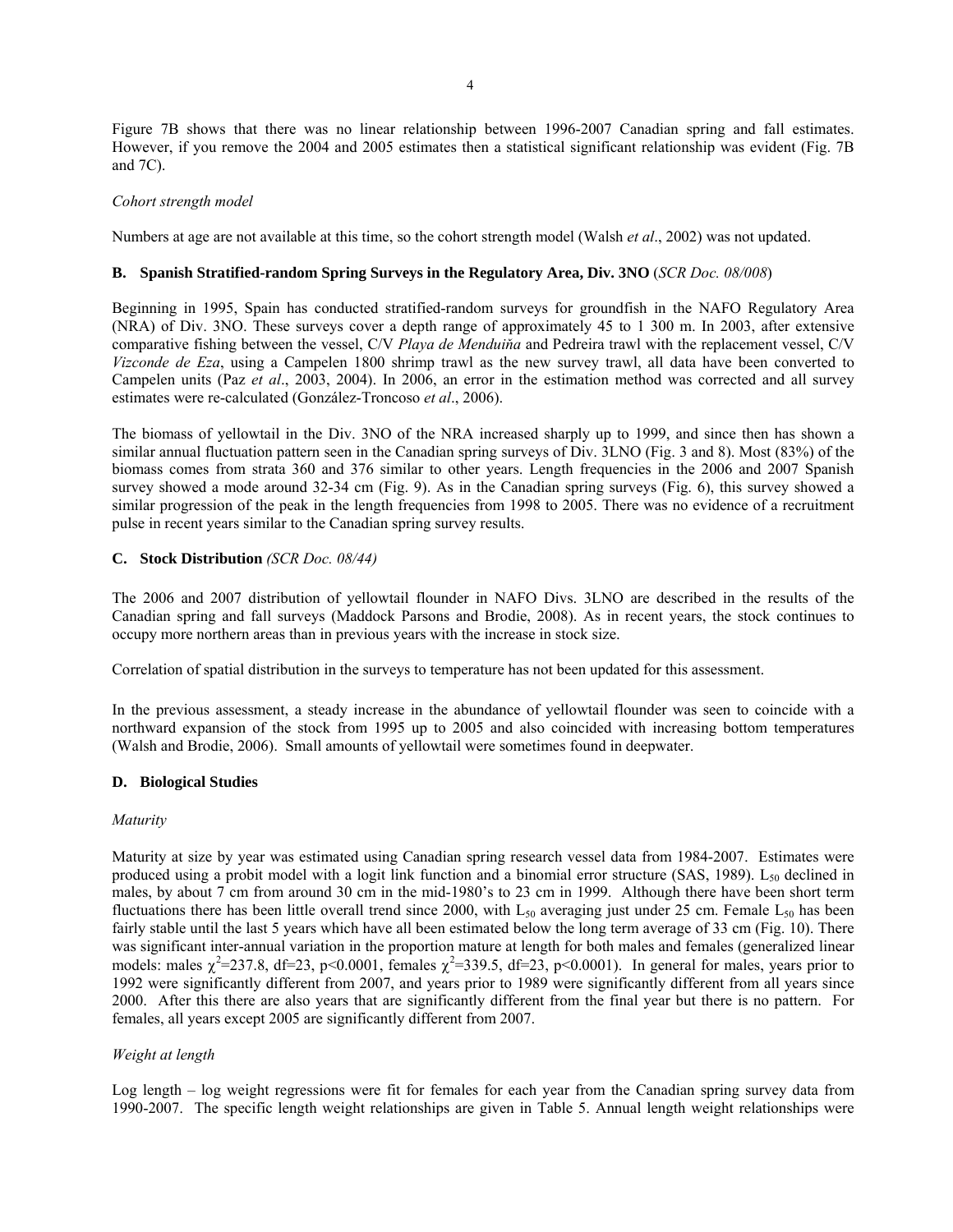unavailable prior to 1990 so for those years a relationship produced using data from 1990-1993 is given. There seems to have been a slight down ward trend in weight at length since 1996. This can be best seen in the largest size range plotted, the 50.5 cm grouping. For this size group weight has declined by 0.1 Kg since 1996 (Fig. 11).

### *Female SSB*

Estimates of female proportion mature at length, population numbers at length, and annual length weight relationships were used to produce an index of female SSB from the spring survey. Female SSB declined from 1984 to 1992 (Fig. 12). Since 1995 it has increased substantially. The average index over the 1996-1998 period was 66 000 t, similar to levels in the mid-1980's. There was a large increase in the index in 1999 consistent with the large increase in the overall survey abundance index for that year. Estimates for 1999-2001 were fairly similar and much higher than any previous estimate. There was a large decline in the index in 2002, similar to the overall survey abundance and biomass indices. The SSB index increased again in 2003 and overall has been increasing since 1995. The 2002 to 2007 average is 163 000 t, substantially higher than that of the mid-1980's. In general the female SSB index mirrors the trend in the total survey biomass index.

### **E. ASPIC Model Comparisons**

In the previous assessment of this stock, the version of the surplus production model (ASPIC; Prager 1994,1995) that was used (version 3.81) was not the most current version available. Comparisons with the newer version at the time gave results that were not comparable in some of the outputs, particularly in the outputs from bootstrapped estimates (see Walsh and Brodie, 2003). Since that time, a new suite of programs has become available (suite 5.0) and a comparison between the accepted assessment and the new version of ASPIC (version 5.24) is presented here.

Version 5.24 of ASPIC contains several changes from earlier versions, which are outlined in the documentation for the ASPIC suite (Prager, 2005). Changes most relevant to the yellowtail flounder assessment probably have to do with a change in the parameterization of the model, as well as a subtle change in the way the convergence criterion are handled.

Version 5.x of ASPIC can now fit the generalized production model, in addition to the logistic form of the production model that was fit in previous versions (including version 3.81). The generalized model requires parameterization in terms of MSY and carrying capacity K rather than MSY and intrinsic rate of increase r. This occurs because when the exponent n in the generalized model is in the region  $n \le 1$ , then  $r = \infty$ . As a result, ASPIC 5.x requires a starting guess for K, not for r.

A parameter estimated by ASPIC is the biomass in the first year of the analysis. In previous versions, this was expressed (both in the input file and in ASPIC reports) as a ratio to the biomass providing MSY; i.e., as B1/BMSY. In version 5.x, it is expressed as a ratio to the carrying capacity, i.e., as B1/K. This change is required because in the generalized model,  $B_{MSY}$  is no longer a fixed proportion of K. The change reduces correlation between estimates of the starting biomass ratio and of  $B_{MSY}$ .

In the previous assessment (in 2006) the relative convergence criterion (simplex) was set to 1d-6 in order to facilitate running the bootstrap estimates (setting the convergence criterion to 1d-8, as recommended, took much longer to run). Version 5.x seems to have a change in the way the convergence criterion is handled, and in the model comparison, the convergence criterion is set to 1d-8 (the recommended value) in the run using version 5.24 of ASPIC.

For the comparison runs, the accepted 2006 assessment was run in ASPIC version 3.81. Walsh (2007) indicated that some errors in the survey series had been overlooked in the assessment in 2006. As well, the catch series used in that assessment was not the same as in the nominal catch table. The comparison run, here, corrects the noted errors, and uses the nominal catch table, so is not a direct replica of the 2006 assessment. The input file for the run using ASPIC version 5.24 is slightly different, due to the parameterization change, but was set up to reproduce the 2006 assessment as closely as possible. The input files for the comparison runs are given in Table 6, and the catch and biomass series used are given in Table 7.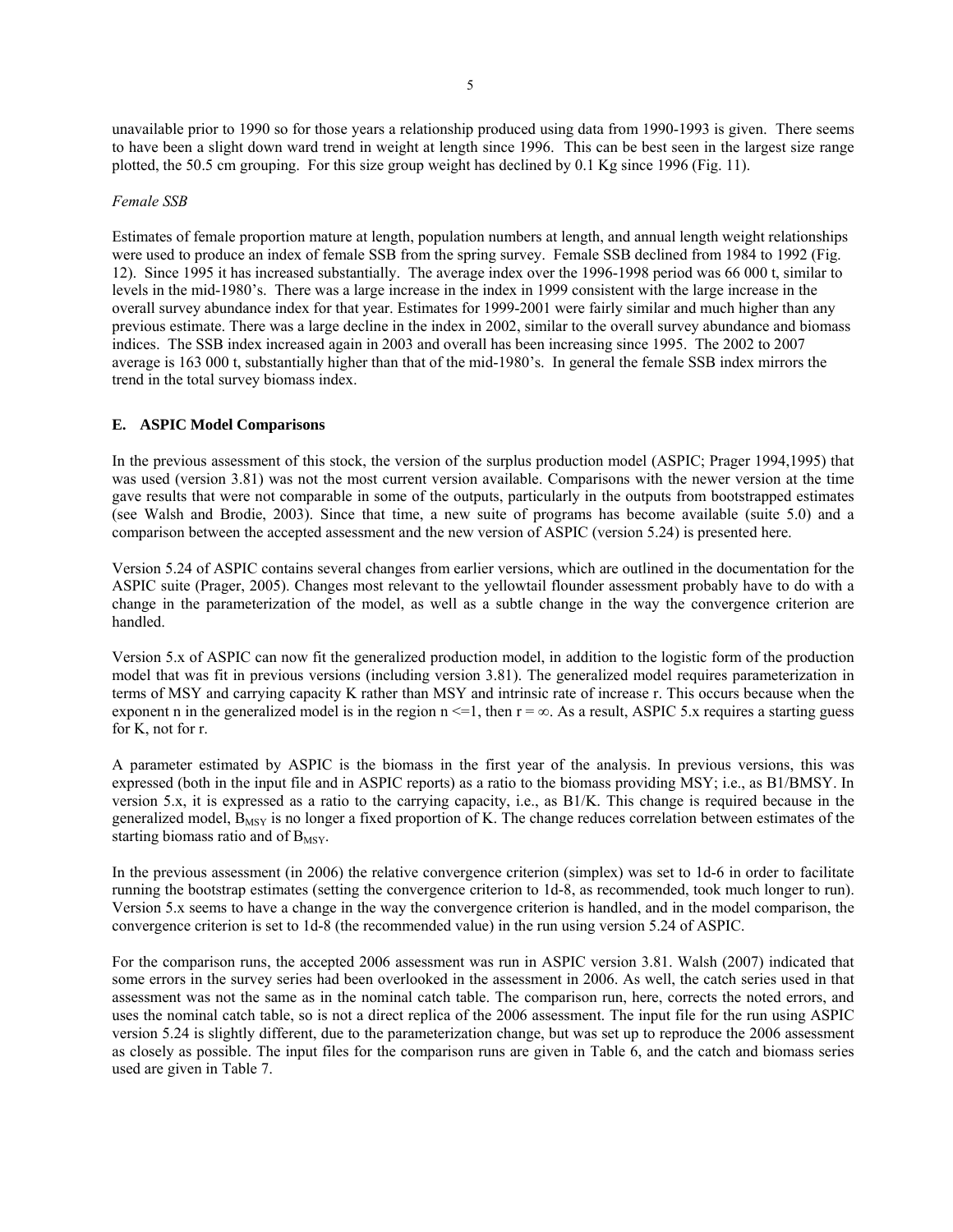Model outputs, parameter estimates and bootstrapped estimates from the two runs comparing ASPIC models are given in Tables 8 and 9. Results in the new version are very close to the results from the previously accepted version of ASPIC. The only difference in the model results seems to be the number of restarts for convergence, and that is probably the result of the change in convergence criterion to 1d-8 in version 5.24 of ASPIC.

Estimates of relative fishing mortality and relative biomass from the two comparison runs are given in Table 10 and Figure 13. The outputs are nearly identical and the plots overlay for the course of the entire series.

Since the results of ASPIC version 5.24 are nearly identical to the accepted version of ASPIC (3.81) used in the previous assessment, and older versions of ASPIC are no longer supported by the author, the 2008 assessment of yellowtail flounder will use ASPIC version 5.24.

## **F. Assessment Results**

### *Stock-recruitment relationship*

Since there were no available age data for 2002-2007, the recruitment index (cohort strength model, Walsh *et al*., 2002) was not updated.

### *CPUE analysis*

A multiplicative model (Gavaris, 1980) was used to analyze the catch and effort data for this stock as in assessments prior to the moratorium (Brodie et al. 1994), and in recent years (Brodie et al. 2006). Logbook data from the Can (N) fleet identifying yellowtail as the directed species from 1965 to 1993, along with 1998-2005 and preliminary 2007 data were utilized to derive a standardized catch rate series. This logbook data provides the longest series available because data from NAFO Statistical Bulletins exist only from 1974 onward in a format that identifies yellowtail as a main (directed fishery) species. The Can (N) fleet has taken the majority of the catch over the time period from this stock and provided the only source of CPUE data particularly the late 1970's and also since 1998. The data from 2006 was not included in the standardization because only 177 tons were taken by the Can(N) fleet trawlers due to labour problems within the industry.

Ln (CPUE) was the dependent variable in the model. Independent variables (category types) were: (1) a combination country-gear-tonnage-class category type (CGT), (2) NAFO Division, (3) month and (4) Year. Consistent with previous catch rate standardizations (e.g. Power, 2004), individual observations with catch less than 10 tons or effort less than 10 hours were eliminated prior to analysis. Subsequently, within each dependent variable, categories with arbitrarily less than five observations were also eliminated, with the exception of the variable "year", which is the purpose of the standardization. The percentage of otter trawl catch with reported hours fished effort utilized in the analysis, after the selection criteria were applied, ranged from 33% in 1966 to 100% in 2005, and averaged 66% since 1965. The advantage of running the Gavaris model is that the derived index is retransformed into the original units of fishing effort and can be computed for any chosen combination of the main factors. Plots of residuals from a preliminary run indicated data with higher levels of catch and effort tended to be less variable, therefore a weighted regression was conducted.

Tables 11 and 12 show the ANOVA and regression results of the CPUE analysis and Fig 14 shows the standardized series from 1965 to 2007. In Fig. 14A, the catch per unit of effort declined steadily from 1965 to 1976, then increased marginally to a relatively stable level from 1980 to 1985. The index again declined sharply in 1986 and remained at this relatively low level through to 1990. In 1991 the CPUE declined by almost half to the lowest level observed. The catch rate in 1998, after more than four and a half years of moratorium, was at a level comparable to the late 1960's. Catch rates initially increased slightly by 2000, declined marginally to 2002 then increased in succession by more than 50% to the highest in the series in 2005. There was a 10% reduction in the catch rate in 2007 but the index remains among the highest in the time series. Monthly coefficients (Table 12) indicated that CPUE was highest during the fall period (September – October) and the best catch rates are in 3N. Data from the Canadian fleet indicate that by-catch of American plaice has been problematic in this fishery, around 10%, since 2001, but no attempt has been made to account for this factor in the CPUE analyses.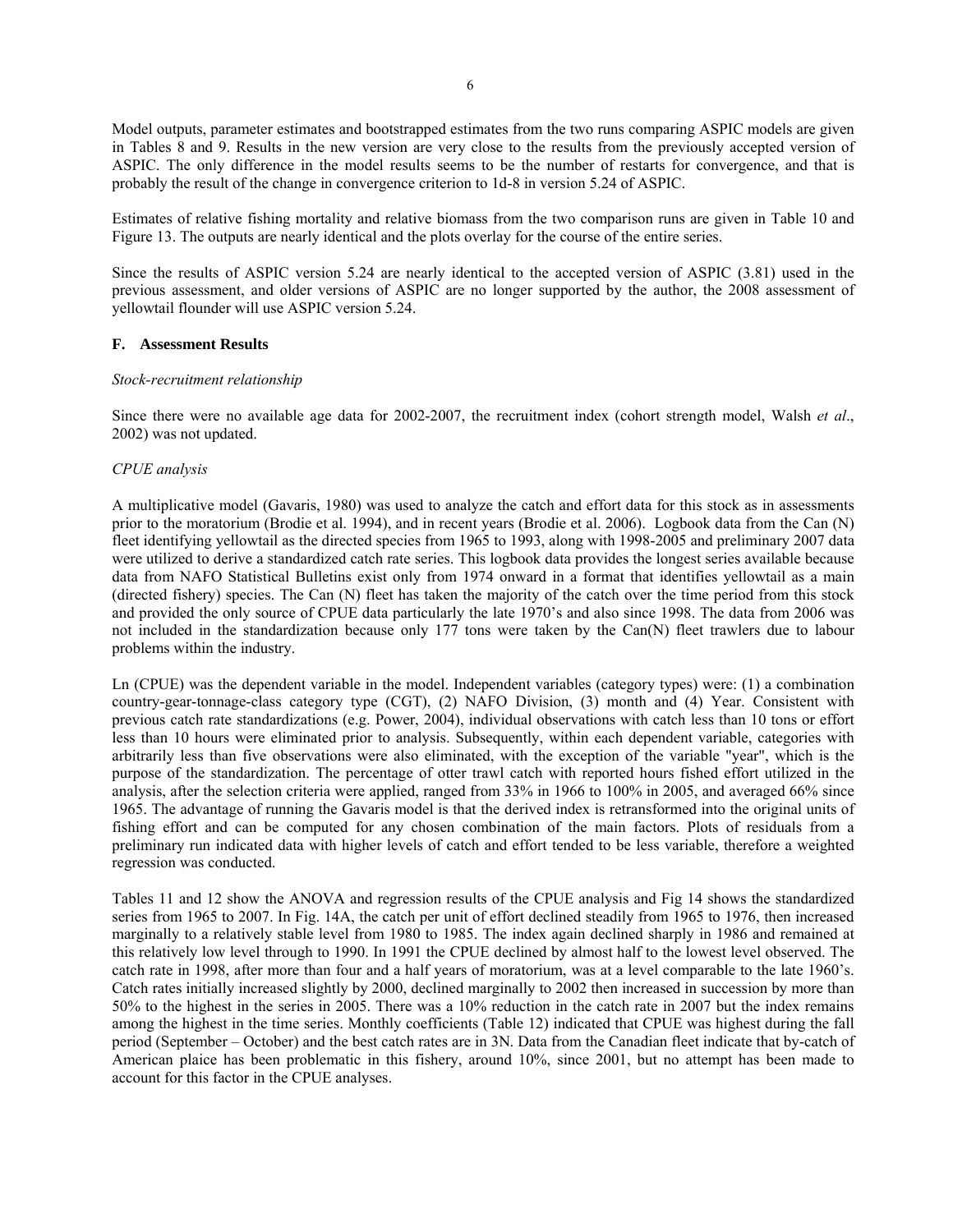Standardizations of the data separately by Division (Fig. 14B) showed that, overall, the historical trends were the same, although the catch rate is generally lower in Div. 3O than in Div. 3N, and that large fluctuations tend to occur more frequently in Div. 3O, primarily before 1985. In the period since the resumption of the directed fishery (1998- 2005) catch rates showed opposite trends within each division between 1998 and 2001 and again in 2004 and 2007. CPUE increased sharply in Div. 3N from 2002 to 2004-05 but declined in 2007. In Div. 3O, CPUE has generally increased from 1999 to 2007.

As noted previously, e.g. Brodie et al. (2004), the fluctuations in the combined index from 1990 to 1993 was due primarily to the switch in effort of the fleet to Div. 3O. A substantial part of the effort labeled 'directed' for one species or the other in this Division was actually effort directed at a mixed fishery for American plaice and yellowtail flounder during 1991-1993. Given this major shift in the fishery from the 1965-90 to 1991-93, some caution must be used in comparison of catch rates between these periods. Nonetheless, it is reasonable to interpret the 1991-1993 values for CPUE as another indication that the stock was low at that time. Since the resumption of the fishery in 1998, there has been a by-catch restriction of 5% for both American plaice and cod which directly affected the fishing pattern of the Canadian fleet. The vessels spent additional time searching for good catches of yellowtail with low by-catches of both restricted species, which they found mainly in the central and northern areas of Div. 3N. Avoidance of yellowtail too small for filleting machines (less than about 35 cm) has also been a factor in the fishery in recent years. Once again, caution should be used in comparing post-moratorium catch rates with other fishery periods. However, the overall CPUE since 1998, under the constraint of 5% by-catch limitations, suggests that the stock size has increased to a relatively high level, in agreement with survey indices (Maddock Parsons 2008; Gonzalez-Troncoso *et al*. 2008; Maddock Parsons and Brodie 2005).

## *Surplus production model (ASPIC)*

A non-equilibrium surplus production model incorporating covariates (ASPIC; Prager, 1994, 1995) was applied to nominal catch and survey biomass indices, as was done in the 2002, 2004 and 2006 assessments of this stock (Walsh *et al*., 2002; 2004;2006). The Schaefer production model used assumes logistic population growth, in which the change in stock biomass over time  $(dB_t/dt)$  is a quadratic function of biomass (B):

$$
d\mathbf{B}_t/dt = r\mathbf{B}_t - (r/K)\mathbf{B}_t^2
$$

where *r* is the intrinsic rate of population growth, and *K* is carrying capacity. For a fished stock, the rate of change is also a function of catch biomass (C):

$$
d\mathbf{B}_t/d\mathbf{t} = r\mathbf{B}_t - (r/K)\mathbf{B}_t^2 - \mathbf{C}_t
$$

Biological reference points can be calculated from the production model parameters:

$$
MSY = K r / 4; B_{msy} = K / 2; F_{msy} = r / 2
$$

Initial biomass (expressed as a ratio to *Bmsy*: *B1R*), *r*, *MSY*, and catchability coefficients for each biomass index (*qi*) were estimated using non-linear least squares of survey residuals. Once a model formulation is accepted, a bootstrapped run can be made, in which survey residuals are randomly re-sampled 500 times to derive bias-corrected probability distributions for parameter estimates. This bootstrap analyses will be the basis for catch projections. In the model runs presented, and for all subsequent projections, it was assumed that the catch in 2008 would equal the TAC of 15 500 t, although catches in 2002-2005 and 2007 were estimated to be less than the TACs. In 2006, corporate restructuring and a labour dispute in the industry resulted in a near absence of yellowtail catch by the Canadian fleet.

Because of differences in catchability among the various indices, relative (to *MSY* values) indices of biomass and fishing mortality rate were used instead of absolute values. Fishing mortality refers to yield (catch) /biomass ratio.

### *Input data/model formulation*

The production model formulation for the 2006 assessment included: 1) the nominal catch data (1965-2005); 2) Russian spring surveys (1972-1991); 3) Canadian Yankee spring surveys (1971-1982); 4) Canadian Campelen spring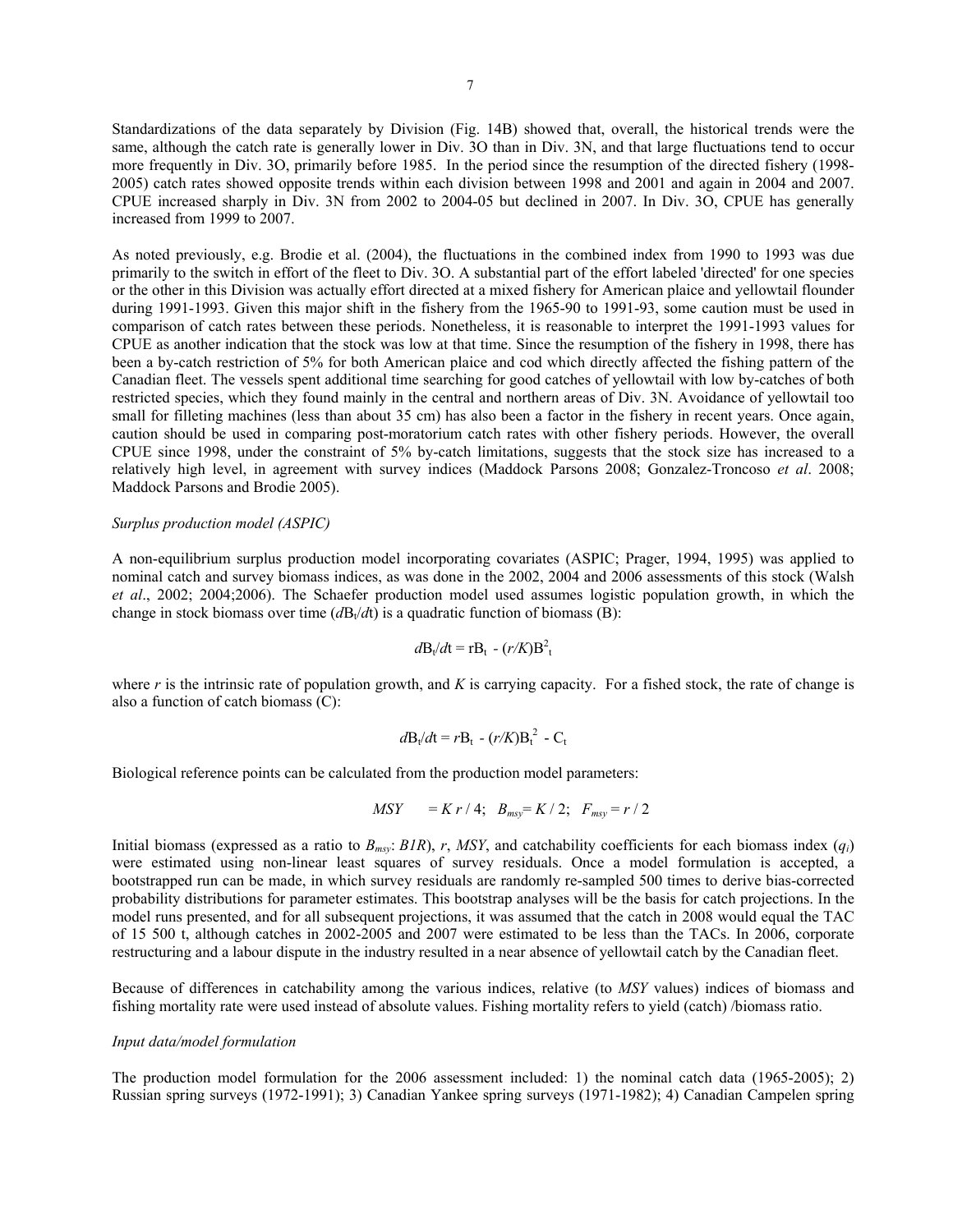surveys (1984-2005); 5) Canadian Campelen fall surveys (1990-2005); and 6) the Spanish spring (1995-2005) survey (now in Campelen equivalents). These indices were the same (updated) indices accepted by STACFIS in the 2001, 2002 and 2004 assessments of this stock. In the 2008 assessment, these indices are first updated with catch (1965- 2007), Canadian Campelen spring (1984-2007) and fall (1990-2007) surveys and Spanish surveys (1995-2007). The Russian survey (1972-1991) and Canadian Yankee survey (1971-1982) were included as in the previous assessment as well. The TAC in 2008 of 15 500 t is included in the catch series. Further analysis of the series incorporated into the final model formulation included various treatments of the Russian time series, and consideration of the removal of the 2006 Canadian spring survey estimate due to missing strata that have, in the recent past, contributed significantly to the annual spring biomass estimate.

The input data for surplus production model are listed in Table 7, and the ASPIC input file is shown in Table 6. Estimated landings were used as nominal catch, but do not include discards. The Canadian spring surveys have used a variety of survey gears since this series began in 1971. A 'Yankee' otter trawl was used from 1971 to 1982, an 'Engel' otter trawl was used from 1984 to 1995 (spring), and since the fall of 1995 a 'Campelen' shrimp trawl has been used (McCallum and Walsh, 1997). Comparative tows between the Yankee and Engel trawls were used to derive a conversion factor of 1.4 for the Yankee catches by number but not by weight (biomass). Therefore the unconverted Yankee survey biomass estimates were used here. Comparative tows between the Engel and Campelen trawls were used to derive a size-based conversion factor for the Engel survey results prior to fall 1995 (Warren *et al*., 1997; Walsh *et al*., 1998). Methods to link the 1971-1982 Yankee series to the 1984-2007 Campelen (or equivalent) series have not been developed; therefore, these two series were considered to be separate indices of biomass in the production model.

Other survey indices were examined in 2004 and again, in a 2007 sensitivity analysis (Walsh and Brodie, 2004; Walsh, 2007), and included the unconverted 1986-94 Canadian fall juvenile groundfish surveys (Walsh *et al*., 1995); the average catch rate from the DFO/FPI grid surveys from July 1996-2001 which both gave negative correlations with most indices and were excluded from the model. The Canadian trawler CPUE series was not used as an index in the model, due to previous results which showed a strong residual pattern (Walsh and Cadrin, 2000). As well, there are concerns that CPUE in various time periods may not be comparable, due to various restrictions which affected fleet behaviour and influenced CPUE, e.g. by-catch restrictions from 1998 onward. Formulations using these indices were not tested in this assessment.

Walsh and Brodie (2003) and Walsh (2007) looked at sensitivity of the ASPIC model to various indices of abundance for this stock, as well as to number of model assumptions. Some different model formulations in 2004 were explored to test the sensitivity of results to various indices and model assumptions. As in previous years, results with this version and formulation of ASPIC were not sensitive to starting estimates of various parameters (survey *q's*, random number seed,  $B1/K$ , etc.). As well, the sensitivity analysis by Walsh (2007) found better model fit by fixing the B1 Ratio to 2, due to the model assessing a penalty for B1>2, but in the new version of ASPIC, the penalty is assessed due to B1>K, so further investigation of this parameter will need to be conducted in future. The Juvenile/Fall series explored in the sensitivity analysis on Walsh (2007) was not considered for inclusion in the previous assessment, and will likely be considered in future stock production analysis of this stock.

Previous analyses have looked at the sensitivity of the model to the exclusion of the Russian series. In the sensitivity analysis presented by Walsh and Brodie (2003), the model formulation was very sensitive to excluding the Russian series: *MSY* increased to 21 000 t, K increased, and  $B_{MSY}$  increased from 80 000 t to 94 000 t. The model estimated  $B_I R$ to be 0.56 which would indicate that *B* at the start of the time series was far below  $B_{MSY}$ , increasing to about  $B_{MSY}$  by 1968-69. Although possible, this seems unlikely, given the trajectory of the only index available at that time (Canadian CPUE; see Brodie *et al*., 2006). That index showed a rapid decline in CPUE during the late 1960s, which would appear to be unlikely if biomass had doubled, as the ASPIC model indicated. Similar results were obtained when both the Russian and Spanish time series were excluded. As noted in Prager (1994), the starting biomass in the first year, even in relative terms, is usually quite imprecise, and he recommends against drawing inferences about the biomass in the first 2-4 years unless auxiliary information is available.

The sensitivity of the 2006 assessment model to various indices and model specifications was investigated and presented by Walsh (2007). The conclusion of that analysis was that with the addition of 4 more years of data, the model was robust enough to exclude the Russian series. Exclusion of the Russian series improved the fit of the model and made only marginal changes to output parameters.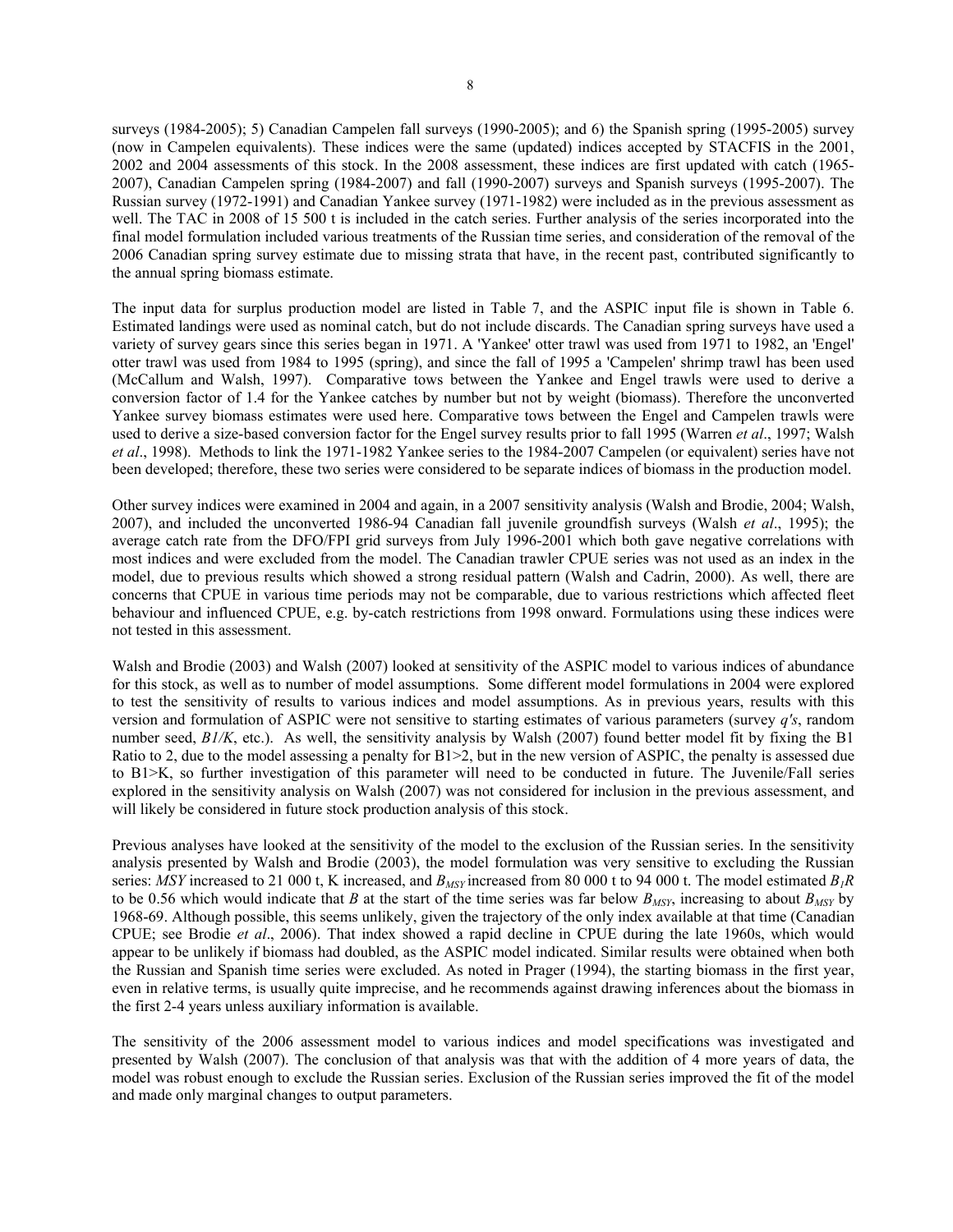The Russian survey series (1972-1991) included in previous assessments had been carried out using various methods (Bulatova *et al.*, 1997). In 1983, Russian bottom trawl surveys and stock assessment, were carried out according to Canadian methods. For the current assessment, the updated model formulation (2008 assessment) was also run with the Russian series excluded, with a truncated Russian survey series (1984-1991), and with the Russian series split into two times series (1972-1982 and 1984-1991) in order to investigate the effects on model output.

Following review by STACFIS in 2003, 2004 and again in 2006, there were no recommendations to change the standard formulation, which had been accepted in the assessments of this stock since 2000. To ensure comparability of results with the versions of ASPIC used in 2001, 2002 and 2004, the same version of the ASPIC software (v 3.81) was used in those assessments. Comparison of ASPIC versions 3.81 and 5.24 showed no difference in model results or fit, therefore the 2008 assessment of yellowtail used version 5.24 (version 3.81 is no longer supported).

2008 Assessment: The header information for the ASPIC input files for all of the runs completed for the 2008 assessment is given in Table 6. Five formulations of the model were explored, as follows:

| Catch/Series included    | Update of 2006<br>formulation | Russia Out | Russia Split- 2 Series | Russia (1984-1991) | 2008 Accepted Formulation |
|--------------------------|-------------------------------|------------|------------------------|--------------------|---------------------------|
| Nominal catch data       | 1965-2007                     | 1965-2007  | 1965-2007              | 1965-2007          | 1965-2007                 |
| Canadian Yankee spring   | 1971-1982                     | 1971-1982  | 1971-1982              | 1971-1982          | 1971-1982                 |
| Canadian Campelen spring | 1984-2007                     | 1984-2007  | 1984-2007              | 1984-2007          | 1984-2007 (2006 OUT)      |
| Canadian Campelen fall   | 1990-2007                     | 1990-2007  | 1990-2007              | 1990-2007          | 1990-2007                 |
| Russian spring survey    | 1972-1991                     |            | 1972-1982              | 1984-1991          | 1984-1991                 |
|                          |                               |            | 1984-1991              |                    |                           |
| Spanish spring survey    | 1995-2007                     | 1995-2007  | 1995-2007              | 1995-2007          | 1995-2007                 |

To investigate the effect of the Russian survey series on model fit and trends in the stock, the updated 2006 model formulation was run with the Russian series excluded, with a truncated Russian survey series (1984-1991; as data were collected using the same methods as the Canadian survey series followed) and with the Russian series split into two time periods, 1972-1982 and 1984-1991(used as two tuning indices in the model). Model output for these runs are included in Table 13 and can be compared to the updated assessment results with the same formulation as that accepted in 2006. Both the exclusion of the Russian series and using the shorter Russian series improved the fit of the model, while splitting the Russian series into two series improved some indicators of model fit (MSE,  $r^2$  for the Catch/Canadian Spring series) but gave a negative r2 for the Russian survey (1972-1982). Using the latter part of the Russian survey series (1984-1991) seems to better improve the fit of the model, including lower MSE (0.09 compared to 0.14), improved  $r^2$  for three of the indices, particularly the Russian survey (0.5 compared to 0.3), and fewer restarts (35 compared to 62). Using the Russian series (1984-1991) increased the *MSY* to 19 880 t, *K* increased to 162 600 t (compared to 158 300 t in the updated assessment) and *Bmsy* increased to 81 300 t. Relative biomass and fishing mortality estimates from the 3 model formulations are shown in Figure 19. The model is sensitive, particularly in the early part of the time series, to the treatment of the Russian series. Figure 20 gives the survey series included in the model, standardized to the mean in each series, in order to visualize the trends in the various surveys compared to trends in the catch.

Further consideration of the Canadian spring survey resulted in removing the 2006 biomass estimate from the series used in the ASPIC formulation. In 2006, mechanical issues with the survey vessel resulted in reduced coverage of Div. 3N. Despite efforts to cover the majority of the yellowtail stock, a strata (373) that has contributed significantly to the biomass estimate in recent years, was not surveyed. As well, there were fewer sets in other important strata that may have impacted the biomass estimate in that year. It was decided to remove the 2006 estimate from the Canadian spring series for the ASPIC formulation accepted model in 2008.

For the accepted model in 2008 (see table above), then, correlations among biomass indices varied (see Appendix 1, pg 41). Of the five pair-wise correlations among the five biomass indices included in the production analysis, all were high (>0.7). This excludes a sixth possible comparison involving only 2 data points (Russian *vs*. Canadian fall).

The model fit the data relatively well (Tables 13 and 14; Figs. 15-16). The majority of variance in survey indices was explained by the model, but fit varied among indices ( $r^2$  ranged from 0.6 to 0.87). Residuals appeared to be randomly distributed for the most of the survey indices (see Figure 16 and Appendix 1). The Spanish survey series, however,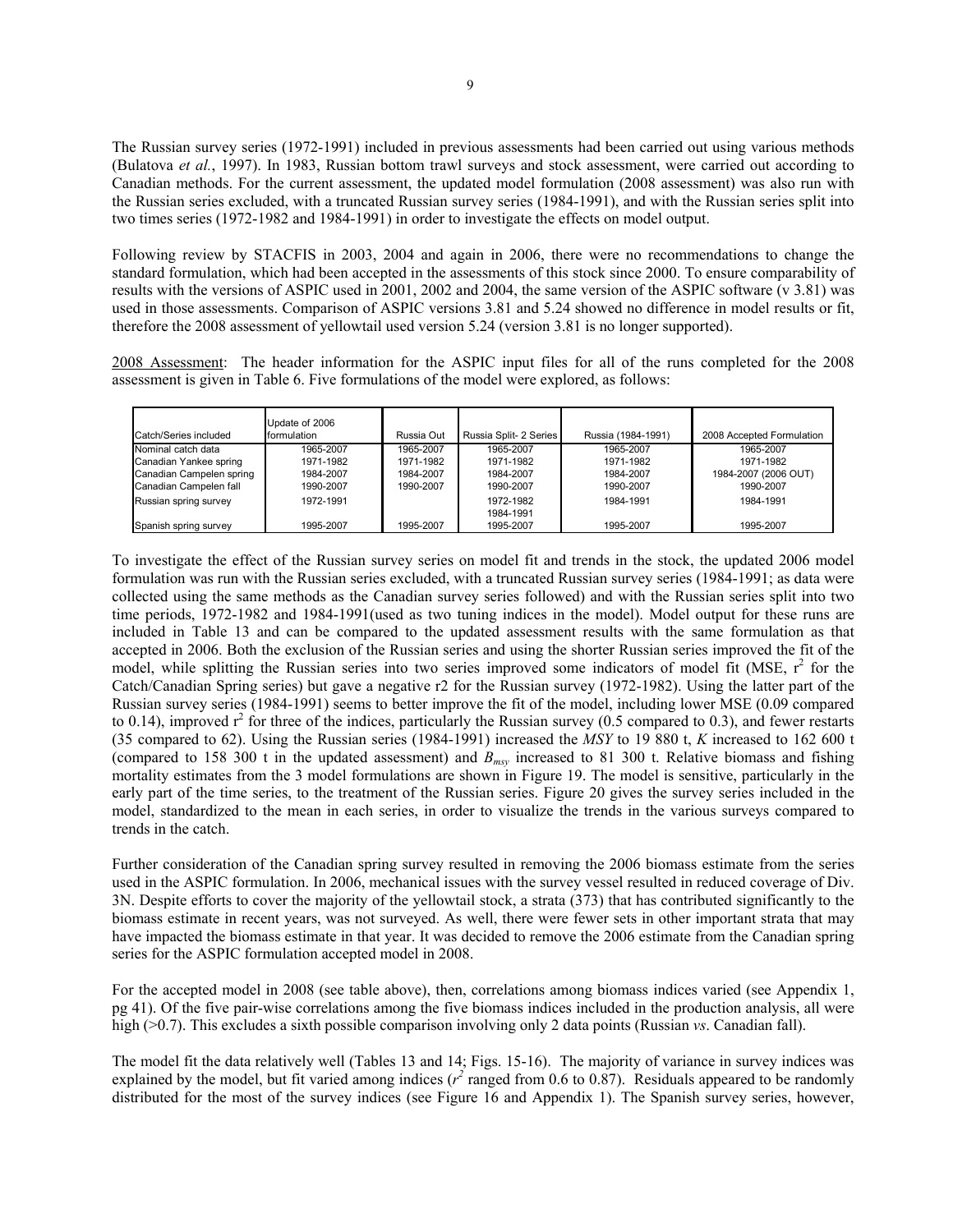which covers only a portion of the stock area, showed negative residuals in the first 3 years followed by positive residuals. This indicates that the series increased faster than the model estimates in the latter period. In recent years, residuals have been smaller, and in 2007, the residual was negative.

ASPIC model estimates of relative biomass  $(B_t/B_{msy})$  and fishing mortality rates ( $F_t/F_{msy}$ ) are more precisely estimated than absolute values (Prager, 1995). Therefore the estimates of annual biomass (as of Jan 1) and fishing mortality rates were presented in relative terms.

The model results are very similar in trend to the 2002, 2004 and 2006 assessments, but estimate slightly higher parameters. The model suggests that a maximum sustainable yield (*MSY*) of 18 820 (80% CL = 17 770, 19 510) tons can be produced when the total stock biomass  $(B_{msy})$  is 73 580 (80% CL=67 770, 85 010) tons and the fishing mortality rate  $(F_{msy})$  is 0.26 (80% CL = 0.22, 0.29) (Table 13; Appendix 1). Estimates of relative biomass and fishing mortality rates are shown in Fig. 16. Biomass showed a continuous decline from the late 1960s to the mid-1970s, stabilized through the mid-1980s, before declining further until about 1994, when the moratorium was imposed. The analysis showed that relative biomass  $(B_t/B_{msy})$  was below the level at which *MSY* can be produced from 1973 to 1998, and at its minimum in 1994 the ratio was about 0.20, which is below the suggested *Blim* reference point of 30% *Bmsy* proposed by the SC Study Group on Limit Reference Points (NAFO 2004, SCS Doc. 04/12). Since 1994, the stock increased rapidly to a point where  $B_t/B_{msy}$  >1.0, and at the beginning of 2009, assuming a catch of 15 500 t in 2008, the relative bias corrected biomass  $B_t/B_{msy}$  is estimated to be 1.71 (80% CL = 1.57, 1.67).

The relative fishing mortality rate  $(F_t/F_{msy})$  was high during most of the historical fishery (Fig 17), in particular during the mid to late 1980s to the early 1990s when landings were often double the TAC (Fig.1). Since the fishery re-opened in 1998, the fishing mortality rate gradually increased to the advised level of 2/3*Fmsy,* but in 2006 and 2007 the bias corrected *F*-ratios were considerably lower than  $2/3F_{msy}$  at 0.32 and 0.15 respectively, and the estimated F-ratio in 2008, if the TAC was taken, was  $0.49$  (80% CL =0.46. 0.55) (Appendix 1). Since the moratorium in 1994, the estimated yield from the stock has been below surplus production levels, allowing the stock to grow. The stock is considered to be within the safe zone as defined in the Scientific Council Precautionary Approach Framework (NAFO, 2004).

To further explore the effect of the low catch in the last two years, due to lower catch by the Canadian fleet, to the model output, a run with the accepted formulation was done with the catch in 2006 and 2007 adjusted to the mean catch in the previous 3 years (2003-2005). The results of that run are included in Table 13.

### *Retrospective analysis*

The surplus production model (Update of the 2006 assessment with 2006 and 2007 data updated), was run with the same formulation, dropping out 5 years of data, one year at a time (2007-2003). The model parameter estimates and goodness of fit results are given in Table 15 and the relative biomass and fishing mortality estimates are plotted in Figure 18. Only one formulation affected the estimate of relative biomass (data from 1965-2005), and that difference is in the first part of the time series.

### *Projections*

The accepted formulation for the 2008 assessment was used as the basis for projections in the short and medium term. Medium-term projections were carried out by extending the ASPIC bootstrap projections forward to the year 2018 under an assumption of constant fishing mortality at  $2/3$   $F_{msv}$ , 0.75  $F_{msv}$  and 0.85  $F_{msv}$ . The projections are conditional on the estimated values of r, the intrinsic rate of population growth and K, the carrying capacity. All analyses assumed that the catch in 2008 would equal the TAC of 15 500 tons. However, the TACs have not been taken in recent years, and in particular, catches in the last two years were much lower than the TAC at 6% and 30%, respectively. At 2/3 *Fmsy*, catch and stock size decrease slightly (Table 16). Catch and biomass decrease slightly in the projections at 2/3  $F_{\text{msy}}$ , 0.75 and 0.85  $F_{\text{msy}}$  (Tables 17 and 18). At all levels of  $F_{\text{msy}}$  considered for medium term projections (2/3  $F_{\text{msy}}$ , 75%  $F_{\text{msy}}$  and 85% $F_{\text{msy}}$ ), the probability that the biomass in 2009 is below  $B_{\text{msy}}$  is negligible. Plots of projection results for 2.3  $F_{\text{msy}}$  are shown in Figure 21.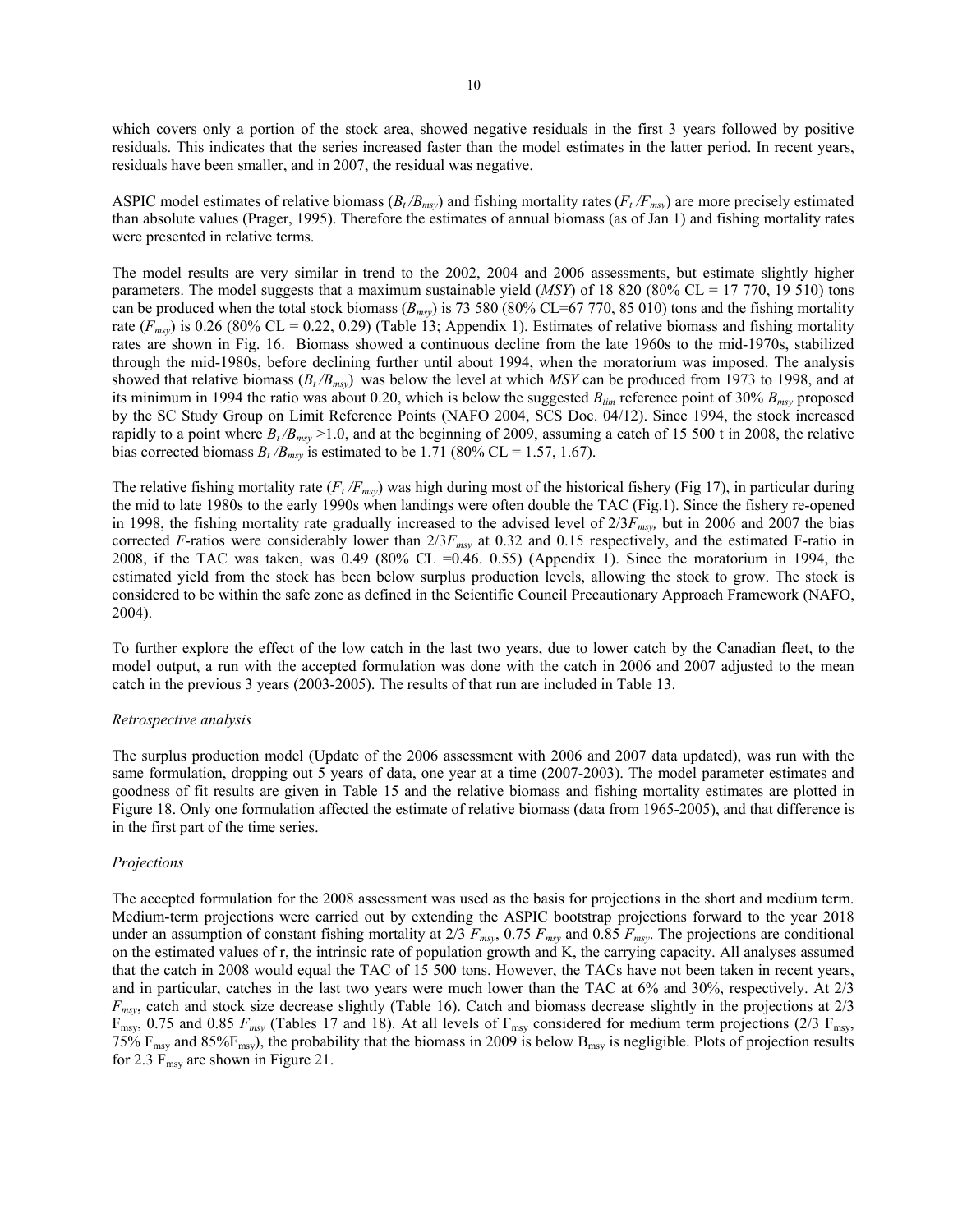# 11

#### **Summary**

Yellowtail flounder on the Grand Bank declined in the late 1980s and early 1990s to its lowest observed level in 1994 (about 20% *Bmsy*) following several years of excessive catch. The stock was under a directed-fishery moratorium from January 1, 1994 until Aug 1, 1998. The stock increased rapidly during and following the closure, as strong year classes produced in the early to mid-1990s (albeit at low SSB levels), benefited from 4+ years of reduced fishing mortality. Catches increased from about 4 400 tons in 1998 to around 15 000 tons 2004 and 2005, but was very low in 2006 (due to corporate restructuring/labour dispute in the Canadian industry) and again well below the TAC in 2007. Stock size estimates remain high, above Bmsy, with a very low probability of being below  $B_{LM}$  (=30%  $B_{msy}$ ). Fishing mortality is estimated to be below  $2/3F_{msv}$ , and well below the limit reference point ( $F_{LIM} = F_{msv}$ ), and at levels of *F* between 2/3 F<sub>msy</sub> and 85% F<sub>msy</sub>, the stock is not projected to decrease below  $B_{LM}$  in the medium term (to 2018).

### **References**

- BRODIE, W. B., S. J. WALSH, D. POWER, and M. J. MORGAN. 1994. An assessment of the yellowtail flounder stock in Divisions 3LNO. *NAFO SCR Doc*., No. 44, Ser. No. N2414, 40 p.
- BRODIE, W. B., S. J. WALSH, and D. POWER. 2006. The Canadian fishery for yellowtail flounder in NAFO Divisions 3LNO in 2004 and 2005. *NAFO SCR Doc*., No. 40, Serial No. N5263, 12 p.
- BRODIE, W. B., S. J. WALSH, M. J. MORGAN, and K. S. DWYER. 2004. An assessment of the Grand Bank yellowtail flounder stock, NAFO Divisions 3LNO in 2004. *NAFO SCR Doc*., No. 51, Serial No. N5004, 22 p.
- BULATOVA, A.Y., A.A. VASKOV, V.M.KISELEVA and P.I. SAVVATIMSKY. 1997. Review of Russian bottom trawl surveys in the NAFO subareas 0,2,and 3 for 1954-95. *NAFO Sci. Coun. Studies*, **30**: 51-55.
- CADRIN, S. X., and A. WESTWOOD. 2004. The use of electronic tags to stud fish movement: a case study with yellowtail flounder off New England. *ICES C.M. Doc*., No. 2004/K:813, 4 p.
- COLBOURNE, E. B., and S. J. WALSH. 2006. The distribution and abundance of yellowtail flounder (*Limanda ferruginea*) in relation to bottom temperatures in NAFGO Divisions 3LNO based on multi-species surveys from 1990-2005. *NAFO SCR Doc*., No. **23**, Serial No. N5241, 16 p.
- COLBOURNE, E. B., C. FITZPATRICK, D. SENCIAL, P. STEAD, W. BAILEY, J. CRAIG, and C. BROMLEY. 2004. An assessment of physical oceanographic conditions in NAFO Sub-areas 2 and 3 for 2003. *NAFO SCR Doc*., No. 15. Serial No. 4962, 26 p.
- DWYER, K. S., S. J. WALSH, and S. E. CAMPANA. 2003. Age determination and validation of Grand Bank yellowtail flounder (*Limanda ferruginea*). *ICES J. Mar. Sci*., **60**: 1123-1138.
- DWYER, K. S., M. KOEN-ALONSO, and S. J. WALSH. 2004. Finding the magical minimum sample size: a computer-intensive approach to minimize re-ageing effort to construct age-length keys for yellowtail flounder. *NAFO SCR Doc*., No. 49, Serial No. N5002, 11 p.
- GONZÁLEZ-TRONCOSO, D., C. GONZÁLEZ, and X. PAZ. 2006. Atlantic cod and yellowtail flounder Indices from the Spanish survey conducted in Divisions 3NO of the NAFO Regulatory Area. *NAFO SCR Doc*., No. 13, Serial No. N5228, 26 p.
- GONZÁLEZ-TRONCOSO, D., and X. PAZ. 2008. Atlantic cod and Yellowtail flounder indices from the Spanish Survey conducted in Divisions 3NO of the NAFO Regulatory Area. *NAFO SCR Doc*., No. 8, Serial No. N5499, 29 p.
- KOEN-ALONSO, M, K. S. DWYER, and S. J. WALSH. 2006. An update on the Canadian re-aging effort for building age-length keys for yellowtail flounder on the Grand Bank. *NAFO SCR Doc*., No. 21, Serial No. N5238, 5 p.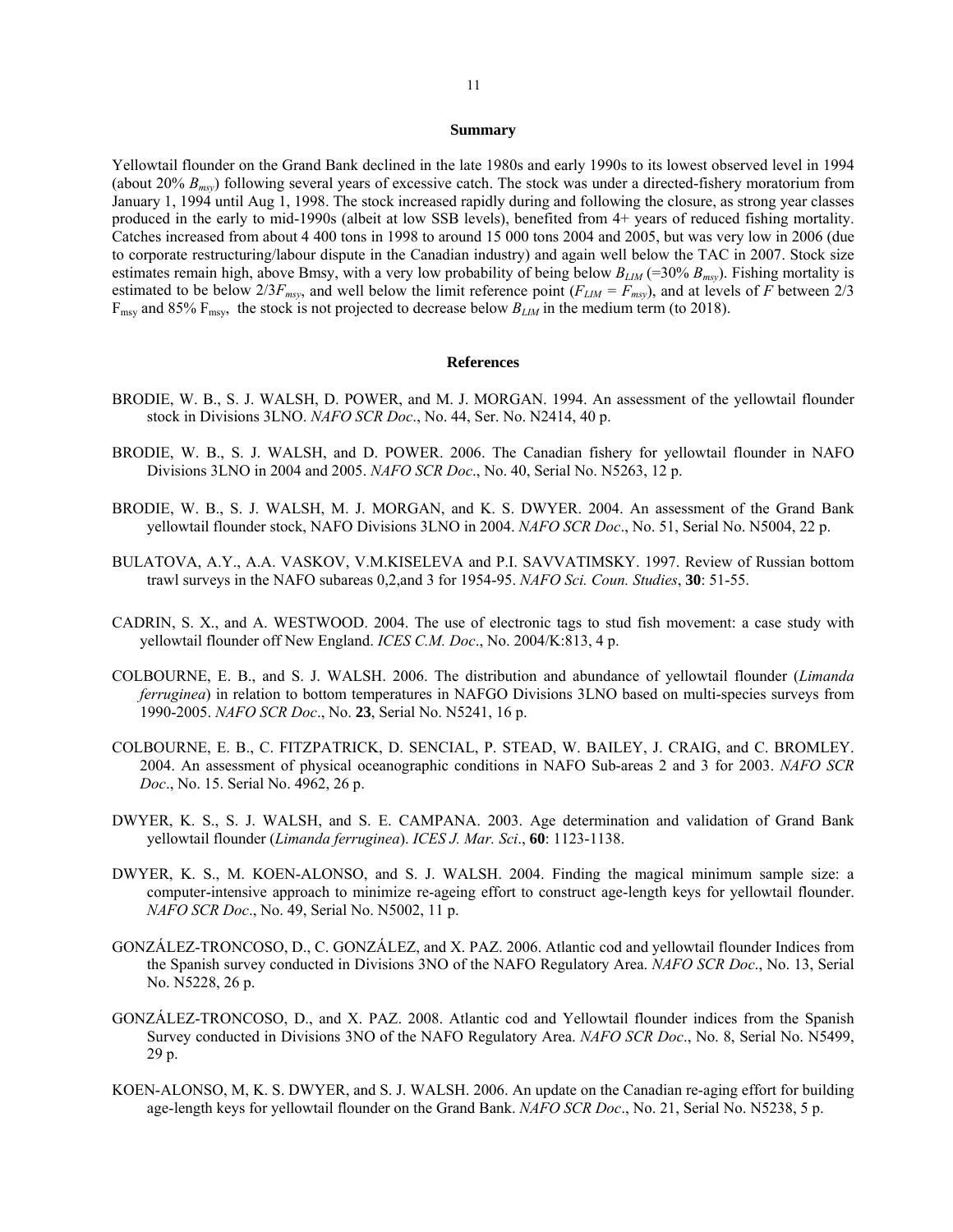- MADDOCK PARSONS, D., and W. B. BRODIE. 2005. Cooperative surveys of yellowtail flounder in NAFO Divisions 3LNO, 1996-2004. . *NAFO SCR Doc*., No. 91, Serial No. N5087, 23 p.
- MADDOCK PARSONS, D. and B. BRODIE. 2008. Distribution and Abundance of Yellowtail Flounder (*Limanda ferruginea*) on the Grand Bank, NAFO Divisions 3LNO, from Canadian Bottom Trawl Survey Estimates from 1984-2007. *NAFO SCR Doc*., No. XX, Serial No. NXXXX, XX p.
- MCCALLUM, B. R., and S. J. WALSH. 1997. Groundfish survey trawls used at the Northwest Atlantic Fisheries Centre, 1971-present. *NAFO Sci. Coun. Studies*, **29**: 93-104.
- NAFO. 2004. Report of the NAFO Study Group on Limit Reference Points. Lorient, France, 15-20 April, 2004. *NAFO SCS Doc*., No. 12, Serial No. N4980, 72 p.
- PRAGER, M. H. 1994. A suite of extensions to a nonequilibrium surplus-production model. *Fish. Bull*., **92**: 374-389.
- PRAGER, M. H. 1995. Users manual for ASPIC: a stock-production model incorporating covariates. *SEFSC Miami Lab Doc*., No. MIA-92/93-55
- PRAGER, M. H. 2005. Users manual for ASPIC: a stock-production model incorporating covariates (ver. 5) and auxillary programs. *Beaufort Lab. Doc*., No. BL-2004-01.
- PAZ X., D. GONZÁLEZ TRONCOSO, and E. ROMÁN. 2003. New time Series for yellowtail flounder from the Comparative experience between the C/V *Playa de Menduíña* and the R/V *Vizconde de Eza* in the NAFO Regulatory Area of Divisions 3NO, 1995-2002. *NAFO SCR Doc*., No. 6, Serial No. N4812, 15 p.
- PAZ, X., D. GONZÁLEZ TRONCOSO, and E. ROMÁN. 2004. New time Series for yellowtail flounder from the comparative experiencebetween the C/V *Playa de Menduíña* and the R/V *Vizconde de Eza* in the NAFO Regulatory Area of Divisions 3NO, 1995-2003. *NAFO SCR Doc*., No. 10, Serial No. N4955.
- SIMPSON, M. R., and S. J. WALSH. 2003. Changes in the spatial structure of Grand Banks yellowtail flounder: testing MacCall's basin hypothesis. *J. Sea Res*., **51**: 199-210.
- VARGAS, J., R. ALPOIM, E. SANTOS, and A. M. AVILA DE MELO. 2004. Portuguese Research Report for 2003. *NAFO SCS Doc*., No. 5, Serial No. N4949, 50 p.
- WALSH, S. J., W. B. BRODIE, D. B. ATKINSON, and D. POWER. 1995. An assessment of the yellowtail flounder stock in Divisions 3LNO. *NAFO SCR Doc*., No. 74, Serial No. N2591, 44 p.
- WALSH, S. J., and S. X. CADRIN. 2000. Evaluating total allowable catch projections for yellowtail flounder (*Limanda ferruginea*) on the Grand Bank using multiple indices and surplus production analysis. *NAFO SCR Doc*., No. 44, Serial No. N4275, 40 p.
- WALSH, S. J, M. J. MORGAN, W. B. BRODIE, K. S. DWYER, and L. MANSFIELD. 2001. A new tagging program for yellowtail flounder on the Grand Bank, NAFO Divisions. 3LNO. *NAFO SCR Doc*., No. 53, Serial No. N4431, 14 p.
- WALSH, S. J., W. B. BRODIE, M. J. MORGAN, D. POWER, K. S. DWYER, and C. DARBY. 2002. Stock assessment and management of the Grand Bank yellowtail flounder stock. *NAFO SCR Doc*., No. 71, Serial No. N4684, 54 p.
- WALSH, S. J, and W. B. BRODIE. 2003. Sensitivity analysis of survey biomass indices used to tuned ASPIC production model for Grand Bank yellowtail flounder. *NAFO SCR Doc*., No. 61, Serial No. N4880, 23 p.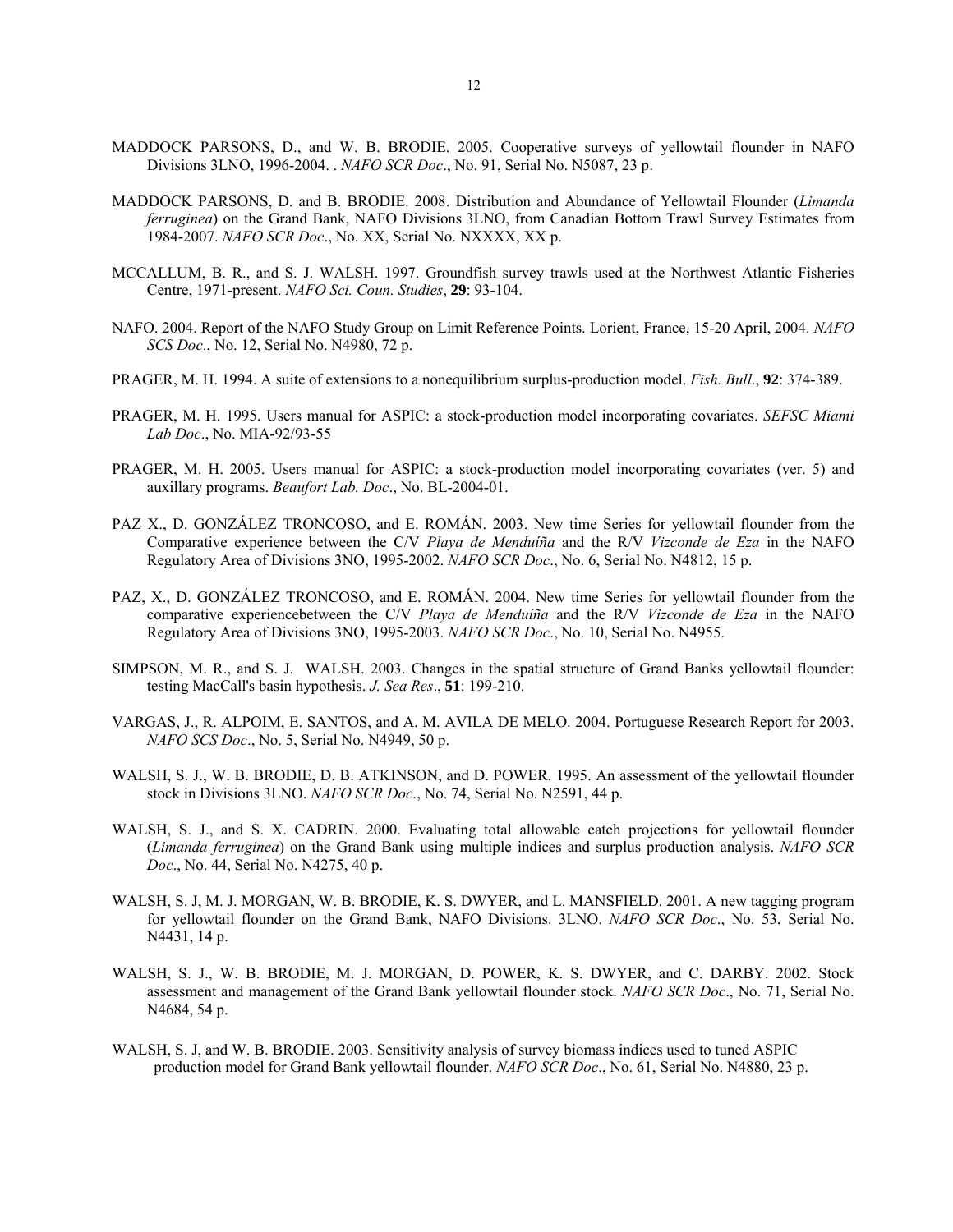- WALSH, S. J., and M. J. MORGAN. 2004. Observations of natural behaviour of yellowtail flounder derived from data storage tags. *ICES J. Mar. Sci.*, **61**: 1151.
- WALSH, S. J., M. F. VEITCH, W. B. BRODIE, and K. S. DWYER. 2004. Canadian bottom trawl survey estimates of the distribution and abundance of yellowtail flounder (*Limanda ferruginea*) on the Grand Bank, in NAFO Divisions 3LNO, from 1984-2003. *NAFO SCR Doc*., No. 36, Serial No. N4986, 50 p.
- WALSH, S. J., M. F. VEITCH, K. S. DWYER, and W. B. BRODIE. 2005. Interim monitoring of yellowtail flounder stock status on the Grand Bank, NAFO Divisions 3LNO. *NAFO SCR Doc*., No. 55, Serial No. N5141, 16 p.
- WALSH, S. J., and W. B. BRODIE. 2006. Exploring relationships between bottom temperatures and spatial and temporal patterns in the Canadian fishery for yellowtail flounder on the Grand Bank . *NAFO SCR Doc*., No. 26, Serial No. N5245, 15 p.
- WALSH, S. J., M. F. Veitch, W. B. Brodie, AND E. COLBOURNE. 2006. DISTRIBUTION AND ABUNDANCE OF YELLOWTAIL flounder (*Limanda ferruginea*) on the Grand Bank, NAFO Divisions 3LNO, from Canadian bottom trawl survey estimates from 1984-2006. *NAFO SCR Doc*., No. 41, Serial No. N5264, 50 p.
- WALSH, S. J., M. J. MORGAN, G. HAN, and J. CRAIG. 2006. Progress toward modeling tagging data to investigate spatial and temporal changes in habitat utilization of yellowtail flounder on the Grand Bank. *NAFO SCR Doc*., No. 29, Serial No. N5248, 30 p.
- WALSH, S. J. 2007. Sensitivity Analysis and Alternate Model Formulation of Survey Biomass Indices used to Tuned ASPIC Surplus Production Model for Grand Bank Yellowtail Flounder. *NAFO SCR Doc*., No. 57, Serial No. N5409, 47 p.
- WARREN, W., W. BRODIE, D. STANSBURY, S. WALSH, J. MORGAN, and D. ORR. 1997. Analysis of the 1996 comparative fishing trials between the *Alfred Needler* with the Engel 145 trawl and the *Wilfred Templeman* with the Campelen 1800 trawl. *NAFO SCR Doc.*, No. 68, Serial No. N2902, 12 p.

.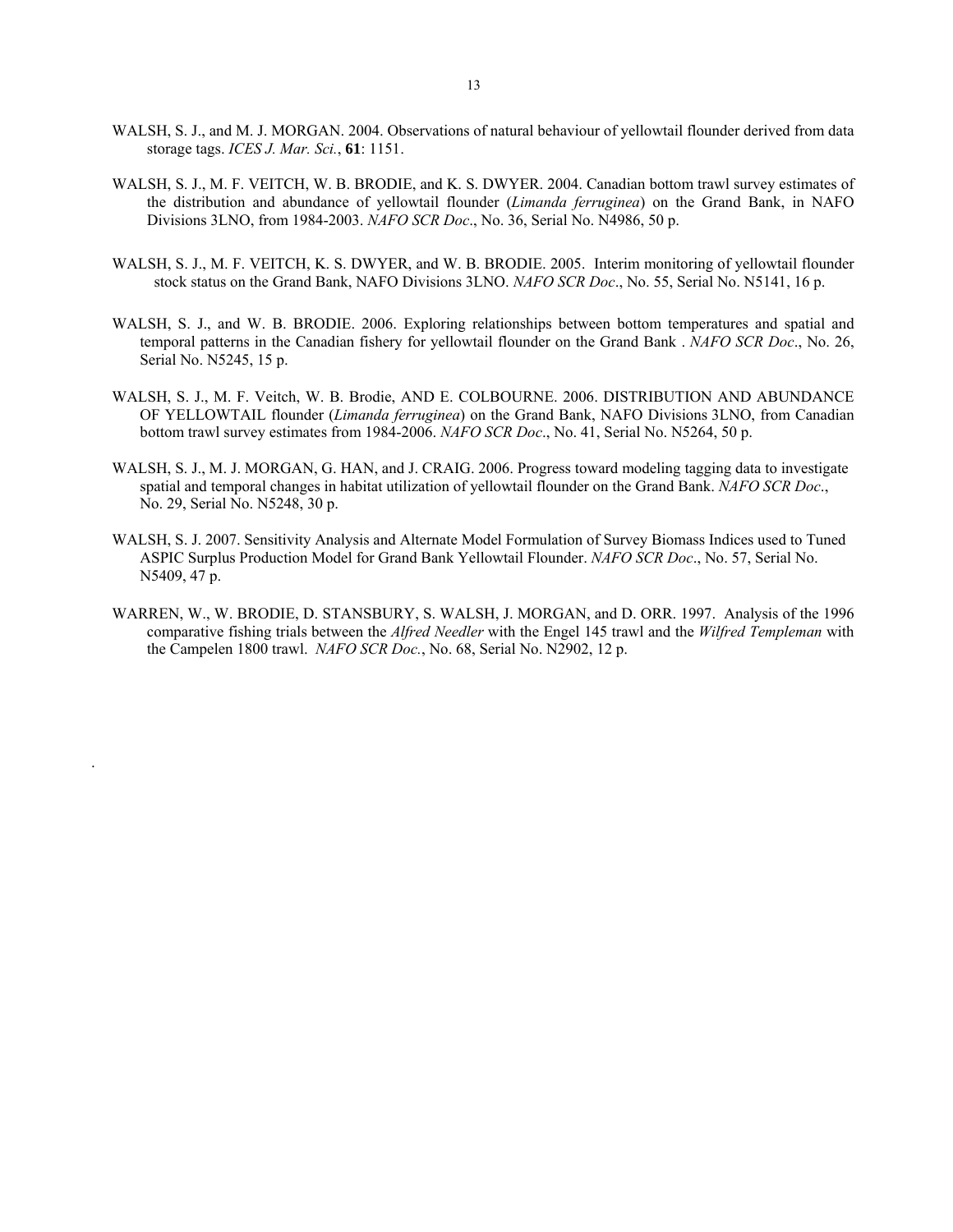| Year                | Canada |     | France USSR/Rus. | S.Korea <sup>a</sup> | Other <sup>b</sup>       | Total | <b>TAC</b>        |
|---------------------|--------|-----|------------------|----------------------|--------------------------|-------|-------------------|
|                     |        |     |                  |                      |                          |       |                   |
| 1960                | 7      |     |                  |                      |                          | 7     |                   |
| 1961                | 100    |     |                  |                      |                          | 100   |                   |
| 1962                | 67     |     |                  |                      |                          | 67    |                   |
| 1963                | 138    |     | 380              |                      |                          | 518   |                   |
| 1964                | 126    |     | 21               |                      |                          | 147   |                   |
| 1965                | 3075   |     | 55               |                      | -                        | 3130  |                   |
| 1966                | 4185   |     | 2,834            |                      | 7                        | 7026  |                   |
| 1967                | 2122   |     | 6,736            |                      | 20                       | 8878  |                   |
| 1968                | 4180   | 14  | 9146             |                      | ÷                        | 13340 |                   |
| 1969                | 10494  | 1   | 5,207            |                      | 6                        | 15708 |                   |
| 1970                | 22814  | 17  | 3,426            |                      | 169                      | 26426 |                   |
| 1971                | 24206  | 49  | 13087            |                      | $\qquad \qquad -$        | 37342 |                   |
| 1972                | 26939  | 358 | 11929            |                      | 33                       | 39259 |                   |
| 1973                | 28492  | 368 | 3,545            |                      | 410                      | 32815 | 50000             |
| 1974                | 17053  | 60  | 6,952            |                      | 248                      | 24313 | 40000             |
| 1975                | 18458  | 15  | 4,076            |                      | 345                      | 22894 | 35000             |
| 1976                | 7910   | 31  | 57               |                      | 59                       | 8057  | 9000              |
| 1977                | 11295  | 245 | 97               |                      | 1                        | 11638 | 12000             |
| 1978                | 15091  | 375 |                  |                      | $\overline{\phantom{0}}$ | 15466 | 15000             |
| 1979                | 18116  | 202 |                  |                      | 33                       | 18351 | 18000             |
| 1980                | 12011  | 366 |                  |                      | $\overline{\phantom{0}}$ | 12377 | 18000             |
| 1981                | 14122  | 558 |                  |                      | $\overline{\phantom{0}}$ | 14680 | 21000             |
| 1982                | 11479  | 110 |                  | 1,073                | 657                      | 13319 | 23000             |
| 1983                | 9085   | 165 |                  | 1,223                | $\overline{\phantom{0}}$ | 10473 | 19000             |
| 1984                | 12437  | 89  |                  | 2,373                | b<br>1836                | 16735 | 17000             |
| 1985                | 13440  | -   |                  | 4,278                | $\mathsf{b}$<br>11245    | 28963 | 15000             |
| 1986                | 14168  | 77  |                  | 2,049                | b<br>13882               | 30176 | 15000             |
| 1987                | 13420  | 51  |                  | 125                  | 2718                     | 16314 | 15000             |
| 1988                | 10607  | -   |                  | 1,383                | 4166 b                   | 16158 | 15000             |
| 1989                | 5009   | 139 |                  | 3,508                | 1551                     | 10207 | 5000              |
| 1990                | 4966   |     |                  | 5903                 | 3117                     | 13986 | 5000              |
| 1991                | 6589   |     |                  | 4156                 | 5458                     | 16203 | 7000              |
| 1992                | 6814   |     |                  | 3825                 | 123                      | 10762 | 7000              |
| 1993                | 6747   |     |                  |                      | 6868                     | 13615 | 7000              |
| 1994                |        |     |                  | -                    | 2069                     | 2069  | 7000 <sup>d</sup> |
| 1995                | 2      |     |                  |                      | 65                       | 67    | 0 <sup>d</sup>    |
| 1996                |        |     |                  |                      | 232                      | 232   | d<br>0            |
|                     |        |     |                  |                      |                          |       | $0d$              |
| 1997                | 1      |     |                  |                      | 657                      | 658   |                   |
| 1998                | 3739   |     |                  |                      | 647                      | 4386  | 4000              |
| 1999                | 5746   |     | 96               |                      | 1052 b                   | 6894  | 6000              |
| 2000 <sup>c</sup>   | 9463   |     | 212              | $\overline{a}$       | 1486                     | 11161 | 10000             |
| $2001$ <sup>c</sup> | 12238  |     | 148              | -                    | 1759                     | 14145 | 13000             |
| 2002 <sup>c</sup>   | 9959   |     | 103              |                      | 636                      | 10698 | 13000             |
| 2003 $\degree$      | 12708  |     | 184              |                      | 914 <sup>e</sup>         | 13806 | 14500             |
| 2004                | 12575  |     | 158              |                      | 621                      | 13354 | 14500             |
| 2005                | 13140  | 299 | 8                |                      | 486                      | 13933 | 15000             |
| 2006                | 177    |     | 1                |                      | 752                      | 930   | 15000             |
| 2007                | 3673   |     | 76               |                      | 874                      | 4623  | 15500             |
| 2008                |        |     |                  |                      |                          |       | 15500             |

Table 1. Nominal catches by country and TACs (tons) of yellowtail in NAFO Divisions 3LNO.

<sup>a</sup> South Korean catches ceased after 1992

**b** includes catches estimated from Canadian surveillance reports

<sup>c</sup> provisional

<sup>d</sup> no directed fishery permitted

<sup>e</sup> Includes catches averaged from a range of estimates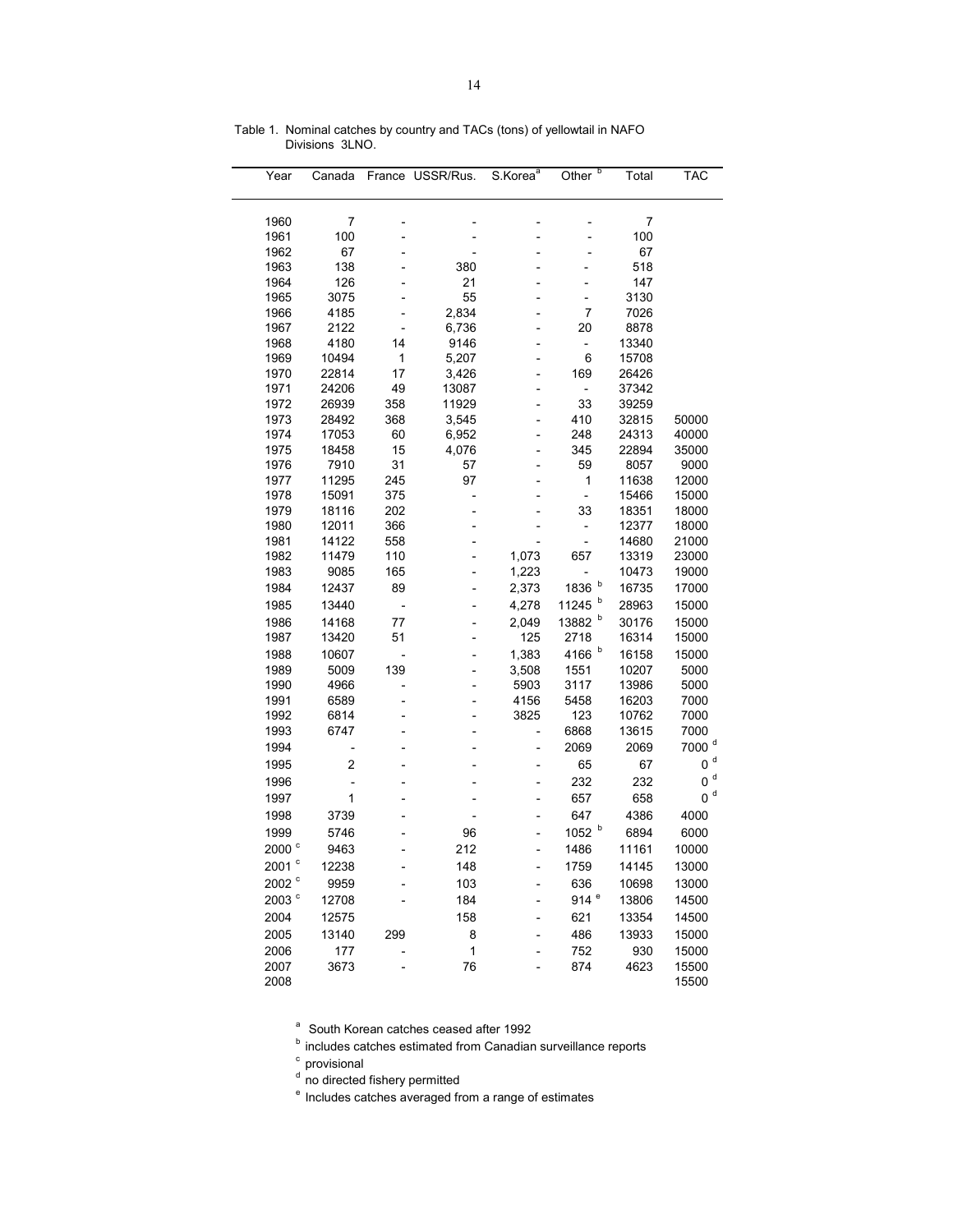| Table 2. Canadian catches of yellowtail flounder by division, from 1973 to 2007. Data from            |  |  |  |
|-------------------------------------------------------------------------------------------------------|--|--|--|
| 2003-07 are from preliminary Canadian ZIF statistics and maybe slightly different from STATLANT data. |  |  |  |

|             |      | <b>OTTER TRAWL</b> |              |       |                    |
|-------------|------|--------------------|--------------|-------|--------------------|
| <b>YEAR</b> | 3L   | 3N                 | 30           | 3LNO  | <b>OTHER GEARS</b> |
| 1973        | 4188 | 21470              | 2827         | 28475 | 17                 |
| 1974        | 1107 | 14757              | 1119         | 16983 | 70                 |
| 1975        | 2315 | 13289              | 2852         | 18456 | $\boldsymbol{2}$   |
| 1976        | 448  | 4978               | 2478         | 7904  | 6                  |
| 1977        | 2546 | 7166               | 1583         | 11295 | 0                  |
| 1978        | 2537 | 10705              | 1793         | 15035 | 56                 |
| 1979        | 2575 | 14359              | 1100         | 18034 | 82                 |
| 1980        | 1892 | 9501               | 578          | 11971 | 40                 |
| 1981        | 2345 | 11245              | 515          | 14105 | 17                 |
| 1982        | 2305 | 7554               | 1607         | 11466 | 13                 |
| 1983        | 2552 | 5737               | 770          | 9059  | 26                 |
| 1984        | 5264 | 6847               | 318          | 12429 | 8                  |
| 1985        | 3404 | 9098               | 829          | 13331 | 9                  |
| 1986        | 2933 | 10196              | 1004         | 14133 | 35                 |
| 1987        | 1584 | 10248              | 1529         | 13361 | 59                 |
| 1988        | 1813 | 7146               | 1475         | 10434 | 173                |
| 1989        | 844  | 2407               | 1506         | 4757  | 252                |
| 1990        | 1263 | 2725               | 668          | 4656  | 310                |
| 1991        | 798  | 2943               | 2284         | 6025  | 564                |
| 1992        | 95   | 1266               | 4633         | 5994  | 820                |
| 1993        | 0    | 2062               | 3903         | 5965  | 782                |
| 1994        | 0    | 0                  | 0            | 0     | 0                  |
| 1995        | 0    | 0                  | 0            | 0     | 2                  |
| 1996        | 0    | 0                  | 0            | 0     | 0                  |
| 1997        | 0    | 1                  | $\mathbf{0}$ | 1     | $\Omega$           |
| 1998        | 0    | 2968               | 742          | 3710  | 29                 |
| 1999        | 0    | 5636               | 107          | 5743  | 3                  |
| 2000        | 1409 | 7733               | 278          | 9420  | 43                 |
| 2001        | 183  | 8709               | 3216         | 12108 | 130                |
| 2002        | 22   | 7707               | 2035         | 9764  | 195                |
| 2003        | 28   | 8186               | 4482         | 12696 | 1                  |
| 2004        | 2760 | 7205               | 2609         | 12574 | 3                  |
| 2005        | 284  | 10572              | 2283         | 13139 | $\mathbf{1}$       |
| 2006        |      | 176                |              | 176   | 1                  |
| 2007        | 5    | 2053               | 1615         | 3672  | 1                  |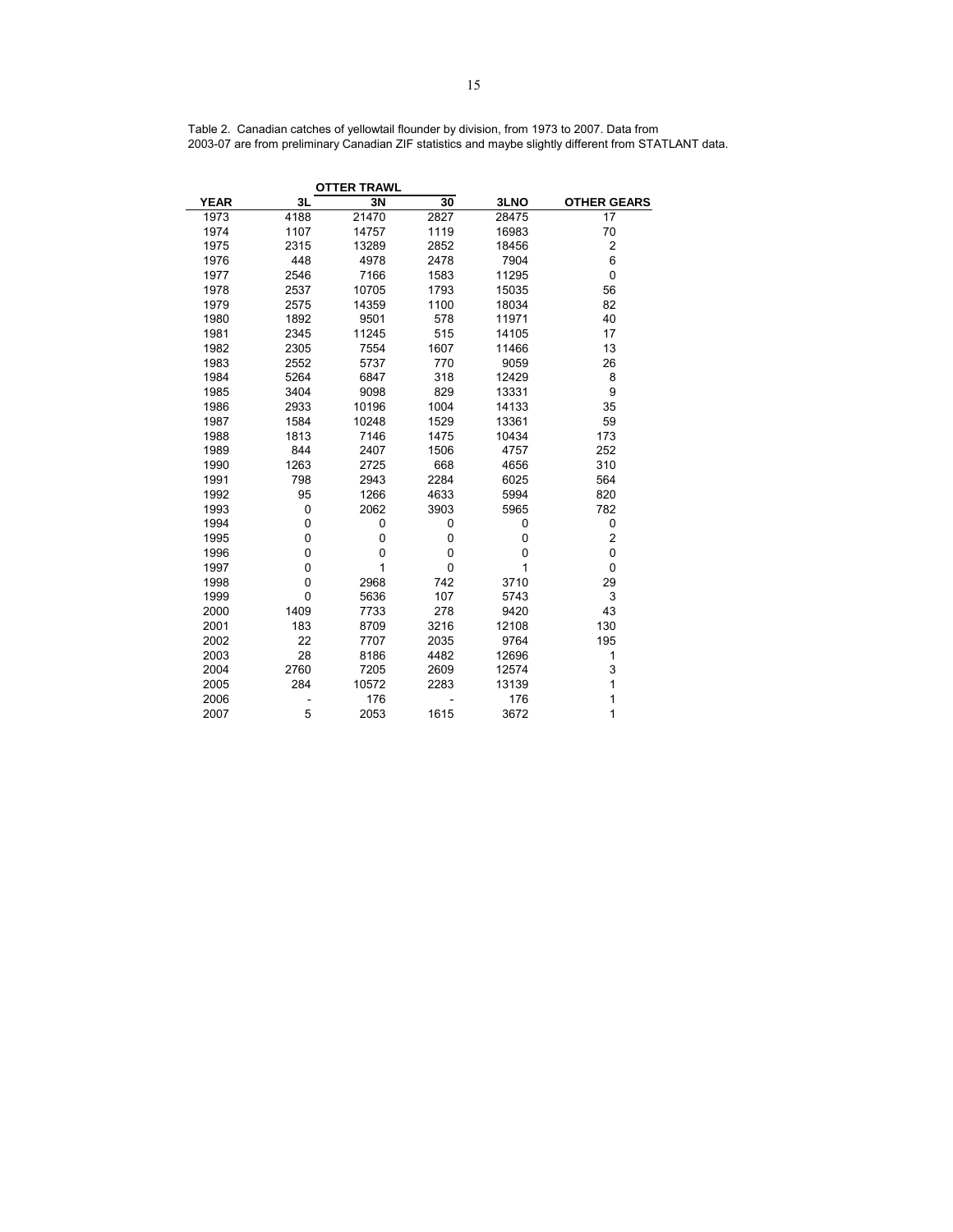|      |       | Spring Abundance (millions) |       |        | Spring | Biomass |      | ('000 tons) |      | Spring mean # per tow |       |       |      | Spring mean wt (kg) per tow |      |      |
|------|-------|-----------------------------|-------|--------|--------|---------|------|-------------|------|-----------------------|-------|-------|------|-----------------------------|------|------|
|      | 3L    | 3N                          | 30    | 3LNO   | 3L     | 3N      | 30   | 3LNO        | 3L   | 3N                    | 30    | 3LNO  | 3L   | 3N                          | 30   | 3LNO |
| 1984 | 45.4  | 435.3                       | 63.5  | 544.2  | 21.9   | 167.7   | 28.2 | 217.7       | 22.1 | 189.7                 | 25.8  | 79.9  | 10.7 | 73.1                        | 11.4 | 32.0 |
| 1985 | 49.9  | 240.1                       | 84.1  | 374.1  | 21.1   | 88.2    | 37.5 | 146.8       | 9.4  | 104.6                 | 34.2  | 37.1  | 4.0  | 38.4                        | 15.2 | 14.6 |
| 1986 | 26.9  | 229.5                       | 70.1  | 326.5  | 12.6   | 95.1    | 30.5 | 138.2       | 5.3  | 100.0                 | 28.5  | 33.3  | 2.5  | 41.5                        | 12.4 | 14.1 |
| 1987 | 12.3  | 291.0                       | 90.9  | 394.2  | 5.8    | 77.5    | 41.2 | 124.6       | 2.4  | 128.1                 | 36.9  | 40.2  | 1.1  | 34.1                        | 16.7 | 12.7 |
| 1988 | 8.1   | 135.3                       | 59.7  | 203.1  | 3.7    | 51.4    | 25.8 | 81.0        | 1.6  | 58.9                  | 24.2  | 20.7  | 0.7  | 22.4                        | 10.5 | 8.2  |
| 1989 | 7.9   | 478.3                       | 46.7  | 532.9  | 4.0    | 78.3    | 21.5 | 103.8       | 1.6  | 208.4                 | 18.9  | 54.3  | 0.8  | 34.1                        | 8.7  | 10.6 |
| 1990 | 4.7   | 305.5                       | 57.3  | 367.4  | 2.2    | 75.7    | 25.1 | 103.1       | 0.9  | 133.1                 | 23.9  | 37.7  | 0.4  | 33.0                        | 10.5 | 10.6 |
| 1991 | 2.2   | 268.1                       | 50.0  | 320.3  | 1.1    | 69.1    | 23.3 | 93.4        | 0.4  | 111.7                 | 19.7  | 32.5  | 0.2  | 28.8                        | 9.2  | 9.5  |
| 1992 | 0.3   | 189.2                       | 28.0  | 217.4  | 0.2    | 49.6    | 11.6 | 61.4        | 0.1  | 79.3                  | 11.0  | 21.2  | 0.0  | 20.8                        | 4.6  | 6.0  |
| 1993 | 0.2   | 145.0                       | 101.1 | 246.3  | 0.1    | 50.8    | 42.4 | 93.3        | 0.0  | 60.4                  | 39.8  | 24.0  | 0.0  | 21.1                        | 16.7 | 9.1  |
| 1994 | 0.1   | 126.4                       | 21.9  | 148.4  | 0.0    | 46.3    | 9.2  | 55.6        | 0.0  | 51.5                  | 8.5   | 14.1  | 0.0  | 18.9                        | 3.6  | 5.3  |
| 1995 | 0.0   | 158.8                       | 28.5  | 187.4  | 0.0    | 57.9    | 12.7 | 70.6        | 0.0  | 66.1                  | 11.2  | 18.2  | 0.0  | 24.1                        | 5.0  | 6.9  |
| 1996 | 2.5   | 475.3                       | 161.7 | 639.4  | 1.1    | 103.9   | 70.6 | 175.6       | 0.5  | 198.0                 | 63.3  | 62.1  | 0.2  | 43.3                        | 27.6 | 17.1 |
| 1997 | 1.2   | 554.9                       | 139.4 | 695.5  | 0.5    | 121.3   | 53.2 | 174.9       | 0.2  | 233.2                 | 54.6  | 67.7  | 0.1  | 51.0                        | 20.8 | 17.0 |
| 1998 | 1.6   | 577.2                       | 154.5 | 733.3  | 0.5    | 143.7   | 58.0 | 202.2       | 0.3  | 240.4                 | 60.5  | 69.9  | 0.1  | 59.8                        | 22.7 | 19.3 |
| 1999 | 55.4  | 965.4                       | 269.1 | 1289.9 | 28.5   | 238.5   | 98.7 | 365.7       | 9.6  | 402.1                 | 105.4 | 120.4 | 5.0  | 99.3                        | 38.7 | 34.1 |
| 2000 | 40.7  | 695.3                       | 186.5 | 922.5  | 17.5   | 197.3   | 72.1 | 287.0       | 7.6  | 289.6                 | 73.1  | 89.6  | 3.3  | 82.2                        | 28.3 | 27.9 |
| 2001 | 11.5  | 1119.9                      | 197.2 | 1328.5 | 4.4    | 297.9   | 63.6 | 366.0       | 2.1  | 466.4                 | 77.3  | 126.6 | 0.8  | 124.1                       | 24.9 | 34.9 |
| 2002 | 1.6   | 528.3                       | 161.0 | 690.9  | 0.6    | 147.3   | 51.6 | 199.5       | 0.3  | 220.0                 | 63.1  | 66.5  | 0.1  | 61.4                        | 20.2 | 19.2 |
| 2003 | 92.0  | 914.9                       | 243.2 | 1250.1 | 34.3   | 280.2   | 72.0 | 386.5       | 16.9 | 381.0                 | 95.3  | 120.2 | 6.3  | 116.7                       | 28.2 | 37.2 |
| 2004 | 38.7  | 690.1                       | 237.9 | 966.7  | 15.3   | 216.7   | 75.8 | 307.9       | 7.0  | 287.4                 | 93.2  | 92.0  | 2.8  | 90.3                        | 29.7 | 29.3 |
| 2005 | 115.6 | 822.0                       | 227.1 | 1164.8 | 43.6   | 263.7   | 81.5 | 388.8       | 21.7 | 342.4                 | 89.0  | 113.2 | 8.2  | 109.8                       | 31.9 | 37.8 |
| 2006 | 251.5 | 1035.0                      | 295.9 | 1582.4 | 85.7   | 319.1   | 99.1 | 503.8       | 47.1 | 660.7                 | 169.8 | 183.0 | 16.0 | 203.7                       | 56.9 | 58.3 |
| 2007 | 177.5 | 953.5                       | 309.7 | 1440.7 | 60.9   | 292.8   | 89.3 | 443.0       | 33.3 | 397.1                 | 121.4 | 140.0 | 11.4 | 121.9                       | 35.0 | 43.0 |

Table 3. Estimates of abundance (millions), biomass ('000 tons), mean number and weight (kg) per tow for Spring surveys in NAFO Divisions 3LNO from 1984-2007.

Table 4. Estimates of abundance (millions), biomass ('000 tons), mean number and weight (kg) per tow for Fall surveys in NAFO Divisions 3LNO from 1990-2007.

|      | Fall Abundance (millions) |        |       |        | Fall Biomass ('000 tons) |       |      |       |      | Fall mean # per tow |       |       | Fall mean wt (kg) per tow |       |      |      |
|------|---------------------------|--------|-------|--------|--------------------------|-------|------|-------|------|---------------------|-------|-------|---------------------------|-------|------|------|
|      | 3L                        | 3N     | 30    | 3LNO   | 3L                       | 3N    | 30   | 3LNO  | 3L   | 3N                  | 30    | 3LNO  | 3L                        | 3N    | 30   | 3LNO |
| 1990 | 4.4                       | 148.5  | 39.5  | 192.5  | 2.1                      | 46.5  | 17.3 | 65.8  | 0.8  | 65.9                | 16.1  | 19.3  | 0.4                       | 20.6  | 7.0  | 6.6  |
| 1991 | 2.1                       | 212.3  | 82.7  | 297.1  | 1.0                      | 50.9  | 30.5 | 82.4  | 0.4  | 92.1                | 33.1  | 29.3  | 0.2                       | 22.1  | 12.2 | 8.1  |
| 1992 | 2.0                       | 158.0  | 55.8  | 215.9  | 0.9                      | 44.1  | 19.4 | 64.5  | 0.4  | 86.4                | 22.7  | 22.4  | 0.2                       | 24.1  | 7.9  | 6.7  |
| 1993 | 2.6                       | 327.7  | 41.6  | 371.9  | 1.1                      | 94.2  | 17.5 | 112.8 | 0.5  | 137.7               | 16.4  | 37.4  | 0.2                       | 39.6  | 6.9  | 11.3 |
| 1994 | 0.1                       | 259.3  | 28.5  | 287.9  | 0.0                      | 95.5  | 10.9 | 106.4 | 0.0  | 108.0               | 11.2  | 28.0  | 0.0                       | 39.8  | 4.3  | 10.3 |
| 1995 | 3.6                       | 509.0  | 79.6  | 592.2  | 1.2                      | 102.8 | 25.7 | 129.8 | 0.7  | 212.0               | 31.2  | 57.2  | 0.2                       | 42.8  | 10.1 | 12.5 |
| 1996 | 6.7                       | 516.3  | 56.2  | 579.1  | 2.2                      | 113.2 | 18.9 | 134.3 | 1.1  | 215.0               | 22.7  | 51.6  | 0.4                       | 47.1  | 7.6  | 12.0 |
| 1997 | 6.1                       | 616.2  | 159.2 | 781.5  | 1.3                      | 164.2 | 57.5 | 222.9 | 1.0  | 256.7               | 62.7  | 69.1  | 0.2                       | 68.4  | 22.7 | 19.7 |
| 1998 | 13.1                      | 632.1  | 183.0 | 828.2  | 5.2                      | 173.6 | 52.8 | 231.6 | 2.1  | 241.2               | 69.0  | 71.1  | 0.8                       | 66.3  | 19.9 | 19.9 |
| 1999 | 20.6                      | 743.1  | 176.5 | 940.3  | 9.6                      | 193.0 | 48.4 | 250.9 | 3.5  | 312.4               | 71.4  | 87.8  | 1.6                       | 81.1  | 19.6 | 23.4 |
| 2000 | 37.9                      | 860.3  | 254.1 | 1152.3 | 12.5                     | 252.8 | 69.7 | 335.0 | 6.1  | 320.3               | 91.5  | 98.8  | 2.0                       | 94.1  | 25.1 | 28.7 |
| 2001 | 74.5                      | 1314.7 | 262.7 | 1651.9 | 25.5                     | 368.9 | 81.4 | 475.8 | 11.7 | 489.5               | 95.3  | 139.8 | 4.0                       | 137.3 | 29.5 | 40.3 |
| 2002 | 33.1                      | 971.3  | 170.4 | 1174.8 | 13.6                     | 272.7 | 53.5 | 339.7 | 5.2  | 361.7               | 61.4  | 99.3  | 2.1                       | 101.5 | 19.3 | 28.7 |
| 2003 | 58.9                      | 869.6  | 334.1 | 1262.6 | 18.6                     | 252.0 | 97.7 | 368.3 | 9.2  | 364.8               | 127.1 | 110.9 | 2.9                       | 105.7 | 37.2 | 32.3 |
| 2004 | 63.4                      | 1158.6 | 209.1 | 1431.0 | 22.2                     | 291.6 | 60.9 | 374.7 | 13.4 | 485.5               | 81.9  | 147.8 | 4.7                       | 122.2 | 23.9 | 38.7 |
| 2005 | 38.8                      | 1146.7 | 190.8 | 1376.3 | 14.1                     | 261.5 | 67.1 | 342.7 | 6.6  | 446.1               | 68.7  | 122.7 | 2.4                       | 101.7 | 24.2 | 30.6 |
| 2006 | 61.9                      | 814.1  | 172.5 | 1048.5 | 21.2                     | 232.3 | 52.0 | 305.5 | 10.2 | 339.1               | 68.1  | 95.4  | 3.5                       | 96.7  | 20.5 | 27.8 |
| 2007 | 91.0                      | 1414.2 | 252.0 | 1757.2 | 28.0                     | 377.8 | 76.5 | 482.4 | 15.3 | 526.6               | 90.8  | 154.0 | 4.7                       | 140.7 | 27.6 | 42.3 |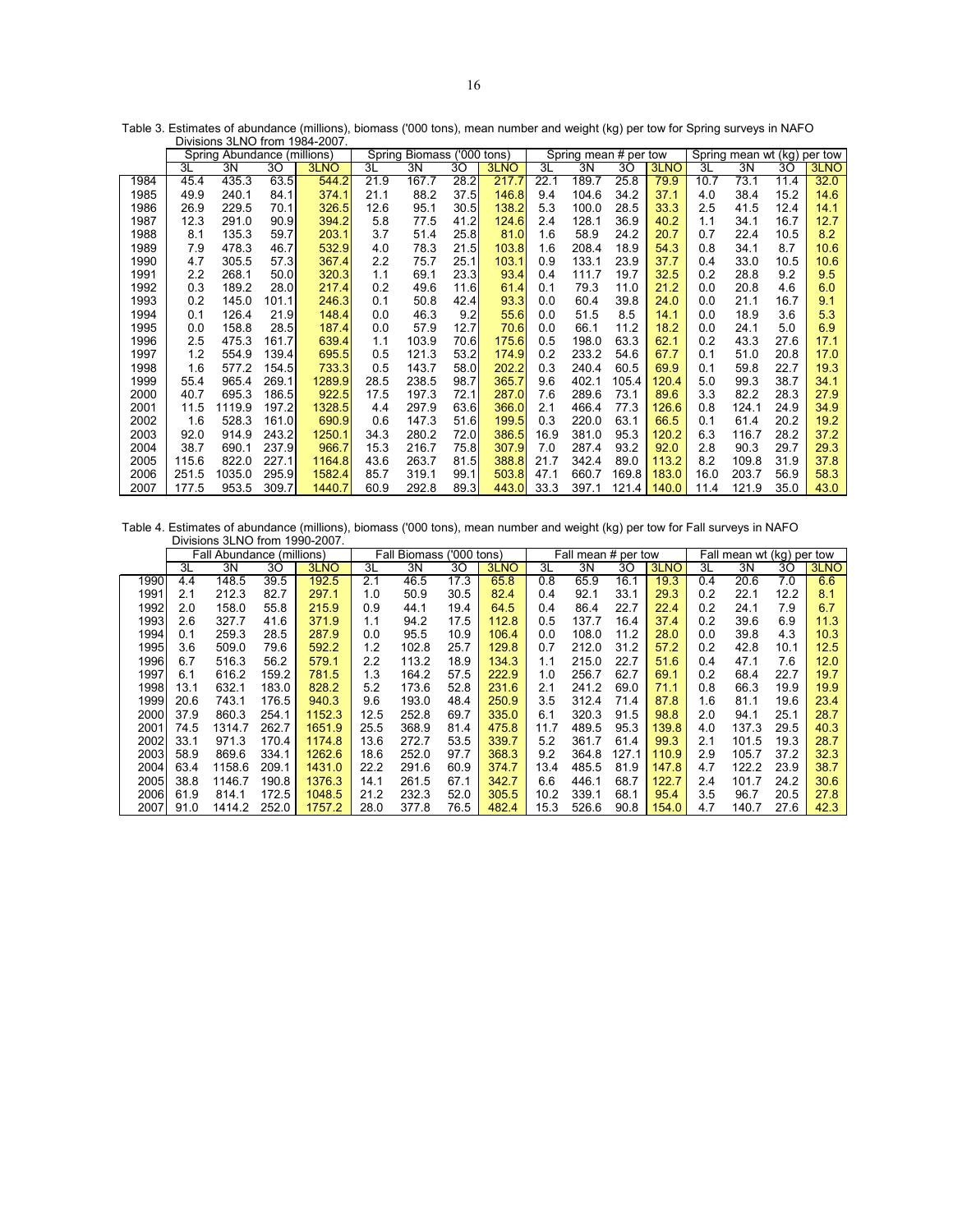| Year          | $\mathfrak a$ | h       |
|---------------|---------------|---------|
| prior to 1990 | 3.10          | $-5.19$ |
| 1990          | 3.19          | $-5.33$ |
| 1991          | 3.05          | $-5.12$ |
| 1992          | 3.02          | $-5.06$ |
| 1993          | 3.11          | $-5.20$ |
| 1994          | 3.09          | $-5.19$ |
| 1995          | 3.10          | $-5.20$ |
| 1996          | 3.09          | $-5.15$ |
| 1997          | 3.09          | $-5.17$ |
| 1998          | 3.05          | $-5.11$ |
| 1999          | 3.15          | $-5.27$ |
| 2000          | 3.17          | $-5.32$ |
| 2001          | 3.09          | $-5.20$ |
| 2002          | 3.08          | $-5.20$ |
| 2003          | 3.09          | $-5.22$ |
| 2004          | 3.12          | $-5.24$ |
| 2005          | 3.17          | $-5.32$ |
| 2006          | 3.09          | $-5.21$ |
| 2007          | 3.25          | -5.46   |

Table 5. Length weight relationships used to produce an index of female SSB from the spring survey. The relationships are of the form log(weight)=(a\*log(length))+b)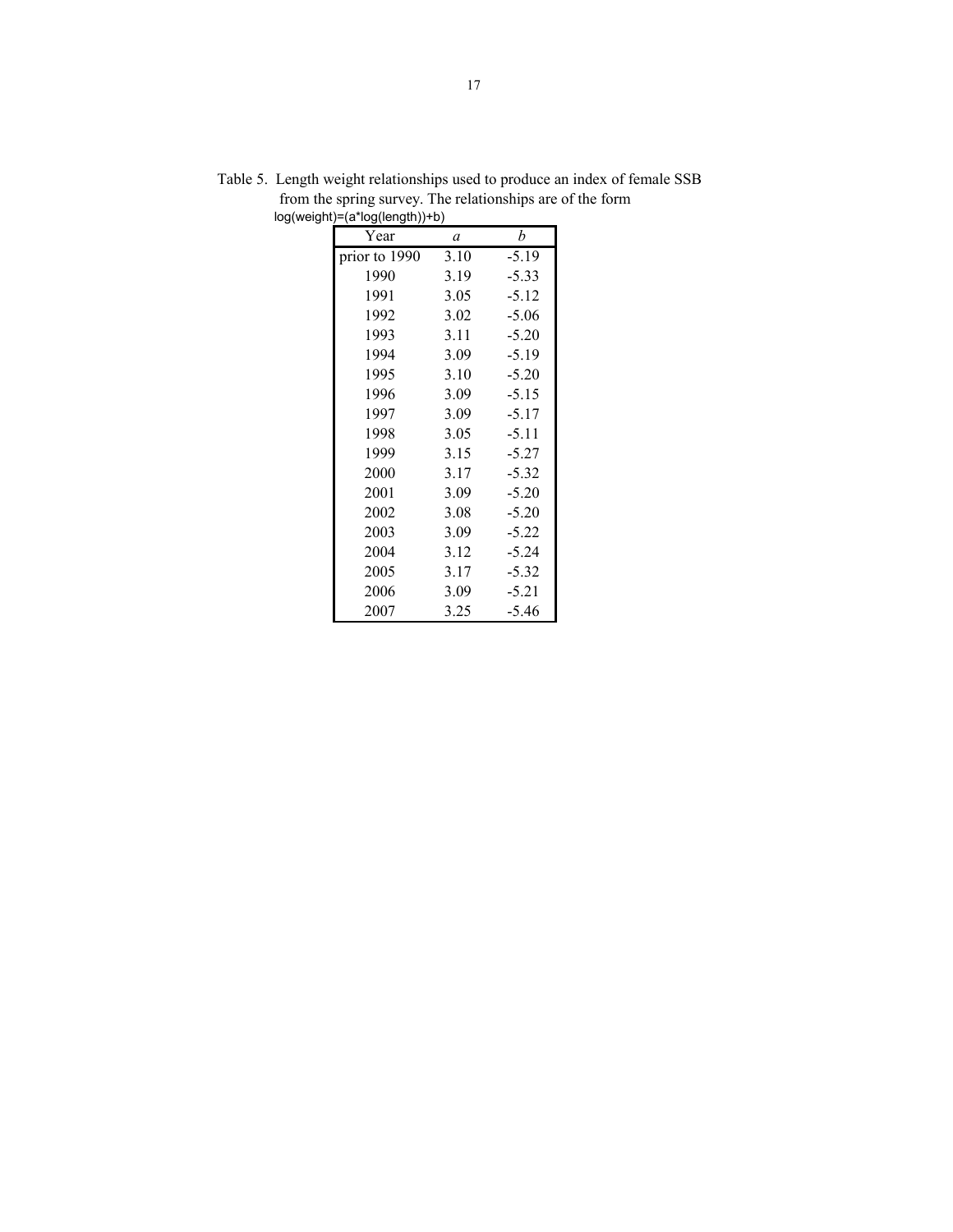Table 6. Input files for model comparison runs and for the 2008 assessment of yellowtail flounder in NAFO Divs. 3LNO. Results for the current assessment are given in Appendix 1.

|                | ASPIC version 3.81 with 1965-2005 data                                  |                                                                        |                          | <b>ASPIC version 5.24</b>                                |  |  |
|----------------|-------------------------------------------------------------------------|------------------------------------------------------------------------|--------------------------|----------------------------------------------------------|--|--|
|                |                                                                         | 1965-2005 data                                                         |                          | 1965-2007 data                                           |  |  |
| 'FIT'          | ## Mode (FIT, IRF, BOT) FALL ESTIMATES FOR 90-97 CORRECTED              | FIT'                                                                   | <b>FIT</b>               | ## Run type (FIT, BOT, or IRF)                           |  |  |
|                | '3LNO ytail (v3.81, 2002 formulation with 2005 data) 2006=TAC' FIT MODE | '3LNO Yellowtail Corr SM version 5.24 (2007)'<br>'3LNO Yellowtail Corr |                          |                                                          |  |  |
| 'EFF'          | $\#$ Error type ('EFF' = condition on yield)                            | <b>LOGISTIC YLD SSE</b>                                                |                          | LOGISTIC YLD SSE ## See notes at end of this file        |  |  |
|                | ## Verbosity (0 to 4)                                                   |                                                                        | 12                       | ## Verbosity on screen (0-3); add 10 for SUM & PRN files |  |  |
| 0              | ## Number of bootstrap trials, <= 1000                                  |                                                                        |                          | ## Number of bootstrap trials, <= 1000                   |  |  |
| 2 50000        | ## Monte Carlo search enable (0,1,2), N trials                          | 2 50000                                                                | 2 50000                  | ## 0=no MC search, 1=search, 2=repeated srch; N trials   |  |  |
| $1d-6$         | ## Convergence crit. for simplex set to same as 2001 and 2002           | $1d-8$                                                                 | $1d-8$                   | ## Convergence crit. for simplex                         |  |  |
| $3d-6$         | ## Convergence crit. for restarts                                       | $3d-6$<br>-5                                                           | $3d-6$<br>5              | ## Convergence crit. for restarts, N restarts            |  |  |
| $1d-2$         | ## Convergence crit. for estimating effort                              | 24<br>$1d-2$                                                           | 24<br>$1d-2$             | ## Conv. crit. for F; N steps/yr for gen. model          |  |  |
| 5              | ## Maximum F when estimating effort                                     | 5d0                                                                    | 5d0                      | ## Maximum F when cond. on yield                         |  |  |
|                | ## Statistical weight for B1 > K as residual                            |                                                                        |                          | ## Stat weight for B1>K as residual (usually 0 or 1)     |  |  |
| 5              | ## Number of data series (fisheries)                                    |                                                                        |                          | ## Number of fisheries (data series)                     |  |  |
| 11111          | ## Statistical weights for fisheries                                    | 11111                                                                  | 11111                    | ## Statistical weights for data series                   |  |  |
| $\overline{2}$ | ## B1-ratio (starting guess)                                            |                                                                        |                          | ## B1/K (starting guess, usually 0 to 1)                 |  |  |
| 13             | ## MSY (starting guess)                                                 |                                                                        | 13                       | ## MSY (starting quess)                                  |  |  |
| 0.5            | ## r (starting guess)                                                   | 400                                                                    | 400                      | ## K (carrying capacity) (starting guess)                |  |  |
| 31313          | ## q (starting quess)                                                   | 31313                                                                  | 31313                    | ## q (starting guesses -- 1 per data series)             |  |  |
| 11111111       | ## Flags to estimate parameters                                         | 11111111                                                               | 11111111                 | ## Estimate flags (0 or 1) (B1/K, MSY, K, q1qn)          |  |  |
| 1 50           | ## Min and max allowable MSY                                            | 150                                                                    | 1 50                     | ## Min and max constraints -- MSY                        |  |  |
| 0.15           | ## Min and max allowable r                                              | $10-1$<br>1000                                                         | 1000<br>10 <sup>10</sup> | ## Min and max constraints -- K                          |  |  |
| 9114895        | ## Random number seed change by plus 1                                  | 9114895                                                                | 9114895                  | ## Random number seed (large integer)                    |  |  |
| 42             | ## Number of years of data.                                             | 42                                                                     | 44                       | ## Number of years of data in each series                |  |  |

notes: The model input file differs slightly in version 5.24 of ASPIC. The input files all contain the appropriate years of index data shown in Table 7<br>The shaded columns were the inputs for the model comparison runs (vers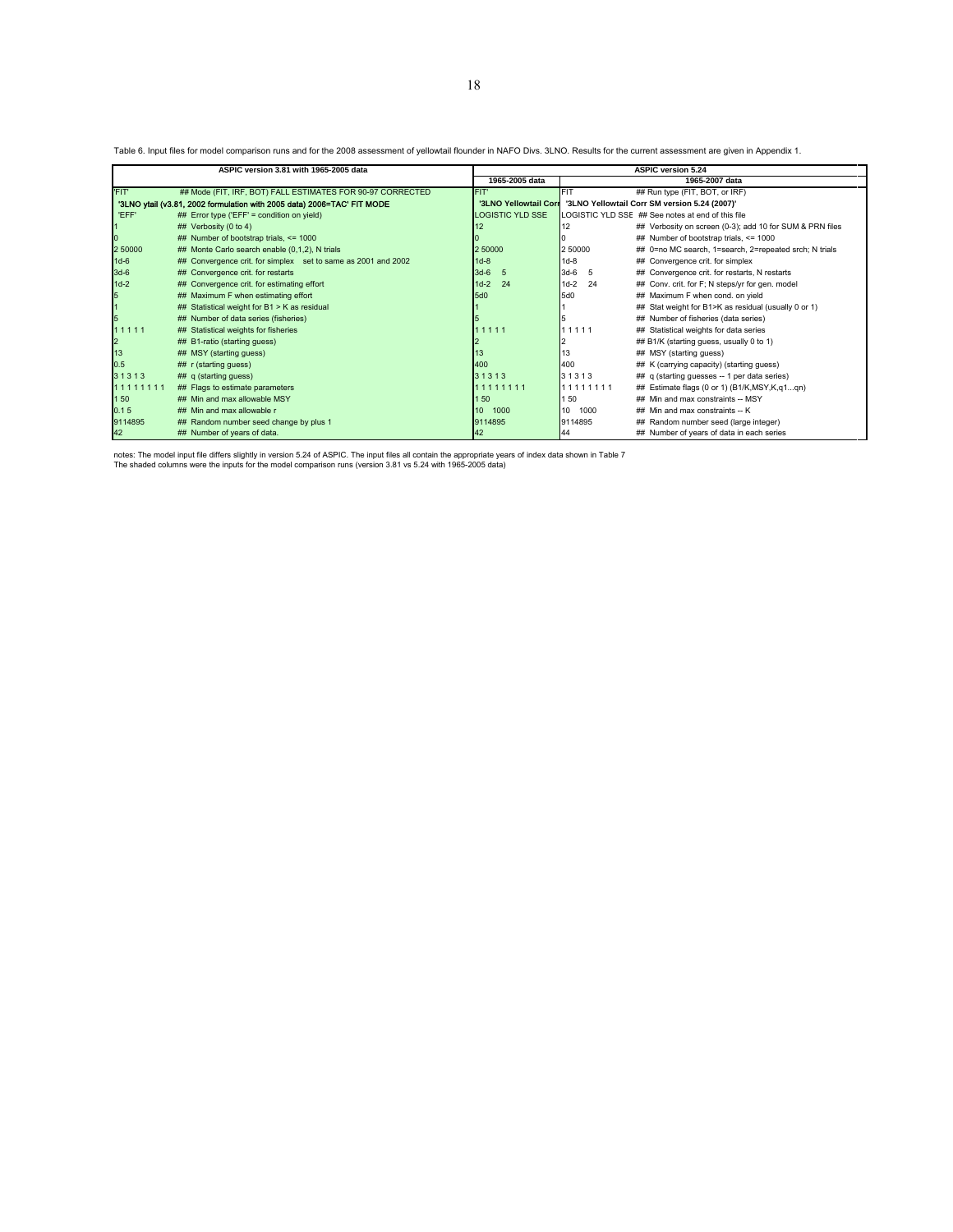|              | Nominal        | Yankee  | Russian | Campelen     | Campelen       | Spain   |
|--------------|----------------|---------|---------|--------------|----------------|---------|
|              | catch          | survey  | survey  | spring       | fall           | survey  |
| Year         | (000 t)        | (000 t) | (000 t) | (000 t)      | (000 t)        | (000 t) |
| 1965         | 3.13           |         |         |              |                |         |
| 1966         | 7.026          |         |         |              |                |         |
| 1967         | 8.878          |         |         |              |                |         |
| 1968         | 13.34          |         |         |              |                |         |
| 1969         | 15.708         |         |         |              |                |         |
| 1970         | 26.426         |         |         |              |                |         |
| 1971         | 37.342         | 96.9    |         |              |                |         |
| 1972         | 39.259         | 79.2    | 106.0   |              |                |         |
| 1973         | 32.815         | 51.7    | 217.0   |              |                |         |
| 1974         | 24.313         | 40.3    | 129.0   |              |                |         |
| 1975         | 22.894         | 37.4    | 126.0   |              |                |         |
| 1976         | 8.057          | 41.7    | 131.0   |              |                |         |
| 1977         | 11.638         | 65.0    | 188.0   |              |                |         |
| 1978         | 15.466         | 44.3    | 110.0   |              |                |         |
| 1979         | 18.351         | 38.5    | 98.0    |              |                |         |
| 1980         | 12.377         | 51.4    | 164.0   |              |                |         |
| 1981         | 14.68          | 45.0    | 158.0   |              |                |         |
| 1982         | 13.319         | 43.1    | 125.0   |              |                |         |
| 1983         | 10.473         |         |         |              |                |         |
| 1984         | 16.735         |         | 132.0   | 217.7        |                |         |
| 1985         | 28.963         |         | 85.0    | 146.8        |                |         |
| 1986         | 30.176         |         | 42.0    | 138.2        |                |         |
| 1987         | 16.314         |         | 30.0    | 124.6        |                |         |
| 1988         | 16.158         |         | 23.0    | 81           |                |         |
| 1989         | 10.207         |         | 44.0    | 103.8        |                |         |
| 1990         | 13.986         |         | 27.0    | 103.1        | 65.8           |         |
| 1991<br>1992 | 16.203         |         | 27.5    | 93.4<br>61.4 | 82.4           |         |
|              | 10.762         |         |         |              | 64.5           |         |
| 1993         | 13.615         |         |         | 93.3         | 112.8          |         |
| 1994<br>1995 | 2.069<br>0.067 |         |         | 55.6<br>70.6 | 106.4<br>129.8 | 9.3     |
| 1996         | 0.232          |         |         | 175.6        | 134.3          | 43.3    |
| 1997         | 0.658          |         |         | 174.9        | 222.9          | 38.7    |
| 1998         | 4.386          |         |         | 202.2        | 231.6          | 122.6   |
| 1999         | 6.894          |         |         | 365.7        | 249.9          | 197     |
| 2000         | 11.161         |         |         | 287.5        | 335            | 144.7   |
| 2001         | 14.145         |         |         | 366          | 475.8          | 182.7   |
| 2002         | 10.698         |         |         | 199.5        | 339.7          | 148.5   |
| 2003         | 13.806         |         |         | 386.5        | 368.3          | 136.8   |
| 2004         | 13.354         |         |         | 307.9        | 374.7          | 170     |
| 2005         | 13.933         |         |         | 388.8        | 342.7          | 156.48  |
| 2006         | 0.930          |         |         | 503.8        | 305.5          | 160.1   |
| 2007         | 4.617          |         |         | 443          | 482.4          | 160.7   |
| 2008         | 15.500         |         |         |              |                |         |

Table 7. Input indices used in the ASPIC production model. Indices for model comparison runs end in 2006 (2007 TAC only; 15 000 t). 2008 Assessment includes TAC of 15 500 t in 2008.

notes: The Campelen fall survey values are corrected from the 2006 assessment (see SCR 07/57). The catch series used in this assessment, which matches the nominal catch table, is slightly different from the previous assessment and does not affect the model results. The TAC in 2008 (15 500 t) is included in the catch series.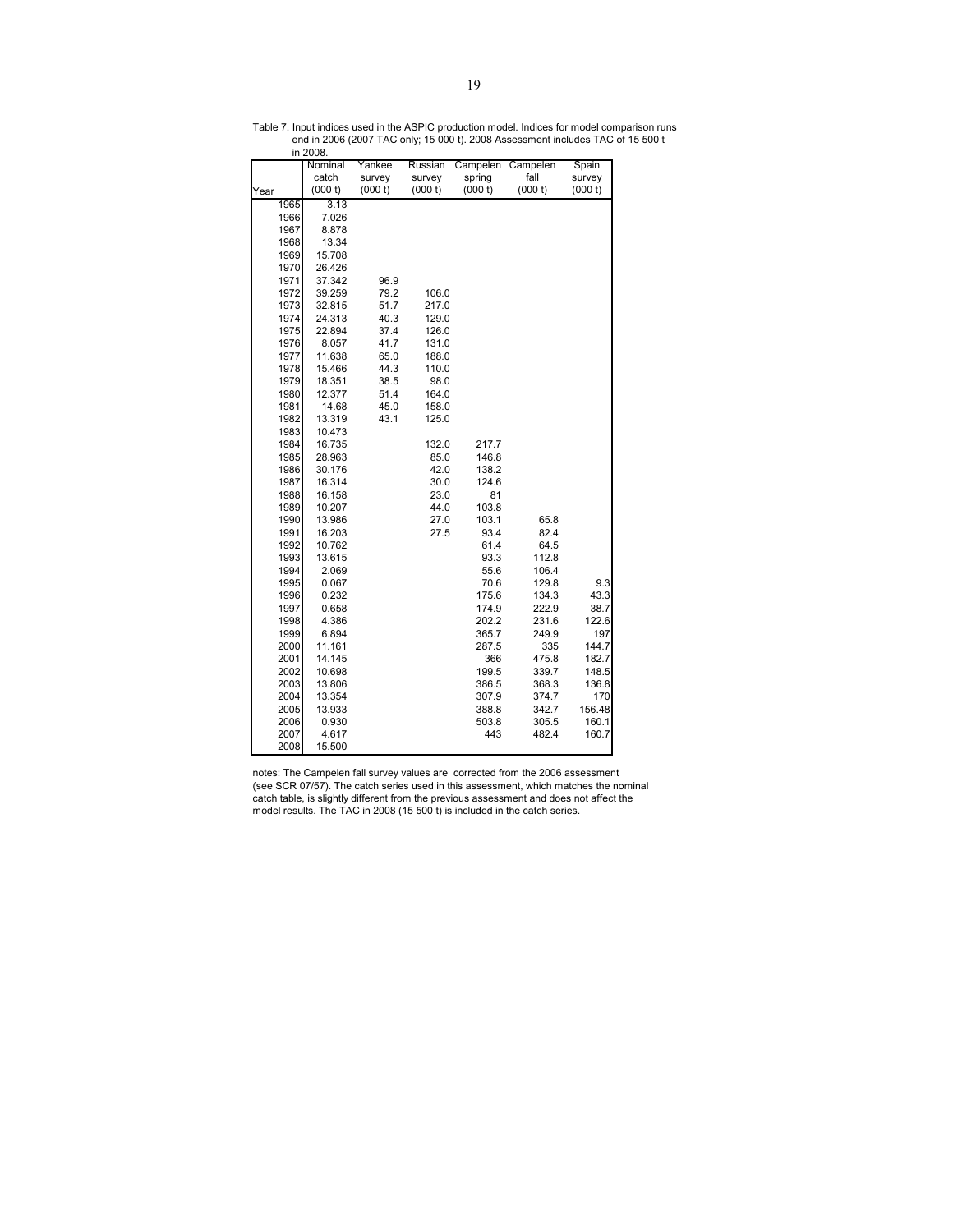|                                          |         | Corr SM  |
|------------------------------------------|---------|----------|
|                                          | Corr SM | version  |
|                                          | version | 5.24     |
|                                          | 3.81    | (2005)   |
| Model                                    | (2005)  | $cc1d-8$ |
| B1/K                                     |         | 1.067    |
| B <sub>1</sub> R                         | 2.15    |          |
| <b>MSY</b>                               | 17.69   | 17.70    |
| $r^2$ (Catch/Canadian Spring)            | 0.827   | 0.828    |
| $r^2$ (Yankee survey)                    | 0.804   | 0.804    |
| $r^2$ (Canadian fall)                    | 0.875   | 0.875    |
| $r^2$ (Russian)                          | 0.294   | 0.293    |
| $r^2$ (Spanish)                          | 0.559   | 0.559    |
|                                          | 0.45    |          |
| Κ                                        | 158.90  | 158.80   |
| Bmsy                                     | 79.43   | 79.42    |
| Fmsy                                     | 0.22    | 0.22     |
| Bratio                                   | 1.33    | 1.34     |
| Fratio                                   | 0.64    | 0.64     |
| <b>Total Objective function</b>          | 10.32   | 10.32    |
| sum of N (GOF)                           | 81      | 81       |
| p (number of parameters B1R, MSY, r, qs) | 8       | 9        |
| <b>MSE</b>                               | 0.14    | 0.14     |
| restarts                                 | 33      | 100      |

Table 8. Output of comparison runs of 2 versions of ASPIC using corrected data from the 2006 assessment (convergence criterion was set to 1d-6 and 1d-8 in version 5.24).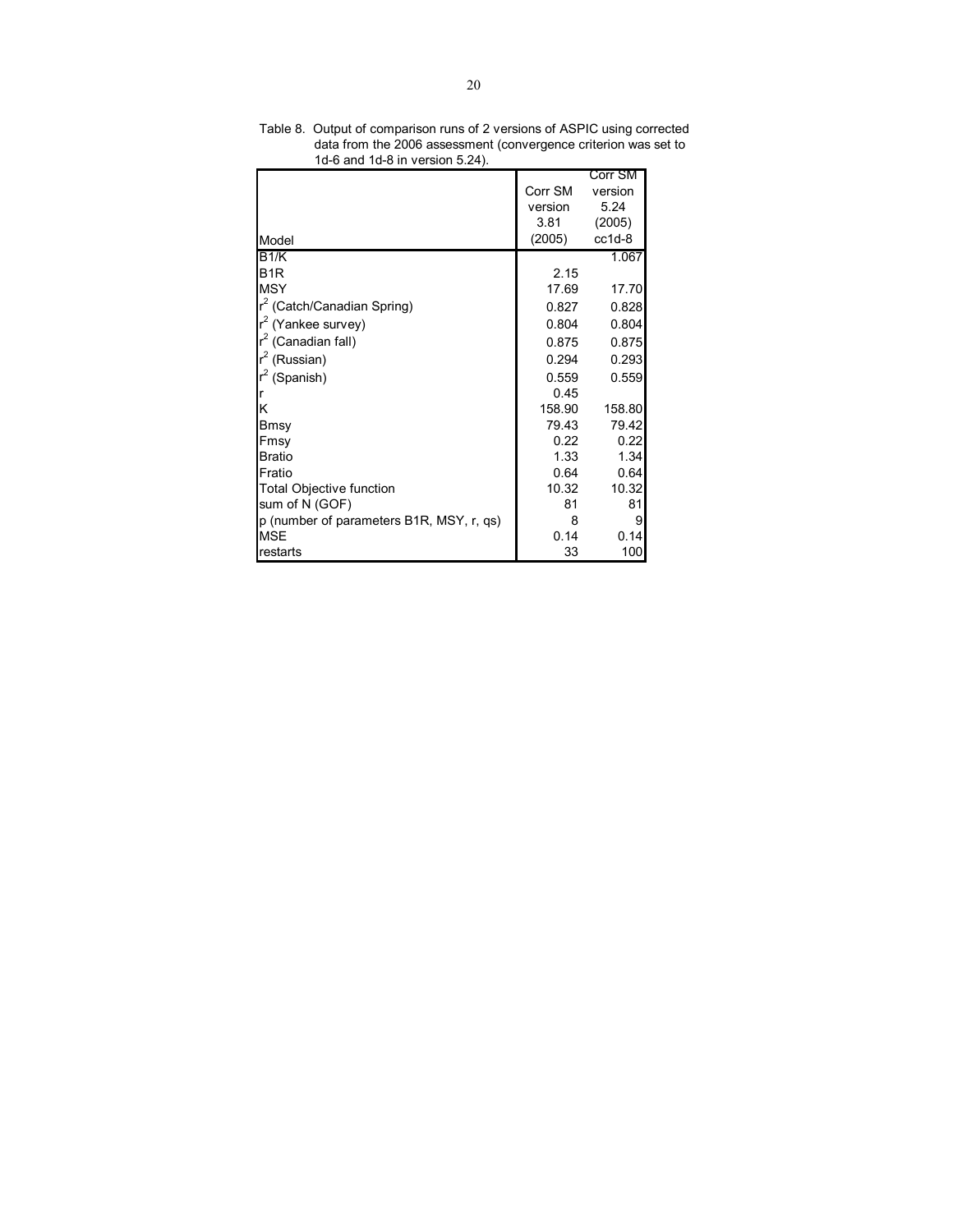|             |                       |        |           |        |           |        | Bias-corrected approximate confidence limits |        |           |        |          |       |              |       |
|-------------|-----------------------|--------|-----------|--------|-----------|--------|----------------------------------------------|--------|-----------|--------|----------|-------|--------------|-------|
|             | <b>Point Estimate</b> |        | 80% Lower |        | 80% Upper |        | 50% Lower                                    |        | 50% Upper |        | IQ range |       | Rel IQ range |       |
|             | V3.81                 | v5.24  | V3.81     | v5.24  | V3.81     | v5.24  | V3.81                                        | V5.24  | V3.81     | v5.24  | V3.81    | v5.24 | V3.81        | v5.24 |
| B1ratio     | 2.29                  |        | 2.15      |        | 2.63      |        | 2.22                                         |        | 2.63      |        | 0.41     |       | 0.18         |       |
| <b>B1/K</b> |                       | 1.07   |           | 1.06   |           | 1.22   |                                              | 1.10   |           | 1.19   |          | 0.09  |              | 0.08  |
| K           | 158.20                | 158.80 | 146.60    | 144.80 | 177.30    | 189.80 | 151.40                                       | 149.00 | 166.60    | 167.30 | 15.21    | 18.29 | 0.10         | 0.12  |
| lr.         | 0.44                  |        | 0.38      |        | 0.50      |        | 0.41                                         |        | 0.47      |        | 0.06     |       | 0.14         |       |
| q(1)        | 3.25                  | 3.28   | 2.76      | 2.79   | 3.81      | 3.95   | 2.97                                         | 3.03   | 3.54      | 3.62   | 0.57     | 0.58  | 0.18         | 0.18  |
| q(2)        | 0.84                  | 0.85   | 0.68      | 0.69   | 1.02      | 1.01   | 0.76                                         | 0.75   | 0.93      | 0.94   | 0.17     | 0.18  | 0.20         | 0.22  |
| q(3)        | 3.65                  | 3.68   | 2.94      | 3.03   | 4.42      | 4.55   | 3.28                                         | 3.34   | 4.04      | 4.14   | 0.75     | 0.80  | 0.21         | 0.22  |
| q(4)        | 1.69                  | 1.71   | 1.42      | 1.41   | 1.98      | 2.03   | 1.53                                         | 1.53   | 1.84      | 1.87   | 0.31     | 0.34  | 0.18         | 0.20  |
| q(5)        | 1.37                  | 1.36   | 1.13      | 1.09   | 1.67      | 1.69   | 1.24                                         | 1.23   | 1.51      | 1.51   | 0.27     | 0.29  | 0.20         | 0.21  |
| <b>MSY</b>  | 17.43                 | 17.70  | 16.52     | 16.32  | 18.30     | 18.38  | 17.00                                        | 17.00  | 17.89     | 17.92  | 0.89     | 0.92  | 0.05         | 0.05  |
| Ye(2007)    | 15.62                 | 15.72  | 14.58     | 14.50  | 16.85     | 17.06  | 15.03                                        | 14.96  | 16.35     | 16.26  | 1.31     | 1.30  | 0.08         | 0.08  |
| Y.@Fmsy     |                       | 23.63  |           | 18.41  |           | 26.52  |                                              | 20.72  |           | 25.04  |          | 4.32  |              | 0.18  |
| <b>Bmsy</b> | 79.11                 | 79.42  | 73.32     | 72.42  | 88.63     | 94.90  | 75.70                                        | 74.50  | 83.31     | 83.64  | 7.61     | 9.14  | 0.10         | 0.12  |
| Fmsy        | 0.22                  | 0.22   | 0.19      | 0.18   | 0.25      | 0.26   | 0.21                                         | 0.20   | 0.24      | 0.24   | 0.03     | 0.04  | 0.14         | 0.17  |
| fmsy(1)     | 0.07                  | 0.07   | 0.06      | 0.06   | 0.08      | 0.08   | 0.06                                         | 0.06   | 0.07      | 0.07   | 0.01     | 0.01  | 0.18         | 0.17  |
| fmsy(2)     | 0.27                  | 0.26   | 0.23      | 0.24   | 0.31      | 0.33   | 0.25                                         | 0.25   | 0.29      | 0.30   | 0.04     | 0.04  | 0.15         | 0.16  |
| fmsy(3)     | 0.06                  | 0.06   | 0.05      | 0.05   | 0.07      | 0.07   | 0.05                                         | 0.05   | 0.07      | 0.07   | 0.01     | 0.01  | 0.23         | 0.23  |
| fmsy(4)     | 0.13                  | 0.13   | 0.12      | 0.12   | 0.15      | 0.16   | 0.12                                         | 0.13   | 0.14      | 0.15   | 0.02     | 0.02  | 0.13         | 0.14  |
| fmsy(5)     | 0.16                  | 0.16   | 0.13      | 0.13   | 0.20      | 0.22   | 0.14                                         | 0.15   | 0.18      | 0.19   | 0.04     | 0.04  | 0.24         | 0.25  |
| F(0.1)      | 0.20                  |        | 0.17      |        | 0.22      |        | 0.18                                         |        | 0.21      |        | 0.03     |       | 0.14         |       |
| Y(0.1)      | 17.26                 |        | 16.36     |        | 18.12     |        | 16.83                                        |        | 17.71     |        | 0.88     |       | 0.05         |       |
| B-ratio     | 1.33                  | 1.34   | 1.14      | 1.12   | 1.45      | 1.46   | 1.25                                         | 1.24   | 1.41      | 1.41   | 0.15     | 0.17  | 0.12         | 0.13  |
| F-ratio     | 0.64                  | 0.64   | 0.57      | 0.56   | 0.79      | 0.80   | 0.60                                         | 0.60   | 0.71      | 0.72   | 0.11     | 0.13  | 0.18         | 0.20  |
| Y-ratio     | 0.89                  |        | 0.80      |        | 0.98      |        | 0.84                                         |        | 0.94      |        | 0.10     |       | 0.11         |       |
| Ye./MSY     |                       | 0.89   |           | 0.79   |           | 0.98   |                                              | 0.84   |           | 0.94   |          | 0.11  |              | 0.12  |
| f0.1(1)     | 0.06                  |        | 0.05      |        | 0.07      |        | 0.06                                         |        | 0.07      |        | 0.01     |       | 0.18         |       |
| f0.1(2)     | 0.24                  |        | 0.21      |        | 0.28      |        | 0.22                                         |        | 0.26      |        | 0.03     |       | 0.15         |       |
| f0.1(3)     | 0.05                  |        | 0.04      |        | 0.07      |        | 0.05                                         |        | 0.06      |        | 0.01     |       | 0.23         |       |
| f0.1(4)     | 0.12                  |        | 0.10      |        | 0.13      |        | 0.11                                         |        | 0.13      |        | 0.01     |       | 0.13         |       |
| f0.1(5)     | 0.15                  |        | 0.11      |        | 0.18      |        | 0.13                                         |        | 0.16      |        | 0.03     |       | 0.24         |       |
| q2/q1       | 0.25                  | 0.26   | 0.20      | 0.20   | 0.31      | 0.31   | 0.22                                         | 0.23   | 0.28      | 0.28   | 0.06     | 0.06  | 0.25         | 0.22  |
| q3/q1       | 1.12                  | 1.12   | 0.94      | 0.96   | 1.31      | 1.31   | 1.02                                         | 1.03   | 1.21      | 1.22   | 0.20     | 0.19  | 0.18         | 0.17  |
| q4/q1       | 0.52                  | 0.52   | 0.42      | 0.43   | 0.63      | 0.63   | 0.47                                         | 0.47   | 0.58      | 0.57   | 0.10     | 0.10  | 0.20         | 0.19  |
| q5/q1       | 0.42                  | 0.42   | 0.34      | 0.33   | 0.50      | 0.49   | 0.37                                         | 0.37   | 0.46      | 0.45   | 0.08     | 0.08  | 0.20         | 0.19  |

Table 9. Comaprison of bootstrap results from 2 versions of ASPIC (3.81 and 5.24) using the 2006 assessment data.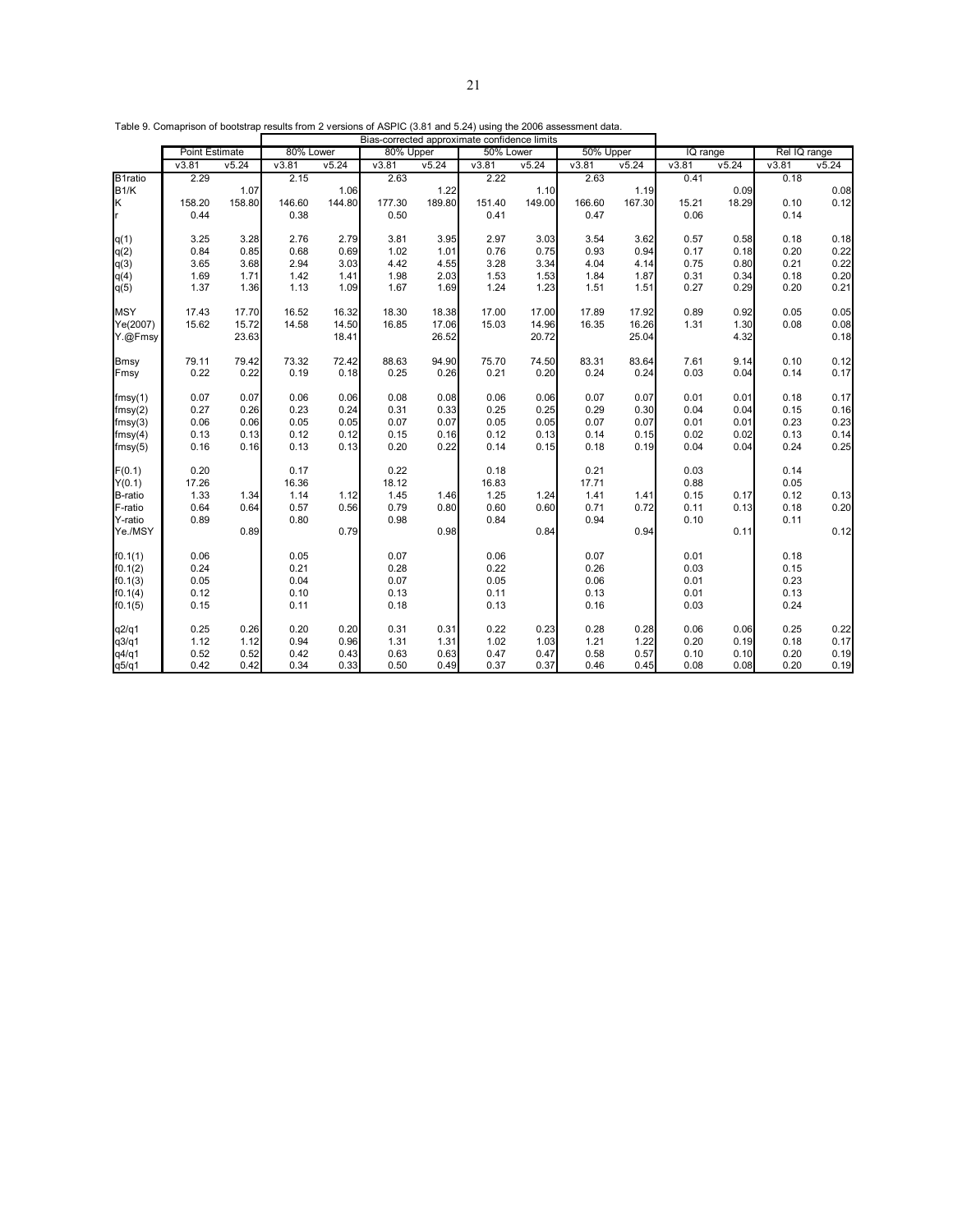|      | F/Fmsy  |         | <b>B/Bmsy</b> |        |  |  |  |
|------|---------|---------|---------------|--------|--|--|--|
|      | V3.81   | V5.24   | V3.81         | v5.24  |  |  |  |
| 1965 | 0.0841  | 0.08461 | 2.152         | 2.134  |  |  |  |
| 1966 | 0.1973  | 0.1981  | 2.064         | 2.052  |  |  |  |
| 1967 | 0.2606  | 0.2612  | 1.969         | 1.962  |  |  |  |
| 1968 | 0.411   | 0.4115  | 1.889         | 1.884  |  |  |  |
| 1969 | 0.5112  | 0.5117  | 1.789         | 1.785  |  |  |  |
| 1970 | 0.939   | 0.9394  | 1.692         | 1.69   |  |  |  |
| 1971 | 1.561   | 1.562   | 1.504         | 1.502  |  |  |  |
| 1972 | 2.059   | 2.06    | 1.227         | 1.225  |  |  |  |
| 1973 | 2.192   | 2.193   | 0.9523        | 0.9511 |  |  |  |
| 1974 | 1.961   | 1.963   | 0.7556        | 0.7545 |  |  |  |
| 1975 | 2.165   | 2.167   | 0.6519        | 0.6509 |  |  |  |
| 1976 | 0.7695  | 0.7703  | 0.55          | 0.549  |  |  |  |
| 1977 | 0.9979  | 0.9987  | 0.634         | 0.633  |  |  |  |
| 1978 | 1.273   | 1.274   | 0.6843        | 0.6832 |  |  |  |
| 1979 | 1.542   | 1.543   | 0.6904        | 0.6894 |  |  |  |
| 1980 | 1.029   | 1.029   | 0.6581        | 0.657  |  |  |  |
| 1981 | 1.166   | 1.167   | 0.7021        | 0.7011 |  |  |  |
| 1982 | 1.015   | 1.016   | 0.7214        | 0.7205 |  |  |  |
| 1983 | 0.7372  | 0.7373  | 0.7615        | 0.7606 |  |  |  |
| 1984 | 1.117   | 1.117   | 0.8436        | 0.8428 |  |  |  |
| 1985 | 2.137   | 2.136   | 0.8504        | 0.8497 |  |  |  |
| 1986 | 2.898   | 2.898   | 0.6952        | 0.6947 |  |  |  |
| 1987 | 1.939   | 1.939   | 0.4991        | 0.4987 |  |  |  |
| 1988 | 2.141   | 2.141   | 0.455         | 0.4546 |  |  |  |
| 1989 | 1.411   | 1.411   | 0.401         | 0.4006 |  |  |  |
| 1990 | 1.98    | 1.98    | 0.4173        | 0.417  |  |  |  |
| 1991 | 2.678   | 2.678   | 0.3835        | 0.3832 |  |  |  |
| 1992 | 2.08    | 2.079   | 0.3055        | 0.3053 |  |  |  |
| 1993 | 3.221   | 3.22    | 0.2811        | 0.281  |  |  |  |
| 1994 | 0.4982  | 0.498   | 0.2031        | 0.203  |  |  |  |
| 1995 | 0.0116  | 0.01159 | 0.2693        | 0.2692 |  |  |  |
| 1996 | 0.02823 | 0.0282  | 0.3899        | 0.3899 |  |  |  |
| 1997 | 0.05857 | 0.05849 | 0.5453        | 0.5456 |  |  |  |
| 1998 | 0.3067  | 0.3062  | 0.7294        | 0.7299 |  |  |  |
| 1999 | 0.4075  | 0.4069  | 0.8883        | 0.889  |  |  |  |
| 2000 | 0.5925  | 0.5914  | 1.023         | 1.024  |  |  |  |
| 2001 | 0.7104  | 0.7091  | 1.105         | 1.106  |  |  |  |
| 2002 | 0.5096  | 0.5086  | 1.146         | 1.147  |  |  |  |
| 2003 | 0.6274  | 0.6262  | 1.226         | 1.227  |  |  |  |
| 2004 | 0.5896  | 0.5885  | 1.261         | 1.263  |  |  |  |
| 2005 | 0.6006  | 0.5995  | 1.298         | 1.3    |  |  |  |
| 2006 | 0.638   | 0.6369  | 1.324         | 1.325  |  |  |  |
| 2007 |         |         | 1.334         | 1.335  |  |  |  |

Table 10. Comparison of the current version of ASPIC (version 5.24) with the older version (version 3.81) using the 2006 assessment data.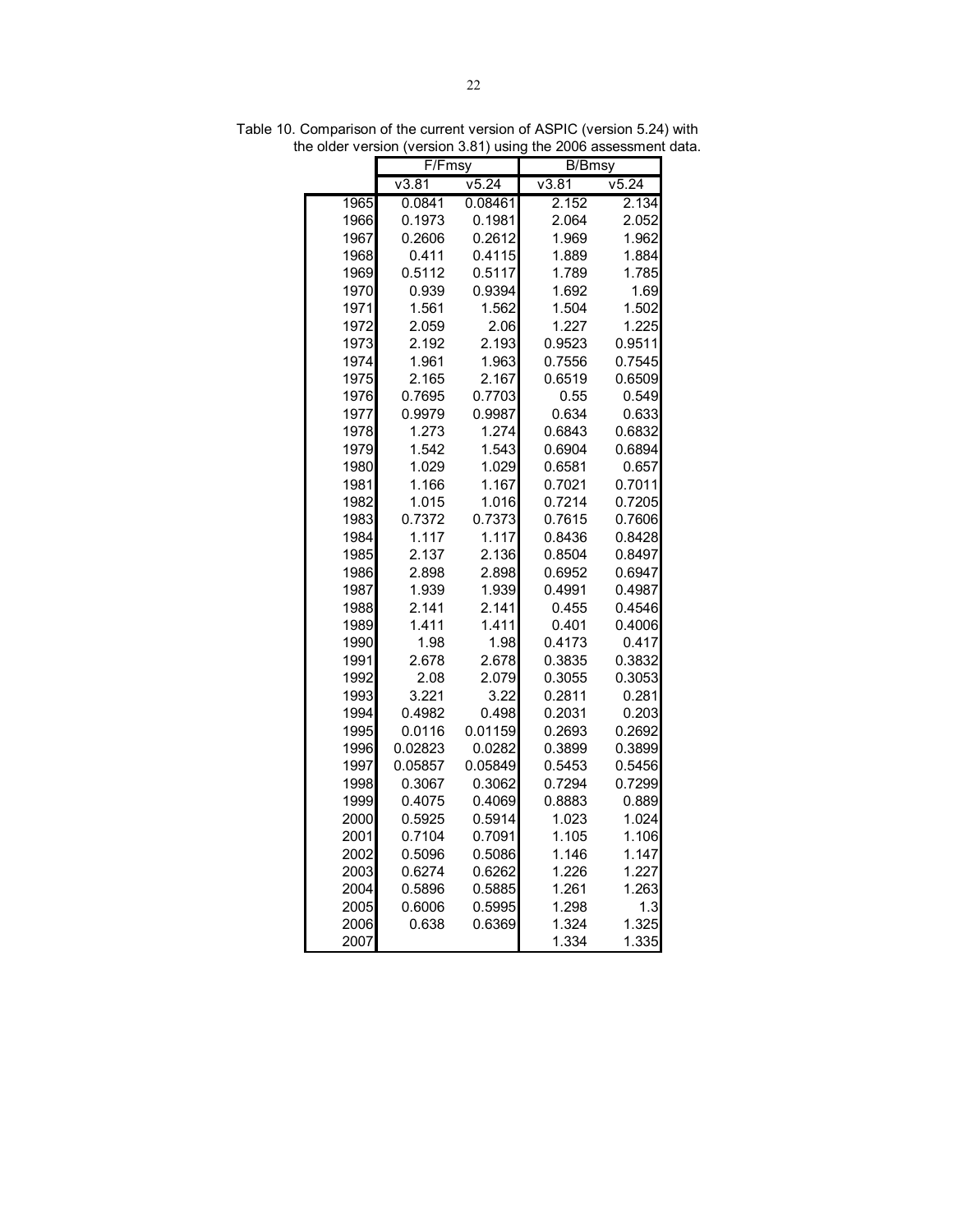Table 11 . ANOVA results and regression coefficients from a multiplicative model utilized to derive a standardized catch rate series for Yellowtail flounder in NAFO Div. 3LNO (2007 based on preliminary data).

| REGRESSION OF MULTIPLICATIVE MODEL          |
|---------------------------------------------|
| MULTIPLE $R$ 0.794                          |
| MULTIPLE R SOUARED 0.630                    |
|                                             |
| ANALYSIS OF VARIANCE                        |
|                                             |
| SOURCE OF SUMS OF MEAN                      |
| VARIATION DF SQUARES SQUARE F-VALUE         |
|                                             |
| INTERCEPT 1 3.96E1<br>3.96E1                |
| REGRESSION 53 1.06E1<br>2.01E-1 31.410      |
| $Chtry Gear TC(1) 3 7.09E-1 2.36E-1 37.011$ |
| Division(2) 2 8.30E-1 4.15E-1 64.955        |
| Month(3) 11 4.16E-1 3.78E-2 5.915           |
| 1.76E-1 27.616<br>Year(4) 37 6.53E0         |
|                                             |
| RESIDUALS 978 6.25E0 6.39E-3                |
| TOTAL 1032 5.65E1                           |
|                                             |

|                      |                |            | REGRESSION COEFFICIENTS |            |      |                                                   |      |          |                    | REGRESSION COEFFICIENTS |                    |               |          |  |
|----------------------|----------------|------------|-------------------------|------------|------|---------------------------------------------------|------|----------|--------------------|-------------------------|--------------------|---------------|----------|--|
|                      |                | <b>VAR</b> | REG.                    | STD.       | NO.  |                                                   |      |          |                    | <b>VAR</b>              | REG.               |               | STD. NO. |  |
| CATEGORY             | CODE           | $\#$       | COEF                    | $\rm{ERR}$ | OBS  | CATEGORY                                          | CODE |          | #                  | COEF                    | ERR                | OBS           |          |  |
| Chtry Gear TC(1)3125 |                | <b>INT</b> | 0.063                   | 0.106      | 1032 |                                                   | (4)  | 80       | 31                 | $-0.577$                |                    | 0.115         | 30       |  |
| Division(2)          | 34             |            |                         |            |      |                                                   |      | 81       | 32                 | $-0.585$                | 0.117              |               | 30       |  |
| Month(3)             | 10             |            |                         |            |      |                                                   |      | 82       | 33                 | $-0.663$                |                    | 0.121         | 24       |  |
| Year(4)              | 65             |            |                         |            |      |                                                   |      | 83       | 34                 | $-0.518$                | 0.119              |               | 24       |  |
| (1)                  | 3114           |            | $1 - 0.291$             | 0.032      | 162  |                                                   |      | 84       | 35                 | $-0.558$                | 0.120              |               | 28       |  |
|                      | 3124           | 2          | $-0.221$                | 0.033      | 153  |                                                   |      | 85       | 36                 | $-0.500$                | 0.116              |               | 30       |  |
|                      | 3126           | 3          | $-0.039$                | 0.047      | 60   |                                                   |      | 86       | 37                 | $-0.849$                | 0.118              |               | 30       |  |
| (2)                  | 32             | 4          | $-0.213$                | 0.027      | 211  |                                                   |      | 87       | 38                 | $-0.776$                | 0.117              |               | 30       |  |
|                      | 35             | 5          | $-0.251$                | 0.025      | 247  |                                                   |      | 88       | 39                 | $-0.866$                | 0.121              |               | 26       |  |
| (3)                  | $\mathbf{1}$   | 6          | $-0.115$                | 0.073      | 24   |                                                   |      | 89       | 40                 | $-0.880$                | 0.130              |               | 17       |  |
|                      | $\overline{a}$ | 7          | $-0.231$                | 0.067      | 28   |                                                   |      | 90       | 41                 | $-0.724$                |                    | 0.131         | 16       |  |
|                      | 3              | 8          | $-0.150$                | 0.056      | 41   |                                                   |      | 91       | 42                 | $-1.346$                |                    | 0.123         | 24       |  |
|                      | $\overline{4}$ | 9          | $-0.149$                | 0.047      | 71   |                                                   |      | 92       | 43                 | $-1.191$                |                    | 0.127         | 21       |  |
|                      | 5              | 10         | $-0.128$                | 0.041      | 135  |                                                   |      | 93       | 44                 | $-0.831$                |                    | 0.123         | 23       |  |
|                      | 6              | 11         | $-0.204$                | 0.041      | 133  |                                                   |      | 98       | 45                 | $-0.214$                |                    | 0.140         | 11       |  |
|                      | 7              | 12         | $-0.217$                | 0.042      | 130  |                                                   |      | 99       | 46                 | $-0.119$                |                    | 0.134         | 12       |  |
|                      | 8              | 13         | $-0.114$                | 0.043      | 124  |                                                   |      | 100      | 47                 | $-0.077$                |                    | 0.122         | 24       |  |
|                      | 9              | 14         | 0.007                   | 0.043      | 110  |                                                   |      | 101      | 48                 | $-0.274$                |                    | 0.121         | 20       |  |
|                      | 11             | 15         | $-0.085$                | 0.046      | 76   |                                                   |      | 102      | 49                 | $-0.323$                |                    | 0.122         | 19       |  |
|                      | 12             | 16         | $-0.025$                | 0.051      | 59   |                                                   |      | 103      | 50                 | $-0.140$                |                    | 0.115         | 34       |  |
| (4)                  | 66             | 17         | $-0.022$                | 0.137      | 11   |                                                   |      | 104      | 51                 | 0.027                   |                    | 0.116         | 30       |  |
|                      | 67             | 18         | $-0.065$                | 0.143      | 12   |                                                   |      | 105      | 52                 | 0.125                   |                    | 0.116         | 32       |  |
|                      | 68             | 19         | $-0.218$                | 0.136      | 14   |                                                   |      | 107      | 53                 | 0.031                   |                    | 0.125         | 17       |  |
|                      | 69             | 20         | $-0.399$                | 0.125      | 20   |                                                   |      |          |                    |                         |                    |               |          |  |
|                      | 70             | 21         | $-0.402$                | 0.112      | 42   | LEGEND FOR AVOVA RESULTS:                         |      |          |                    |                         |                    |               |          |  |
|                      | 71             | 22         | $-0.419$                | 0.110      | 41   | CGT CODES:                                        |      |          | $3114 = Can(NFLD)$ |                         | TC 4 Side Trawler  |               |          |  |
|                      | 72             | 23         | $-0.513$                | 0.109      | 45   |                                                   |      | $3124 =$ | $\mathbf{u}$       |                         | TC 4 Stern Trawler |               |          |  |
|                      | 73             | 24         | $-0.380$                | 0.110      | 50   |                                                   |      | $3125 =$ | $\mathbf n$        |                         | TC 5               | H.            |          |  |
|                      | 74             | 25         | $-0.848$                | 0.112      | 37   |                                                   |      | $3126 =$ | $\mathbf n$        |                         | TC 6               | $\mathfrak n$ |          |  |
|                      | 75             | 26         | $-0.824$                | 0.111      | 38   |                                                   |      |          |                    |                         |                    |               |          |  |
|                      | 76             | 27         | $-0.867$                | 0.121      | 26   | DIVISION CODES: $32 = 3L$ , $34 = 3N$ , $35 = 30$ |      |          |                    |                         |                    |               |          |  |
|                      | 77             | 28         | $-0.747$                | 0.113      | 38   |                                                   |      |          |                    |                         |                    |               |          |  |
|                      | 78             | 29         | $-0.709$                | 0.111      | 51   |                                                   |      |          |                    |                         |                    |               |          |  |
|                      | 79             | 30         | $-0.671$                | 0.110      | 47   |                                                   |      |          |                    |                         |                    |               |          |  |
|                      |                |            |                         |            |      |                                                   |      |          |                    |                         |                    |               |          |  |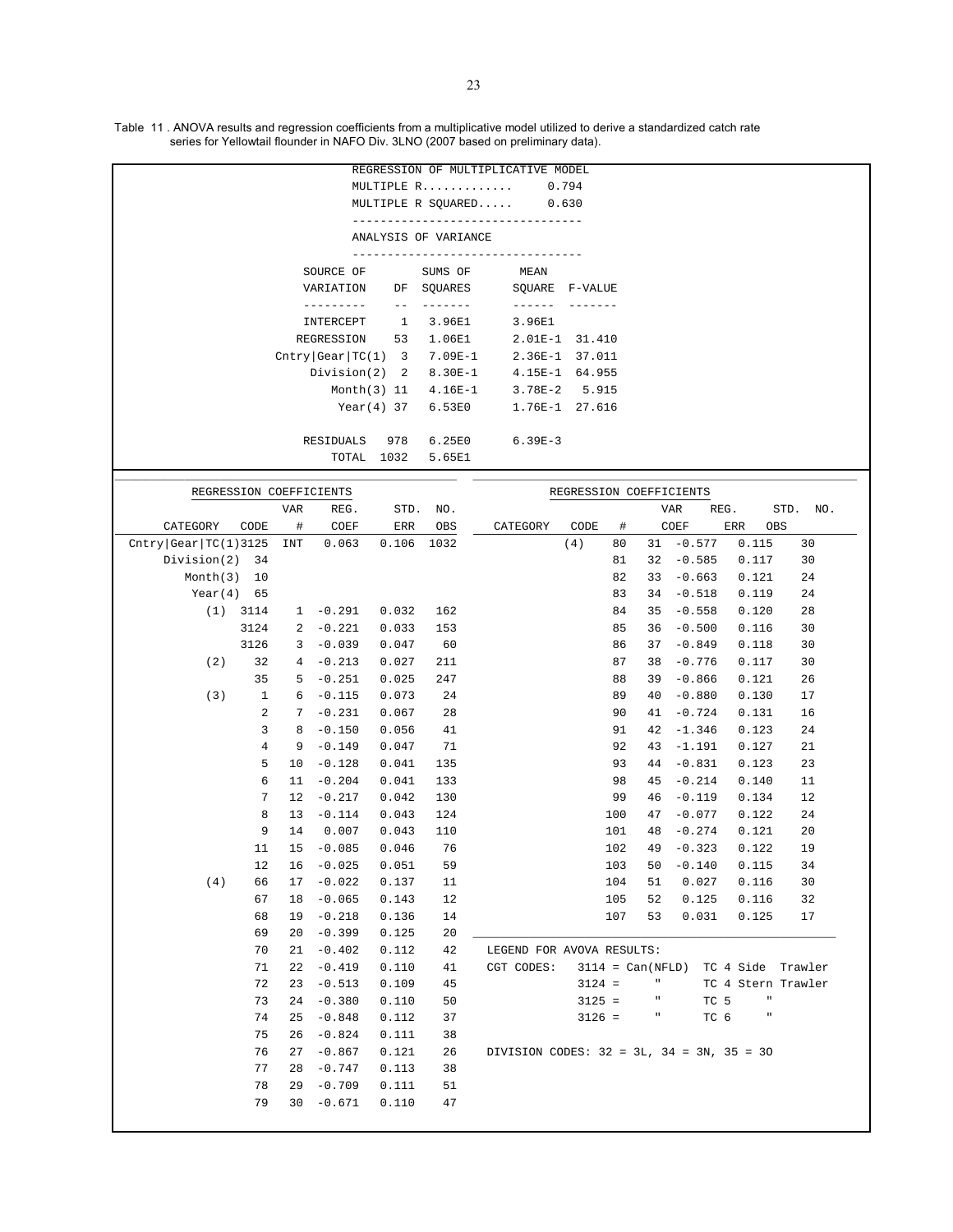Table 12 . Standardized catch rate index for Yellowtail flounder in NAFO Div. 3LNO from a multiplicative model utilizing HOURS FISHED as a measure of effort. (2007 based on preliminary data).

|  | PREDICTED CATCH RATE |  |  |
|--|----------------------|--|--|
|--|----------------------|--|--|

|      | LN                                             |        | Retransformed |       |       |        | $\sqrt%$ of catch |
|------|------------------------------------------------|--------|---------------|-------|-------|--------|-------------------|
| Year | Transformed                                    | S.E    | mean          | S.E.  | Catch | Effort | in analysis       |
|      |                                                |        |               |       |       |        |                   |
| 1965 | 0.0633                                         | 0.0113 | 1.063         | 0.113 | 3075  | 2894   | 39.5              |
| 1966 | 0.0412                                         | 0.0105 | 1.040         | 0.107 | 4185  | 4024   | 32.7              |
| 1967 | $-0.0020$                                      | 0.0128 | 0.995         | 0.112 | 2122  | 2133   | 44.0              |
| 1968 | $-0.1549$                                      | 0.0094 | 0.855         | 0.083 | 4180  | 4888   | 52.6              |
| 1969 | $-0.3360$                                      | 0.0068 | 0.714         | 0.059 | 10494 | 14688  | 30.8              |
| 1970 | $-0.3383$                                      | 0.0035 | 0.714         | 0.042 | 22814 | 31950  | 54.4              |
| 1971 | $-0.3557$                                      | 0.003  | 0.702         | 0.039 | 24206 | 34489  | 58.4              |
| 1972 | $-0.4502$                                      | 0.0029 | 0.639         | 0.035 | 26939 | 42184  | 53.9              |
| 1973 | $-0.3167$                                      | 0.0029 | 0.730         | 0.039 | 28492 | 39037  | 74.4              |
| 1974 | $-0.7850$                                      | 0.0033 | 0.457         | 0.026 | 17053 | 37330  | 82.0              |
| 1975 | $-0.7608$                                      | 0.0031 | 0.468         | 0.026 | 18458 | 39435  | 72.1              |
| 1976 | $-0.8035$                                      | 0.0052 | 0.448         | 0.032 | 7910  | 17656  | 60.5              |
| 1977 | $-0.6832$                                      | 0.0038 | 0.506         | 0.031 | 11295 | 22338  | 44.4              |
| 1978 | $-0.6461$                                      | 0.0031 | 0.525         | 0.029 | 15091 | 28749  | 61.5              |
| 1979 | $-0.6075$                                      | 0.003  | 0.546         | 0.03  | 18116 | 33202  | 73.0              |
| 1980 | $-0.5142$                                      | 0.0043 | 0.599         | 0.039 | 12011 | 20064  | 65.1              |
| 1981 | $-0.5220$                                      | 0.0045 | 0.594         | 0.04  | 14122 | 23778  | 73.6              |
| 1982 | $-0.6000$                                      | 0.0053 | 0.549         | 0.04  | 11479 | 20904  | 48.2              |
| 1983 | $-0.4544$                                      | 0.0045 | 0.635         | 0.042 | 9085  | 14298  | 50.3              |
| 1984 | $-0.4948$                                      | 0.0049 | 0.610         | 0.043 | 12437 | 20384  | 54.7              |
| 1985 | $-0.4370$                                      | 0.004  | 0.647         | 0.041 | 13440 | 20781  | 50.6              |
| 1986 | $-0.7857$                                      | 0.0043 | 0.456         | 0.03  | 14168 | 31052  | 62.5              |
| 1987 | $-0.7130$                                      | 0.0041 | 0.491         | 0.032 | 13420 | 27349  | 66.4              |
| 1988 | $-0.8024$                                      | 0.0049 | 0.449         | 0.031 | 10607 | 23646  | 57.1              |
| 1989 | $-0.8171$                                      | 0.0073 | 0.442         | 0.038 | 5009  | 11345  | 40.0              |
| 1990 | $-0.6609$                                      | 0.0074 | 0.516         | 0.044 | 4969  | 9627   | 45.8              |
| 1991 | $-1.2827$                                      | 0.0055 | 0.277         | 0.021 | 6589  | 23751  | 48.3              |
| 1992 | $-1.1276$                                      | 0.0064 | 0.324         | 0.026 | 6814  | 21043  | 59.3              |
| 1993 | $-0.7673$                                      | 0.0055 | 0.464         | 0.034 | 6747  | 14527  | 68.4              |
| 1998 | $-0.1510$                                      | 0.0097 | 0.858         | 0.084 | 3739  | 4355   | 91.3              |
| 1999 | $-0.0556$                                      | 0.008  | 0.945         | 0.085 | 5746  | 6079   | 94.2              |
| 2000 | $-0.0141$                                      | 0.0053 | 0.987         | 0.071 | 9563  | 9693   | 97.7              |
| 2001 | $-0.2108$                                      | 0.0049 | 0.810         | 0.057 | 12238 | 15099  | 96.5              |
| 2002 | $-0.2598$                                      | 0.0054 | 0.772         | 0.056 | 9959  | 12907  | 98.0              |
| 2003 | $-0.0769$                                      | 0.0035 | 0.927         | 0.055 | 12708 | 13705  | 99.4              |
| 2004 | 0.0901                                         | 0.0039 | 1.096         | 0.068 | 12756 | 11642  | 98.0              |
| 2005 | 0.1888                                         | 0.0037 | 1.209         | 0.074 | 13264 | 10968  | 100.0             |
| 2007 | 0.0945                                         | 0.0059 | 1.099         | 0.084 | 3673  | 3341   | 99.9              |
|      | AVERAGE C.V. FOR THE RETRANSFORMED MEAN: 0.072 |        |               |       |       |        |                   |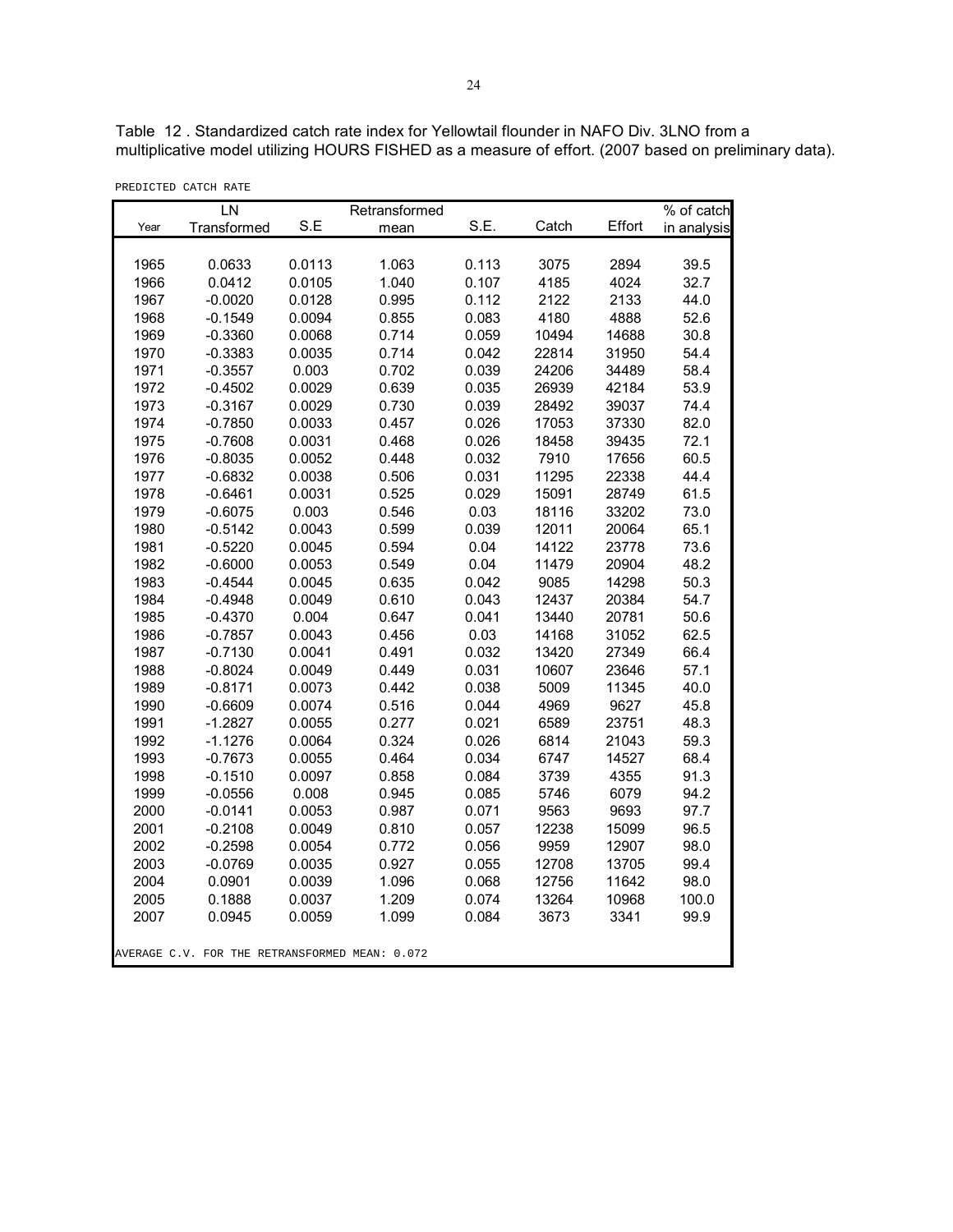Table 13. Comparative outputs of ASPIC runs version 5.24 to run 2007 data (2008 TAC) with four model

formulations.

| Model                                    | Update of 2006<br>formulation | Russia Out | Russia<br>$(1984 - 1991)$ | Russia Split-<br>2 Series | 2008 Accepted<br>Formulation | 2008 Assessment<br>Accepted<br>Formulation-catch<br>in 2006 & 2007<br>avg 2003-2005 |
|------------------------------------------|-------------------------------|------------|---------------------------|---------------------------|------------------------------|-------------------------------------------------------------------------------------|
| B1/K                                     | 1.051                         | 0.335      | 0.419                     | 0.636                     | 0.868                        | 0.490                                                                               |
| B <sub>1R</sub>                          |                               |            |                           |                           |                              |                                                                                     |
| <b>MSY</b>                               | 17.76                         | 20.53      | 19.88                     | 18.82                     | 18.82                        | 19.54                                                                               |
| r <sup>2</sup> (Catch/Canadian Spring)   | 0.851                         | 0.873      | 0.872                     | 0.869                     | 0.873                        | 0.859                                                                               |
| r <sup>2</sup> (Yankee survey)           | 0.804                         | 0.799      | 0.801                     | 0.798                     | 0.804                        | 0.802                                                                               |
| $r^2$ (Canadian fall)                    | 0.850                         | 0.841      | 0.844                     | 0.852                     | 0.852                        | 0.849                                                                               |
| $r^2$ (Russian)                          | 0.291                         |            |                           |                           |                              |                                                                                     |
| $r^2$ (Russian 1972-1982)                |                               |            |                           | $-0.614$                  |                              |                                                                                     |
| $r^2$ (Russian 1984-1991)                |                               |            | 0.537                     | 0.546                     | 0.558                        | 0.546                                                                               |
| (Spanish)                                | 0.583                         | 0.598      | 0.611                     | 0.601                     | 0.616                        | 0.629                                                                               |
| Ιĸ                                       | 158.30                        | 176.70     | 162.60                    | 158.00                    | 147.20                       | 157.70                                                                              |
| <b>Bmsy</b>                              | 79.15                         | 88.35      | 81.30                     | 78.98                     | 73.58                        | 78.83                                                                               |
| Fmsy                                     | 0.22                          | 0.23       | 0.24                      | 0.24                      | 0.26                         | 0.25                                                                                |
| B (2009)/Bmsy                            | 1.56                          | 1.65       | 1.65                      | 1.62                      | 1.64                         | 1.49                                                                                |
| F (2008)/Fmsy                            | 0.53                          | 0.45       | 0.47                      | 0.50                      | 0.49                         | 0.53                                                                                |
| <b>Total Objective function</b>          | 10.55                         | 5.22       | 6.13                      | 7.15                      | 6.10                         | 6.08                                                                                |
| sum of N (GOF)                           | 87                            | 68         | 76                        | 87                        | 75                           | 75                                                                                  |
| p (number of parameters B1R, MSY, r, qs) | 9                             | 8          | 9                         | 10                        | 9                            | 9                                                                                   |
| <b>MSE</b>                               | 0.14                          | 0.09       | 0.09                      | 0.09                      | 0.09                         | 0.09                                                                                |
| restarts                                 | 62                            | 103        | 35                        | 30                        | 42                           | 150                                                                                 |

Note: The model formulations above include the catch and series as outlined in Table 7 for the appropriate years, with changes to the surveys as outlined in the model name

| Table 14. Bootstrap results from the 2008 assessment of yellowtail flounder using ASPIC version 5.24. |  |
|-------------------------------------------------------------------------------------------------------|--|
|-------------------------------------------------------------------------------------------------------|--|

|                  |                       |                      |                | Bias-corrected approximate confidence limits |           |           |           |          |              |
|------------------|-----------------------|----------------------|----------------|----------------------------------------------|-----------|-----------|-----------|----------|--------------|
|                  | <b>Point Estimate</b> | Est. bias in pt est. | Est. rel. bias | 80% Lower                                    | 80% Upper | 50% Lower | 50% Upper | IQ range | Rel IQ range |
| B1/K             | 1.06                  | $-0.195$             | $-18.44%$      | 1.04                                         | 1.39      | 1.07      | 1.18      | 0.11     | 0.11         |
| K                | 158.30                | 13.010               | 8.22%          | 140.80                                       | 178.00    | 145.80    | 163.80    | 18.03    | 0.11         |
|                  |                       |                      |                |                                              |           |           |           |          |              |
| q(1)             | 3.34                  | $-0.031$             | $-0.94%$       | 2.87                                         | 3.99      | 3.12      | 3.74      | 0.62     | 0.19         |
| $q(2)$<br>$q(3)$ | 0.85                  | 0.015                | 1.77%          | 0.69                                         | 1.02      | 0.76      | 0.92      | 0.16     | 0.19         |
|                  | 3.61                  | $-0.037$             | $-1.02%$       | 2.90                                         | 4.37      | 3.25      | 4.00      | 0.74     | 0.21         |
| q(4)             | 1.72                  | 0.007                | 0.43%          | 1.47                                         | 2.10      | 1.59      | 1.92      | 0.33     | 0.19         |
| q(5)             | 1.36                  | $-0.005$             | $-0.37%$       | 1.09                                         | 1.65      | 1.22      | 1.51      | 0.29     | 0.21         |
|                  |                       |                      |                |                                              |           |           |           |          |              |
| <b>MSY</b>       | 17.75                 | 0.695                | 3.91%          | 16.64                                        | 18.57     | 17.07     | 17.94     | 0.87     | 0.05         |
| Ye(2007)         | 12.28                 | 0.845                | 6.88%          | 10.92                                        | 14.09     | 11.25     | 12.88     | 1.63     | 0.13         |
| Y.@Fmsy          | 27.61                 | 0.542                | 1.96%          | 23.36                                        | 30.37     | 25.24     | 28.72     | 3.49     | 0.13         |
| <b>Bmsy</b>      | 79.16                 | 6.504                | 8.22%          | 70.40                                        | 88.98     | 72.90     | 81.92     | 9.02     | 0.11         |
| Fmsy             | 0.22                  | $-0.004$             | $-1.97%$       | 0.19                                         | 0.27      | 0.21      | 0.25      | 0.04     | 0.18         |
| fmsy(1)          | 0.07                  | 0.000                | $-0.12%$       | 0.06                                         | 0.08      | 0.06      | 0.07      | 0.01     | 0.18         |
| fmsy(2)          | 0.26                  | $-0.007$             | $-2.60%$       | 0.24                                         | 0.33      | 0.25      | 0.30      | 0.04     | 0.17         |
| fmsy(3)          | 0.06                  | 0.000                | 0.77%          | 0.05                                         | 0.08      | 0.05      | 0.07      | 0.01     | 0.23         |
| fmsy(4)          | 0.13                  | $-0.002$             | $-1.89%$       | 0.12                                         | 0.15      | 0.13      | 0.14      | 0.02     | 0.13         |
| fmsy(5)          | 0.16                  | 0.001                | 0.70%          | 0.13                                         | 0.21      | 0.14      | 0.19      | 0.04     | 0.27         |
| B-ratio          | 1.56                  | $-0.028$             | $-1.82%$       | 1.41                                         | 1.64      | 1.50      | 1.61      | 0.11     | 0.07         |
| F-ratio          | 0.55                  | $-0.003$             | $-0.59%$       | 0.50                                         | 0.66      | 0.53      | 0.61      | 0.08     | 0.14         |
| Ye./MSY          | 0.69                  | 0.020                | 2.84%          | 0.59                                         | 0.83      | 0.63      | 0.75      | 0.13     | 0.18         |
| q2/q1            | 0.26                  | 0.010                | 3.91%          | 0.20                                         | 0.31      | 0.22      | 0.28      | 0.06     | 0.23         |
| q3/q1            | 1.08                  | 0.003                | 0.29%          | 0.92                                         | 1.25      | 0.99      | 1.16      | 0.16     | 0.15         |
| q4/q1            | 0.52                  | 0.013                | 2.44%          | 0.42                                         | 0.61      | 0.46      | 0.56      | 0.11     | 0.21         |
| q5/q1            | 0.41                  | 0.004                | 1.06%          | 0.34                                         | 0.47      | 0.37      | 0.44      | 0.07     | 0.18         |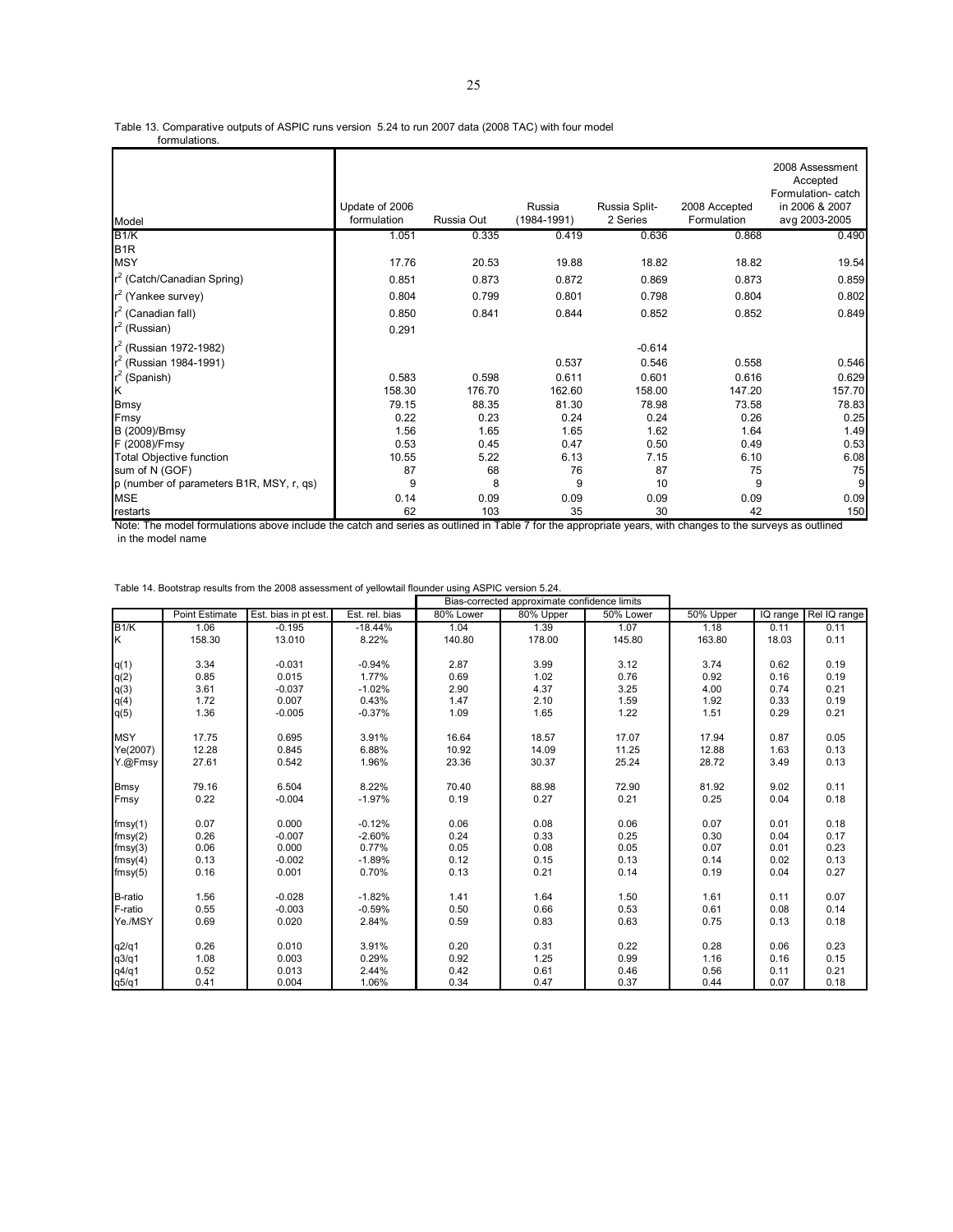Table 15. Model outputs (ASPIC version 5.24) for retrospective analysis.

|                                  | 2006            | 2006        | 2006            | 2006            | 2006            | 2006            |
|----------------------------------|-----------------|-------------|-----------------|-----------------|-----------------|-----------------|
|                                  | Formulation     | Formulation | Formulation     | Formulation     | Formulation     | Formulation     |
| Model                            | $(1965 - 2007)$ | (1965-2006) | $(1965 - 2005)$ | $(1965 - 2004)$ | $(1965 - 2003)$ | $(1965 - 2002)$ |
| B <sub>1/K</sub>                 | 1.051           | 1.114       | 1.057           | 1.078           | 0.7678          | 1.071           |
| B <sub>1R</sub>                  |                 |             |                 |                 |                 |                 |
| <b>MSY</b>                       | 17.76           | 17.54       | 17.71           | 17.68           | 17.96           | 17.59           |
| $r^2$ (Catch/Canadian Spring)    | 0.851           | 0.822       | 0.828           | 0.804           | 0.790           | 0.751           |
| r <sup>2</sup> (Yankee survey)   | 0.804           | 0.802       | 0.804           | 0.804           | 0.798           | 0.803           |
| $r^2$ (Canadian fall)            | 0.850           | 0.823       | 0.875           | 0.876           | 0.865           | 0.841           |
| r <sup>2</sup> (Russian)         | 0.291           | 0.292       | 0.293           | 0.295           | 0.289           | 0.297           |
| $r^2$ (Spanish)                  | 0.583           | 0.571       | 0.559           | 0.534           | 0.490           | 0.470           |
| K                                | 158.30          | 160.30      | 159.00          | 159.00          | 165.60          | 160.60          |
| Bmsy                             | 79.15           | 80.17       | 79.49           | 79.51           | 82.82           | 80.30           |
| Fmsy                             | 0.22            | 0.22        | 0.22            | 0.22            | 0.22            | 0.22            |
| <b>Bratio</b>                    | 1.56            | 1.48        | 1.33            | 1.30            | 1.25            | 1.22            |
| Fratio                           | 0.53            | 0.04        | 0.60            | 0.59            | 0.62            | 0.51            |
| <b>Total Objective function</b>  | 10.55           | 10.55       | 10.32           | 10.28           | 10.28           | 10.18           |
| sum of N (GOF)                   | 87              | 84          | 81              | 78              | 75              | 72              |
| p (number of parameters B1R, MS) | 9               | 9           | 9               | 9               | 9               | 9               |
| <b>MSE</b>                       | 0.14            | 0.14        | 0.14            | 0.15            | 0.16            | 0.16            |
| restarts                         | 62              | 50          | 100             | 107             | 39              | 95              |

Table 16. Medium-term projections for yellowtail flounder. The 5, 50 and 95th percentiles of fishing mortality, biomass, yield and biomass /Bmsy, are shown, for projected F of 2/3 Fmsy. The results are derived from an ASPIC bootstrap run (500 iterations) with a catch constraint of 15 500 tons (TAC) in 2008.

| F        | 2009   | 2010   | 2011   | 2012   | 2013   | 2014   | 2015   | 2016   | 2017   | 2018   |
|----------|--------|--------|--------|--------|--------|--------|--------|--------|--------|--------|
| 5        | 0.135  | 0.135  | 0.135  | 0.135  | 0.135  | 0.135  | 0.135  | 0.135  | 0.135  | 0.135  |
| 50       | 0.170  | 0.170  | 0.170  | 0.170  | 0.170  | 0.170  | 0.170  | 0.170  | 0.170  | 0.170  |
| 95       | 0.182  | 0.182  | 0.182  | 0.182  | 0.182  | 0.182  | 0.182  | 0.182  | 0.182  | 0.182  |
| Fmsy     | 0.256  | 0.256  | 0.256  | 0.256  | 0.256  | 0.256  | 0.256  | 0.256  | 0.256  | 0.256  |
| 2/3 Fmsy | 0.171  | 0.171  | 0.171  | 0.171  | 0.171  | 0.171  | 0.171  | 0.171  | 0.171  | 0.171  |
|          |        |        |        |        |        |        |        |        |        |        |
| в        | 2009   | 2010   | 2011   | 2012   | 2013   | 2014   | 2015   | 2016   | 2017   | 2018   |
| 5        | 112.53 | 105.14 | 100.64 | 97.85  | 96.07  | 94.93  | 94.20  | 93.72  | 93.39  | 93.18  |
| 50       | 120.46 | 113.08 | 108.38 | 105.33 | 103.20 | 101.68 | 100.65 | 99.92  | 99.41  | 99.02  |
| 95       | 152.86 | 145.63 | 140.75 | 137.38 | 135.01 | 133.32 | 132.10 | 131.23 | 130.59 | 130.13 |
|          |        |        |        |        |        |        |        |        |        |        |
| Υ        | 2009   | 2010   | 2011   | 2012   | 2013   | 2014   | 2015   | 2016   | 2017   | 2018   |
| 5        | 19.68  | 18.63  | 17.98  | 17.58  | 17.32  | 17.13  | 17.00  | 16.89  | 16.82  | 16.76  |
| 50       | 19.85  | 18.84  | 18.18  | 17.74  | 17.44  | 17.23  | 17.09  | 16.99  | 16.93  | 16.88  |
| 95       | 20.28  | 19.54  | 19.03  | 18.64  | 18.37  | 18.16  | 18.01  | 17.92  | 17.85  | 17.81  |
|          |        |        |        |        |        |        |        |        |        |        |
| Br       | 2009   | 2010   | 2011   | 2012   | 2013   | 2014   | 2015   | 2016   | 2017   | 2018   |
| 5        | 1.55   | 1.46   | 1.41   | 1.37   | 1.34   | 1.32   | 1.31   | 1.29   | 1.29   | 1.28   |
| 50       | 1.64   | 1.54   | 1.48   | 1.43   | 1.40   | 1.39   | 1.37   | 1.36   | 1.36   | 1.35   |
| 95       | 1.68   | 1.58   | 1.51   | 1.48   | 1.46   | 1.44   | 1.43   | 1.42   | 1.41   | 1.41   |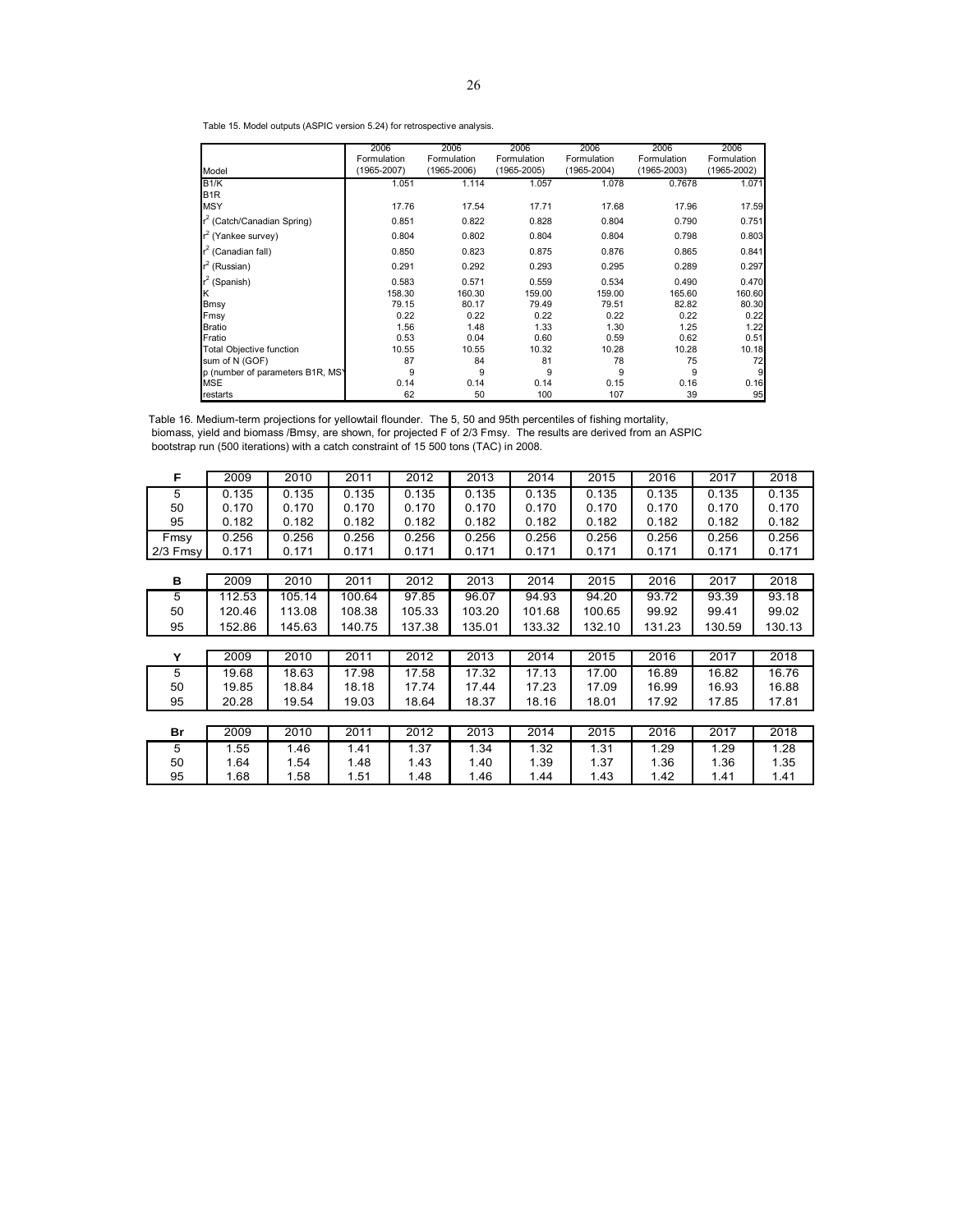Table 17. Medium-term projections for yellowtail flounder. The 5, 50 and 95th percentiles of fishing mortality, biomass, yield and biomass /Bmsy, are shown, for projected F of 75% of Fmsy. The results are derived from an ASPIC bootstrap run (500 iterations) with a catch constraint of 15 500 tons (TAC) in 2008.

| F        | 2009   | 2010   | 2011   | 2012   | 2013   | 2014   | 2015   | 2016   | 2017   | 2018   |
|----------|--------|--------|--------|--------|--------|--------|--------|--------|--------|--------|
| 5        | 0.152  | 0.152  | 0.152  | 0.152  | 0.152  | 0.152  | 0.152  | 0.152  | 0.152  | 0.152  |
| 50       | 0.192  | 0.192  | 0.192  | 0.192  | 0.192  | 0.192  | 0.192  | 0.192  | 0.192  | 0.192  |
| 95       | 0.205  | 0.205  | 0.205  | 0.205  | 0.205  | 0.205  | 0.205  | 0.205  | 0.205  | 0.205  |
| Fmsy     | 0.256  | 0.256  | 0.256  | 0.256  | 0.256  | 0.256  | 0.256  | 0.256  | 0.256  | 0.256  |
| 75% Fmsy | 0.192  | 0.192  | 0.192  | 0.192  | 0.192  | 0.192  | 0.192  | 0.192  | 0.192  | 0.192  |
|          |        |        |        |        |        |        |        |        |        |        |
| в        | 2009   | 2010   | 2011   | 2012   | 2013   | 2014   | 2015   | 2016   | 2017   | 2018   |
| 5        | 112.53 | 103.24 | 97.65  | 94.17  | 91.94  | 90.48  | 89.50  | 88.86  | 88.42  | 88.13  |
| 50       | 120.46 | 111.06 | 105.15 | 101.23 | 98.51  | 96.61  | 95.27  | 94.29  | 93.60  | 93.14  |
| 95       | 152.86 | 143.56 | 137.33 | 133.02 | 129.98 | 127.80 | 126.23 | 125.07 | 124.23 | 123.60 |
|          |        |        |        |        |        |        |        |        |        |        |
| Y        | 2009   | 2010   | 2011   | 2012   | 2013   | 2014   | 2015   | 2016   | 2017   | 2018   |
| 5        | 21.95  | 20.46  | 19.56  | 19.00  | 18.61  | 18.32  | 18.10  | 17.93  | 17.79  | 17.69  |
| 50       | 22.14  | 20.70  | 19.77  | 19.15  | 18.71  | 18.42  | 18.21  | 18.07  | 17.97  | 17.90  |
| 95       | 22.66  | 21.56  | 20.77  | 20.23  | 19.84  | 19.57  | 19.34  | 19.21  | 19.13  | 19.07  |
|          |        |        |        |        |        |        |        |        |        |        |
| Br       | 2009   | 2010   | 2011   | 2012   | 2013   | 2014   | 2015   | 2016   | 2017   | 2018   |
| 5        | 1.55   | 1.44   | 1.37   | 1.32   | 1.28   | 1.25   | 1.23   | 1.22   | 1.20   | 1.19   |
| 50       | 1.64   | 1.51   | 1.43   | 1.38   | 1.34   | 1.32   | 1.30   | 1.29   | 1.28   | 1.27   |
| 95       | 1.68   | 1.55   | 1.47   | 1.43   | 1.40   | 1.38   | 1.37   | 1.35   | 1.35   | 1.34   |

Table 18. Medium-term projections for yellowtail flounder. The 5, 50 and 95th percentiles of fishing mortality, biomass, yield and biomass /Bmsy, are shown, for projected F of 85% of Fmsy. The results are derived from an ASPIC bootstrap run (500 iterations) with a catch constraint of 15 500 tons (TAC) in 2008.

| F        | 2009   | 2010   | 2011   | 2012   | 2013   | 2014   | 2015   | 2016   | 2017   | 2018   |
|----------|--------|--------|--------|--------|--------|--------|--------|--------|--------|--------|
| 5        | 0.172  | 0.172  | 0.172  | 0.172  | 0.172  | 0.172  | 0.172  | 0.172  | 0.172  | 0.172  |
| 50       | 0.217  | 0.217  | 0.217  | 0.217  | 0.217  | 0.217  | 0.217  | 0.217  | 0.217  | 0.217  |
| 95       | 0.232  | 0.232  | 0.232  | 0.232  | 0.232  | 0.232  | 0.232  | 0.232  | 0.232  | 0.232  |
| Fmsy     | 0.256  | 0.256  | 0.256  | 0.256  | 0.256  | 0.256  | 0.256  | 0.256  | 0.256  | 0.256  |
| 85% Fmsy | 0.217  | 0.217  | 0.217  | 0.217  | 0.217  | 0.217  | 0.217  | 0.217  | 0.217  | 0.217  |
|          |        |        |        |        |        |        |        |        |        |        |
| в        | 2009   | 2010   | 2011   | 2012   | 2013   | 2014   | 2015   | 2016   | 2017   | 2018   |
| 5        | 112.53 | 101.03 | 94.22  | 89.96  | 87.17  | 85.31  | 84.10  | 83.28  | 82.70  | 82.29  |
| 50       | 120.46 | 108.76 | 101.43 | 96.57  | 93.21  | 90.85  | 89.15  | 87.86  | 86.93  | 86.29  |
| 95       | 152.86 | 141.16 | 133.39 | 128.02 | 124.22 | 121.48 | 119.47 | 117.98 | 116.88 | 116.05 |
|          |        |        |        |        |        |        |        |        |        |        |
| Y        | 2009   | 2010   | 2011   | 2012   | 2013   | 2014   | 2015   | 2016   | 2017   | 2018   |
| 5        | 24.56  | 22.49  | 21.25  | 20.46  | 19.89  | 19.45  | 19.09  | 18.81  | 18.61  | 18.44  |
| 50       | 24.78  | 22.77  | 21.47  | 20.59  | 19.98  | 19.57  | 19.28  | 19.06  | 18.90  | 18.79  |
| 95       | 25.41  | 23.79  | 22.70  | 21.93  | 21.37  | 21.02  | 20.74  | 20.50  | 20.32  | 20.18  |
|          |        |        |        |        |        |        |        |        |        |        |
| Br       | 2009   | 2010   | 2011   | 2012   | 2013   | 2014   | 2015   | 2016   | 2017   | 2018   |
| 5        | 1.55   | 1.41   | 1.32   | 1.25   | 1.21   | 1.17   | 1.15   | 1.13   | 1.11   | 1.10   |
| 50       | 1.64   | 1.48   | 1.38   | 1.32   | 1.27   | 1.24   | 1.22   | 1.20   | 1.19   | 1.18   |
| 95       | 1.68   | 1.52   | 1.43   | 1.37   | 1.33   | 1.31   | 1.29   | 1.28   | 1.27   | 1.26   |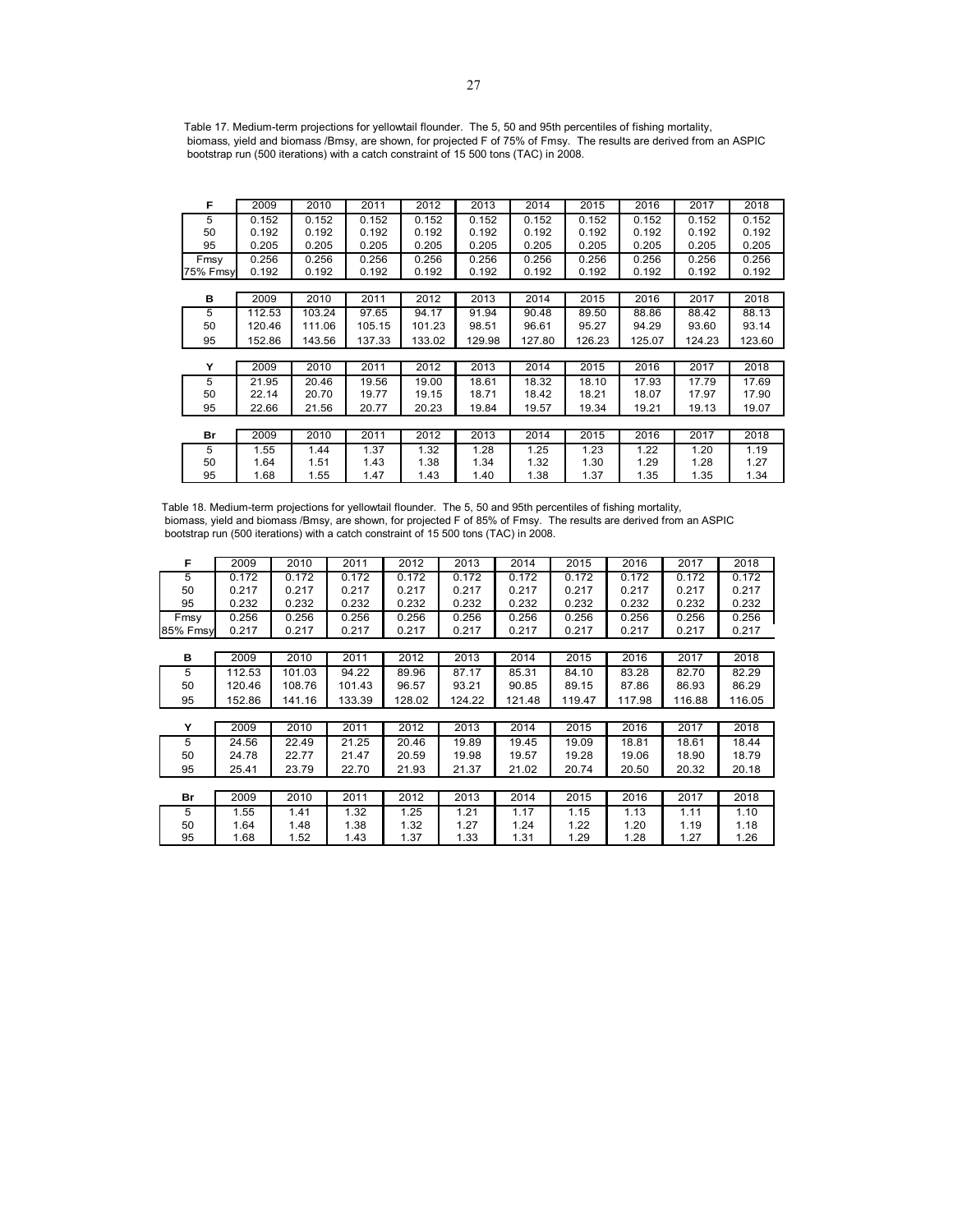

Figure 1. Catch (000 tons) and TAC of Yellowtail flounder in NAFO Divisions 3LNO.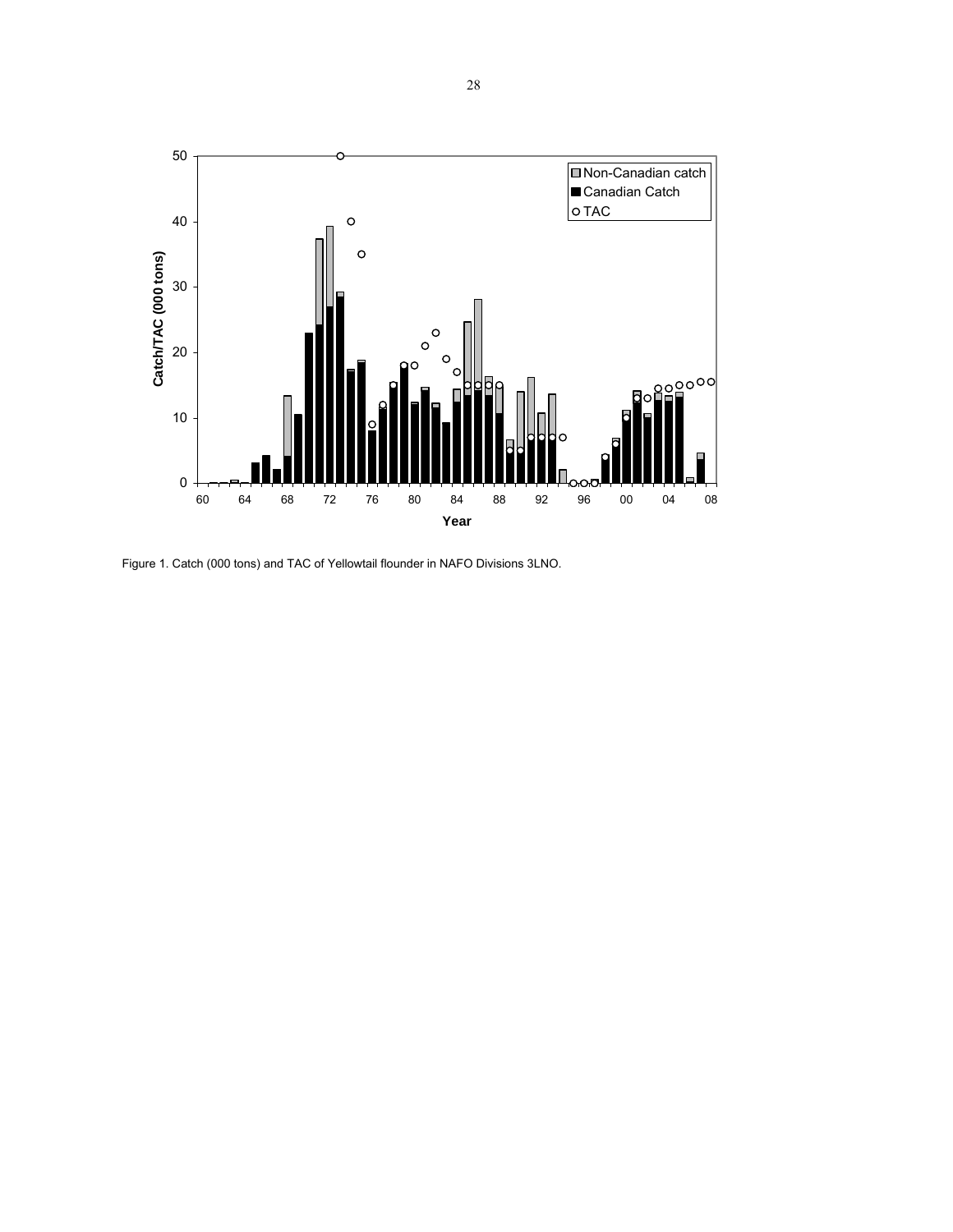





Figure 2. Length frequencies of yellowtail flounder in NAFO Divs. 3LNO from the Canadian fishery (upper panel), Portugese<br>and Spanish fisheries (middle panel) and by-catch in skate fisheries (bottom panel).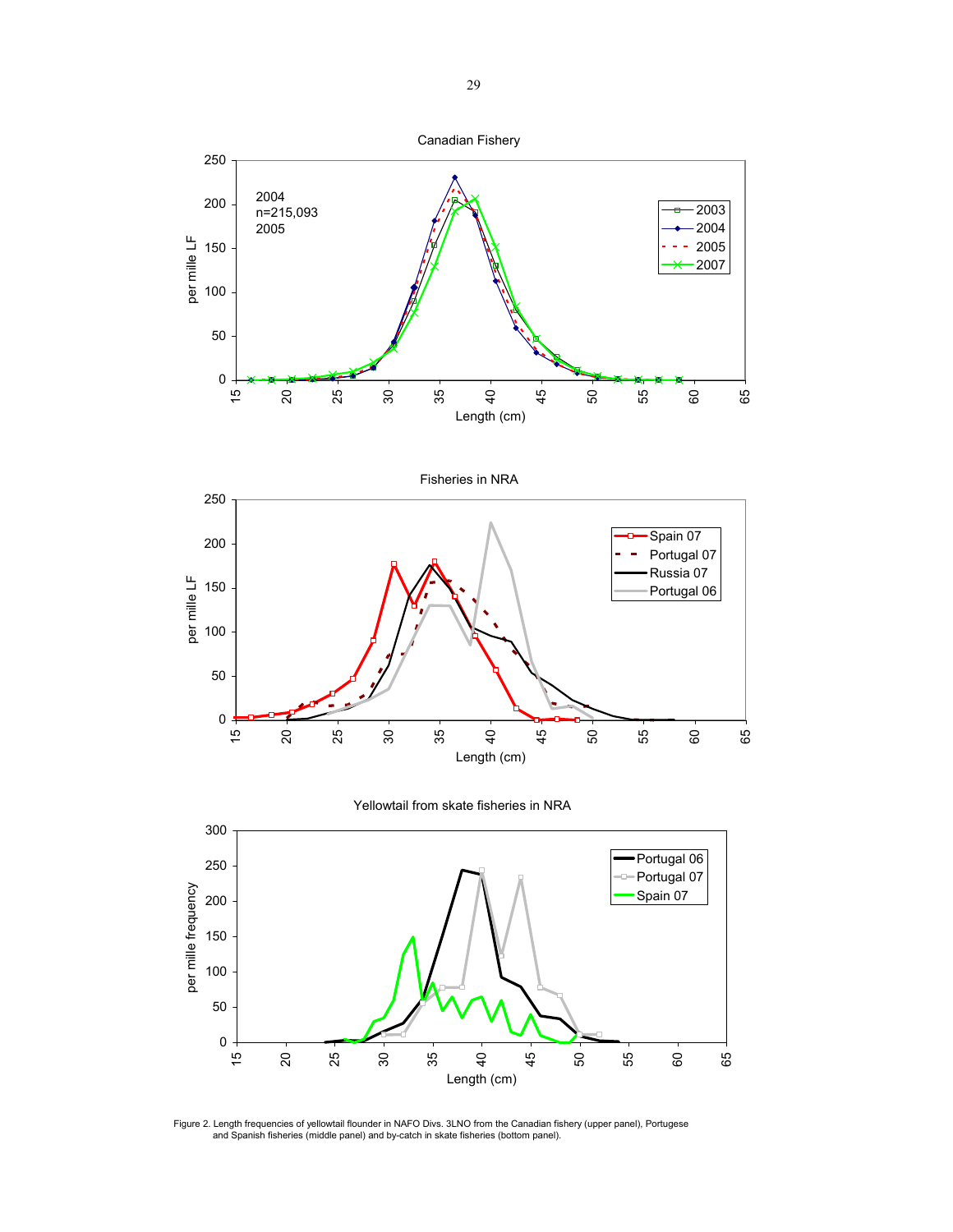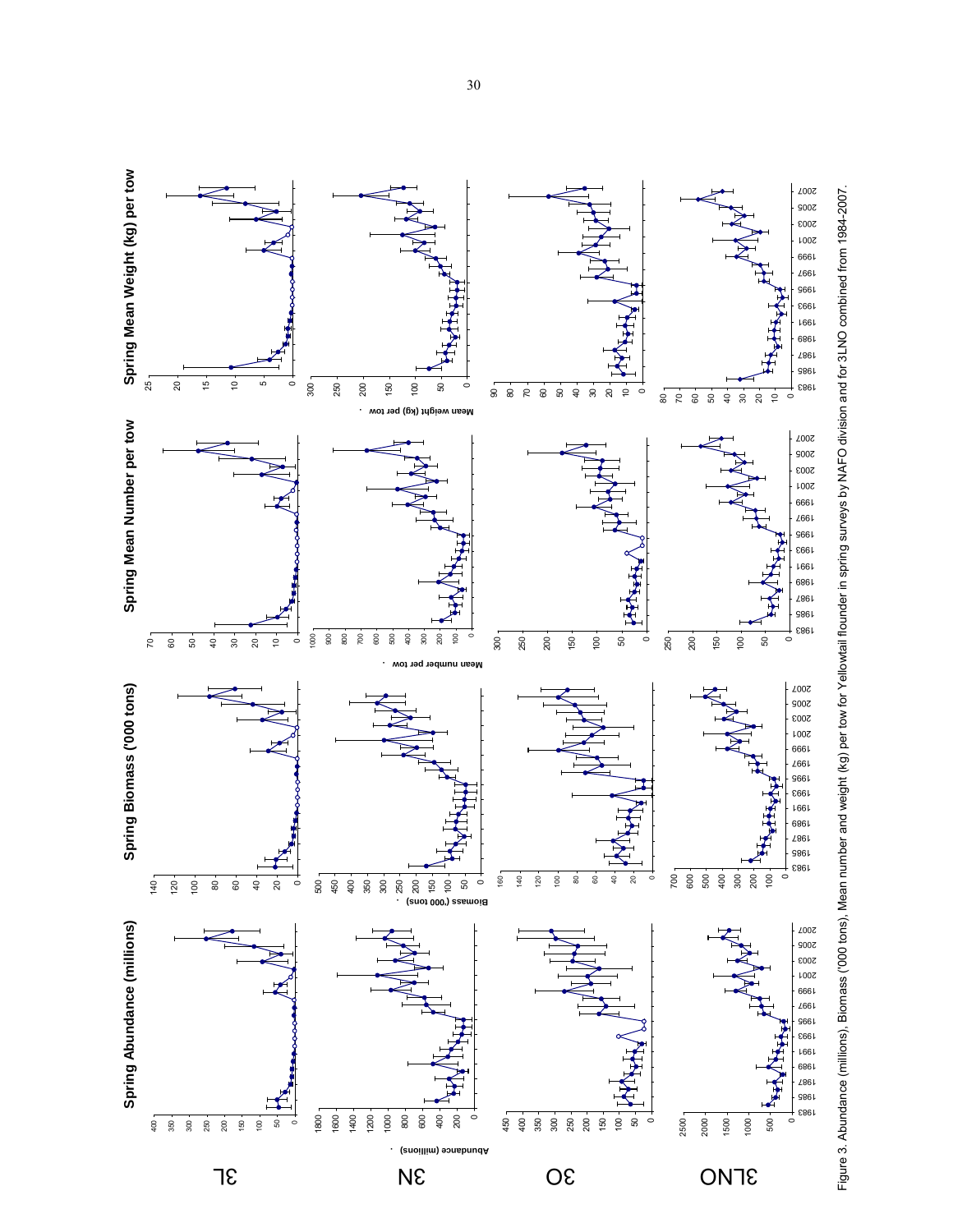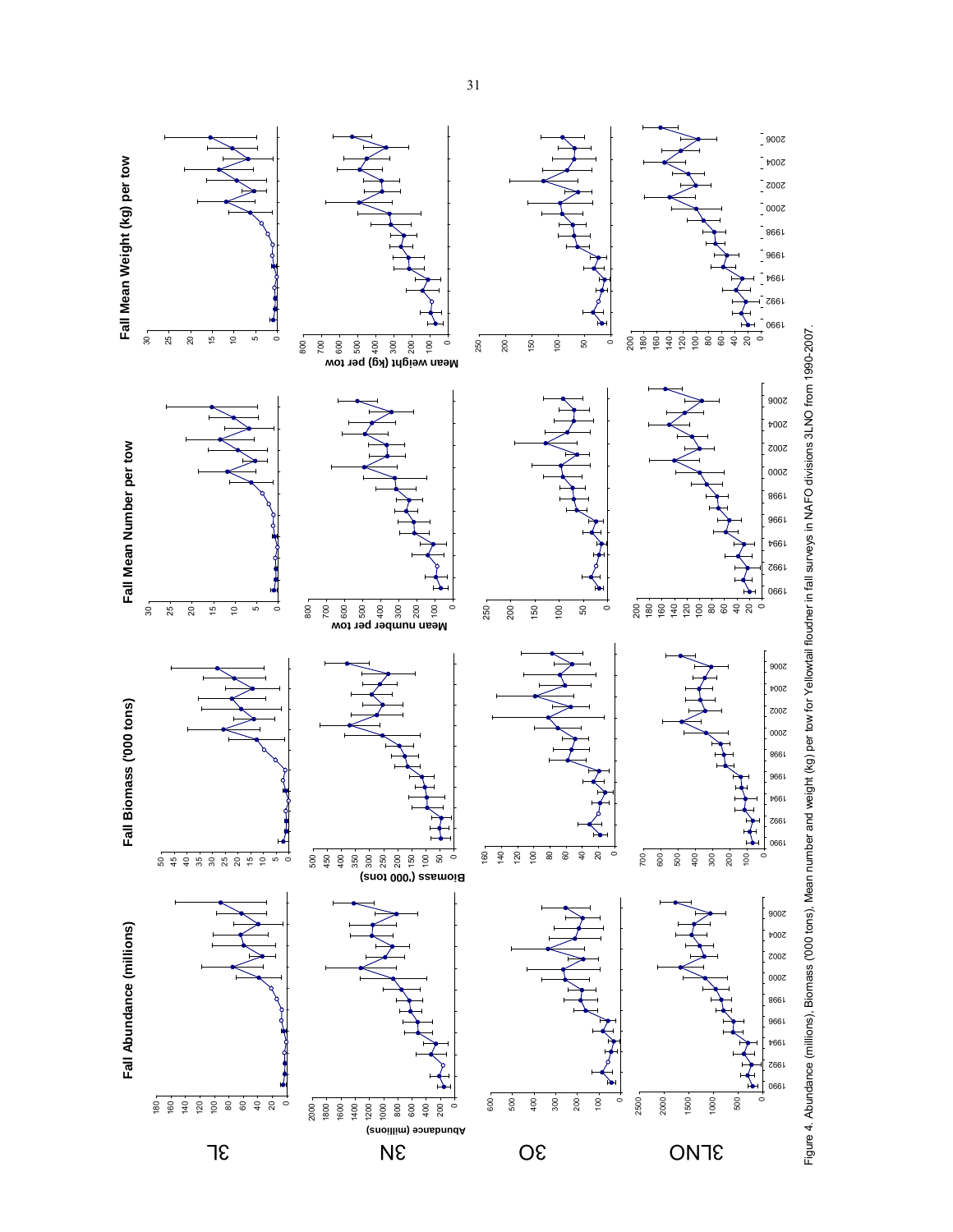

Fig. 5. Regression of Canadian spring and fall estimates of yellowtail flounder biomass in Div. 3LNO, 1990-2007.



Figure 6. Abundance at length for 3LNO Yellowtail flounder from Canadian spring (1984-2007) and fall (1990-2007) surveys.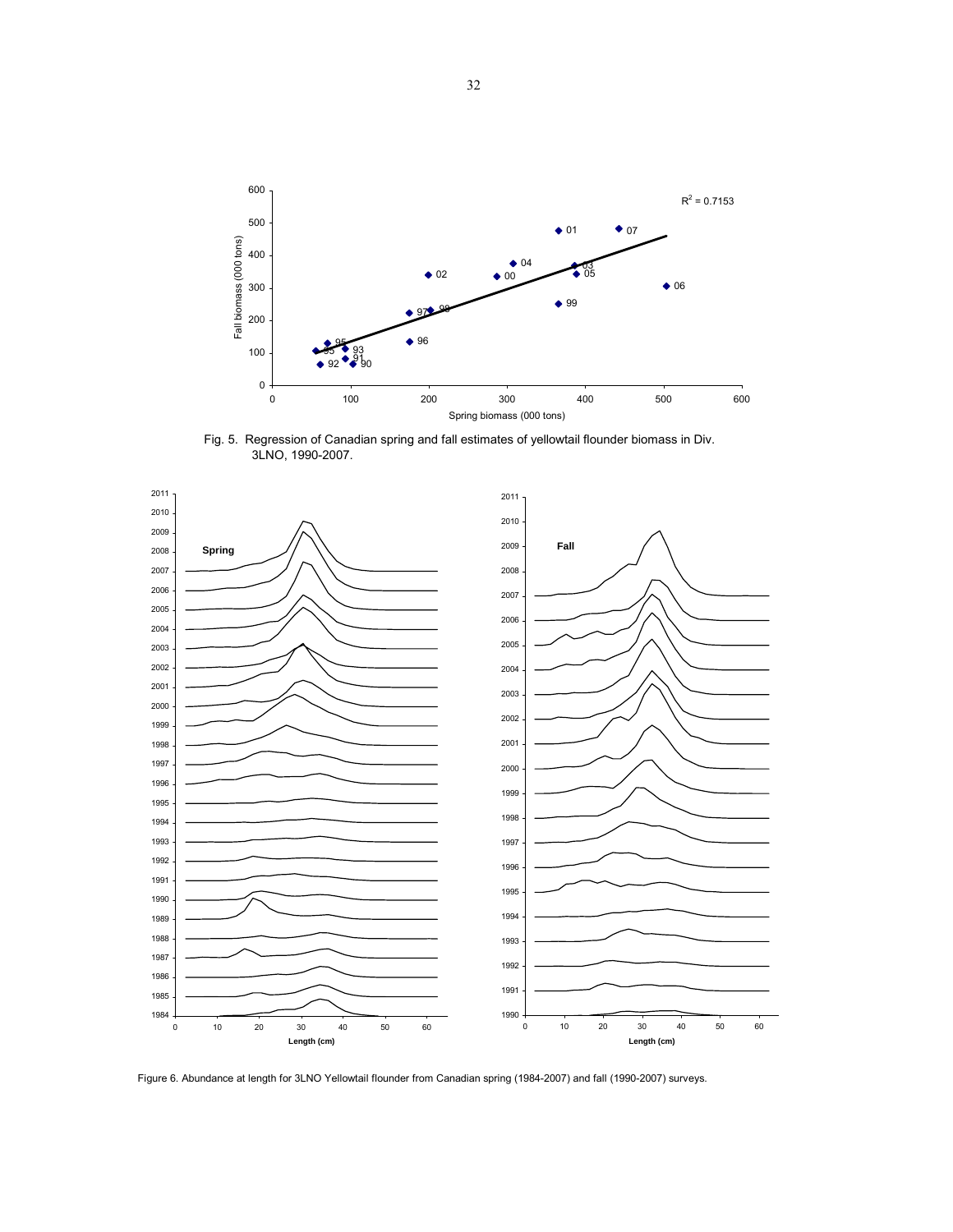

Figure 7. A. Population numbers of yellowtail flounder less than 22 cm in the Canadian and total numbers from Spanish surveys; B. regression of Canadian spring and fall estimates from 1996-2007; and C. regression of Canadian spring and fall estimates from 1996-2003.



Figure 8. Converted biomass estimates from Spanish surveys in the NRA of Div. 3NO. Error bars are +1 SD.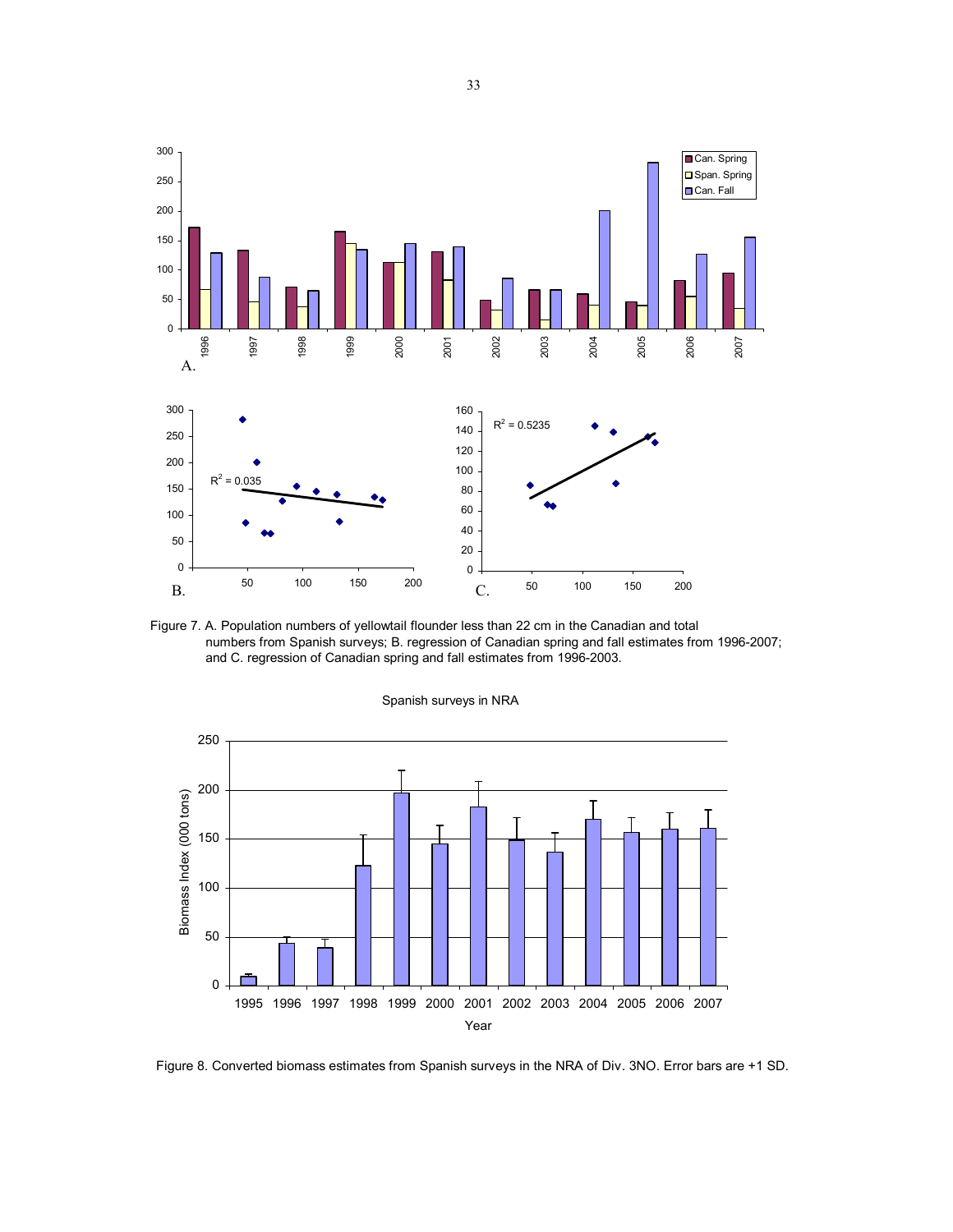

Figure 9. Length frequencies of yellowtail flounder in the Spanish spring surveys of NAFO Divs. 3LNO, 1995-2007 (sexes combined).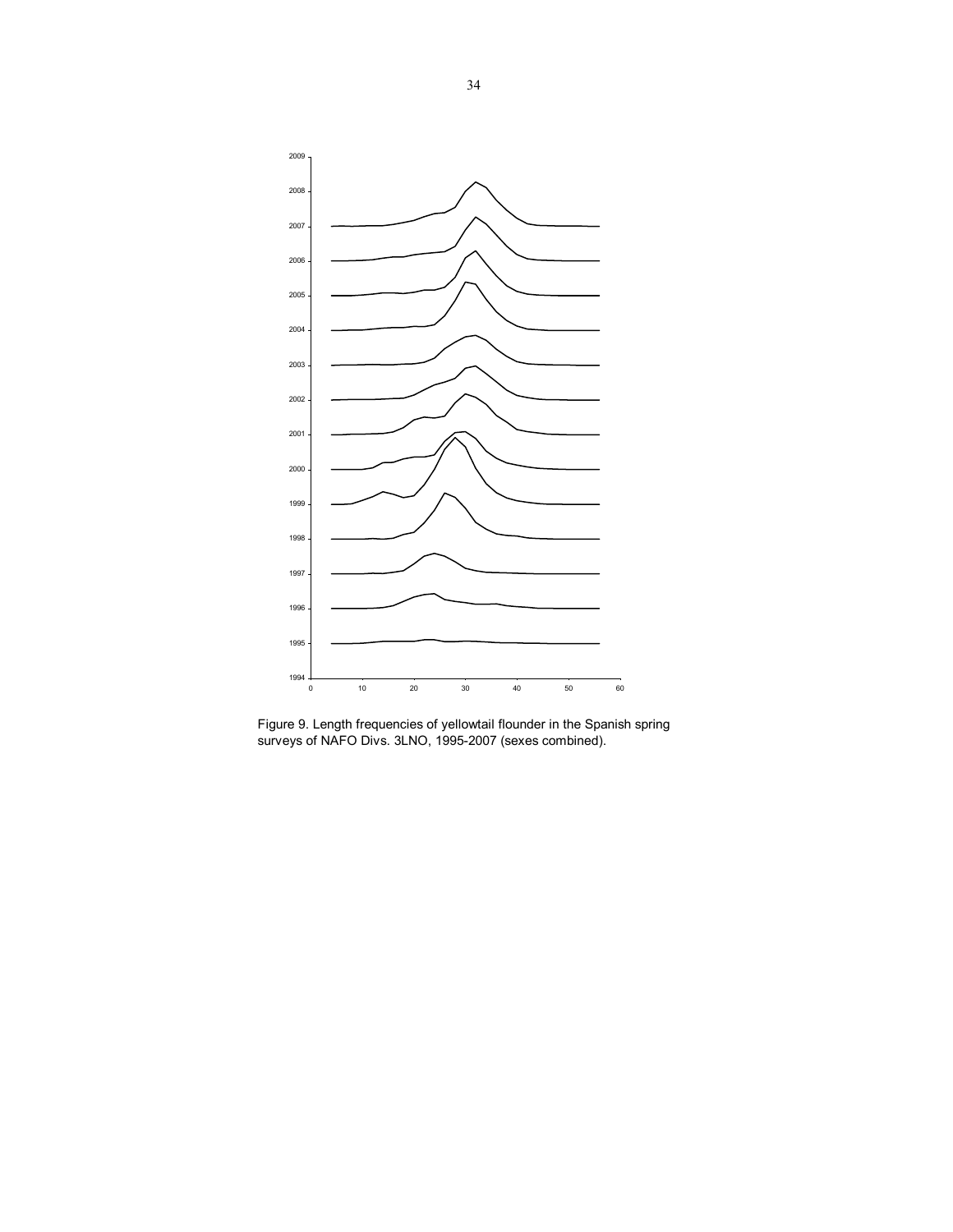

Figure 10. Length at 50% maturity of male and female yellowtail flounder from annual Canadian research vessel surveys of Div. 3LNO from 1984 to 2007.



Figure11. Estimated weight (Kg) at length (cm) for selected length groups for female yellowtail flounder in Div. 3LNO from Canadian spring surveys from 1990-2007.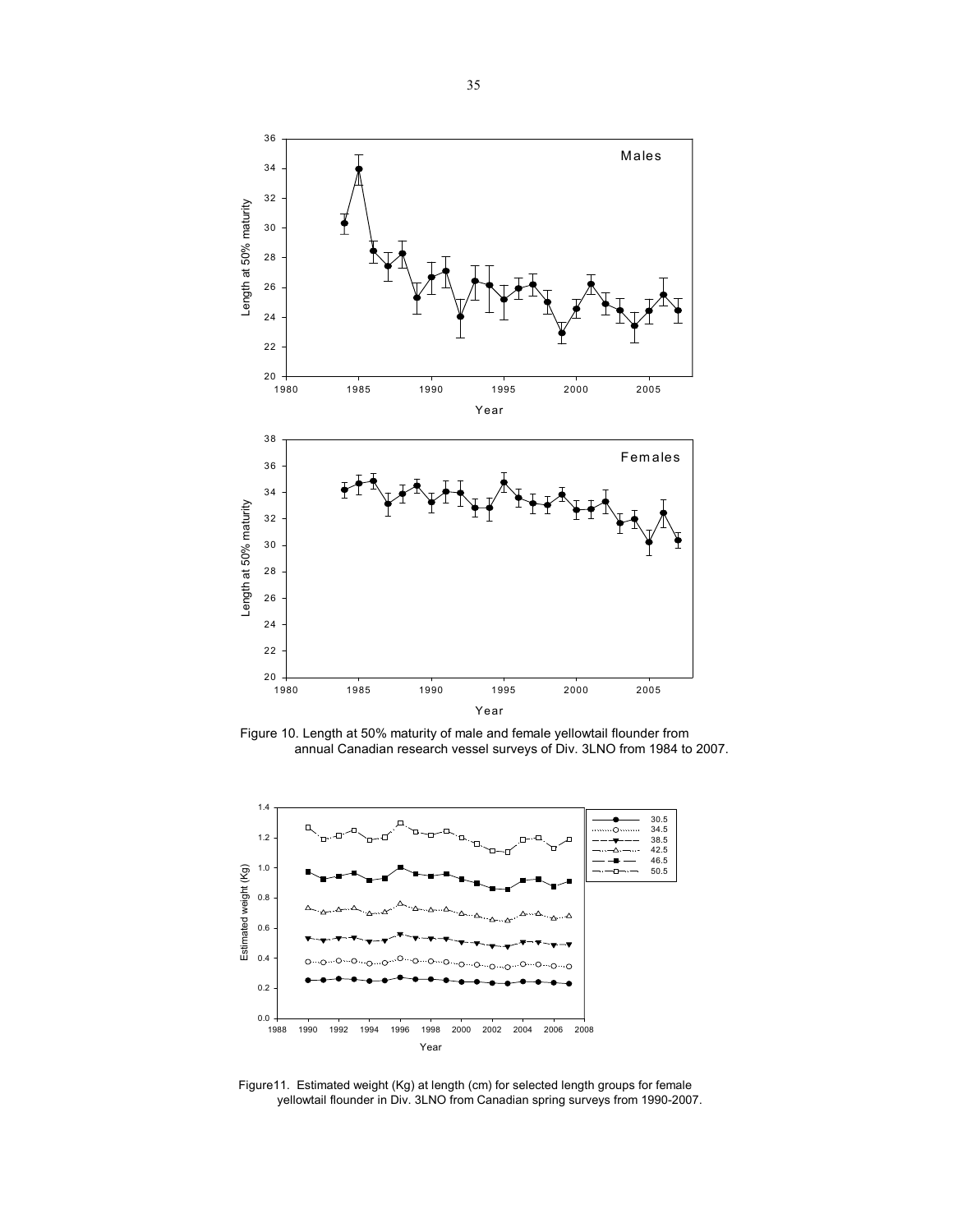

Figure 12. Index of female spawning stock biomass ('000t) for Div. 3LNO yellowtail flounder as calculated from Canadian spring research vessel surveys from 1984-2007.



Figure 13. Relative fishing mortality (F/Fmsy) and relative biomass (B/Bmsy) estimates from 2 versions of ASPIC using the accepted 2006 assessment of yellowtail flounder in NAFO Divs. 3LNO.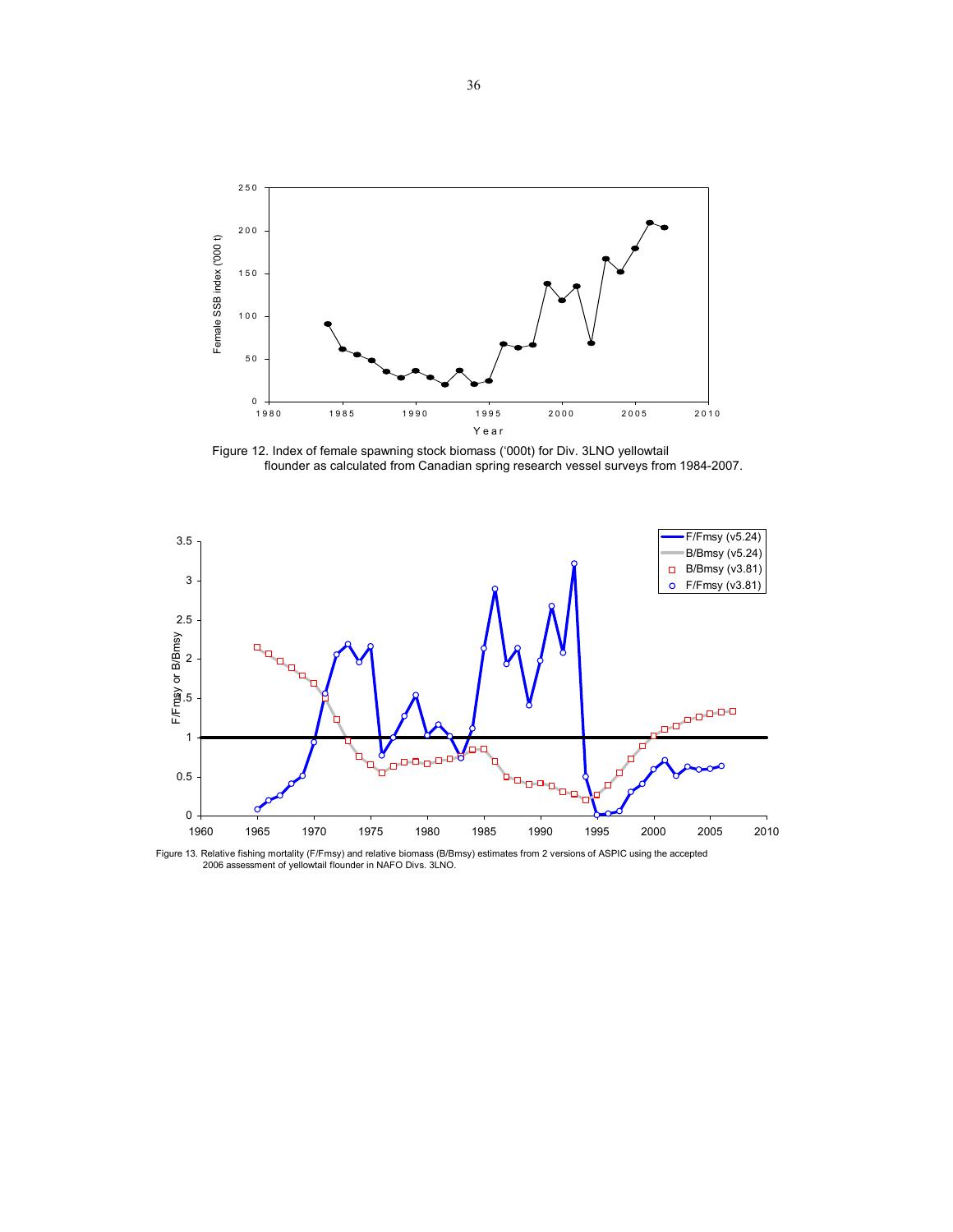

**B) Div 3N and 3O separately from 1965-1993,1998-2005, 2007**



Fig. 14 Standardized CPUE  $\pm 2$  s.e. for Yellowtail in Div. 3LNO from 1965-1993 and 1998-2007 (preliminary for 2007) under different treatments of the database. From 1991-1993 the fishery was a mixed fishery with American plaice. There was no directed fishery from 1994-1997.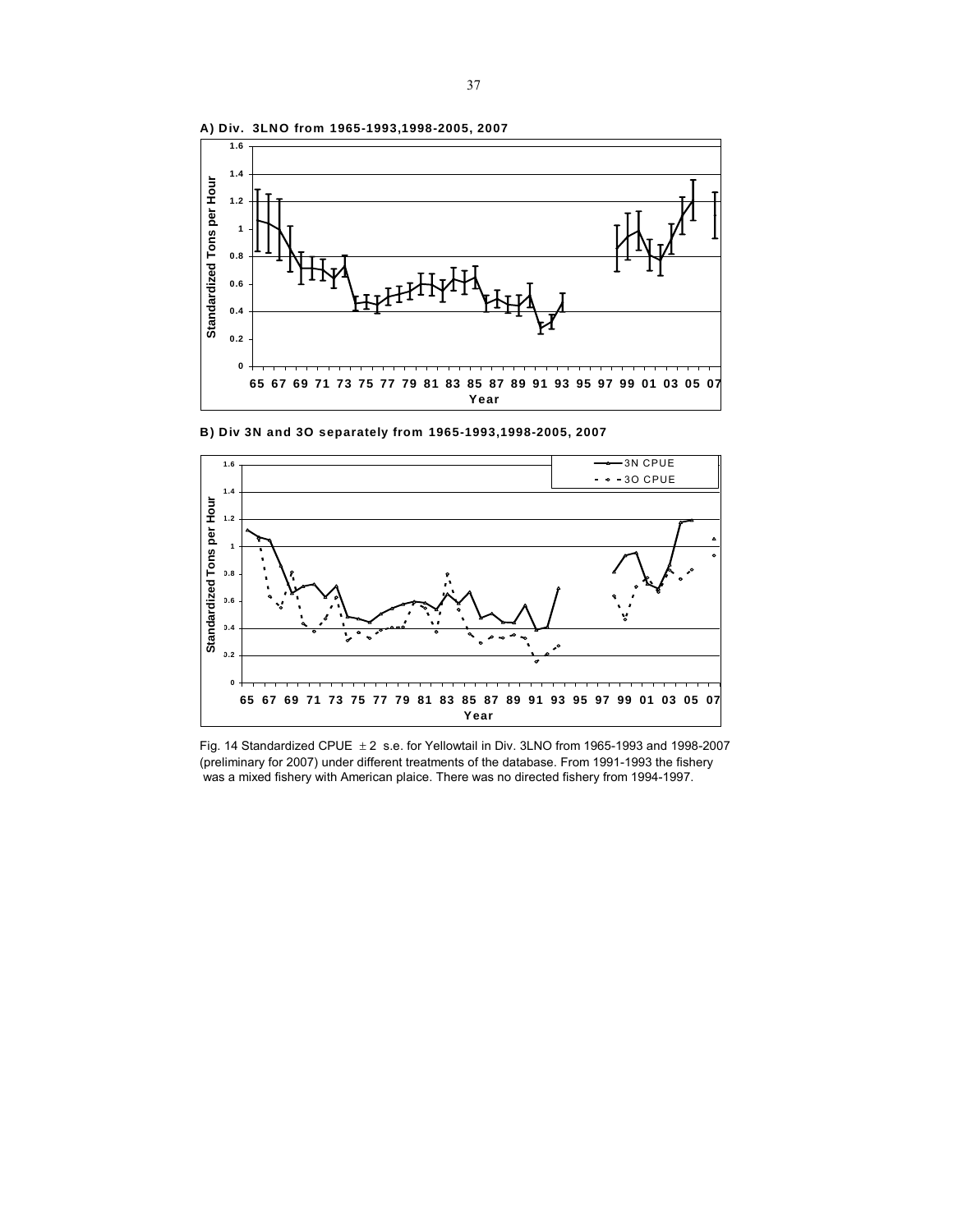

Figure 15. Observed (O) and estimated (□) CPUE for the data series used in the 2008 accepted assessment of yellowtail flounder in NAFO divs. 3LNO (ASPIC version 5.24);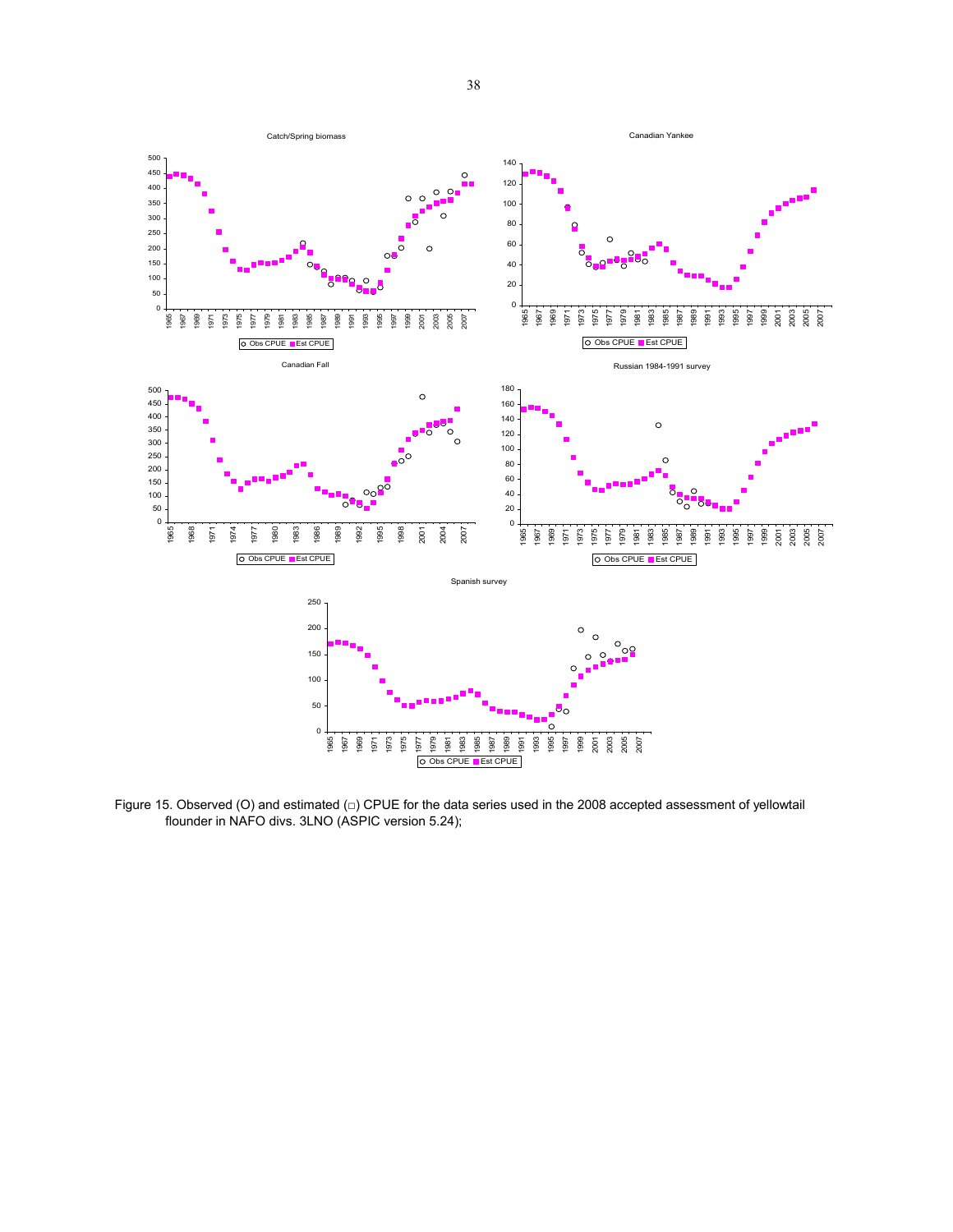

Figure 16. Residual plots for the catch and survey indices from the 2008 accepted assessment of yellowtail flounder in NAFO Divs. 3LNO (ASPIC version 5.24).



Figure 17. Yellowtail flounder in NAFO Divs. 3LNO: Relative fishing mortality (F/Fmsy) and relative biomass (B/Bmsy) estimates from the 2008 accepted model (ASPIC version 5.24)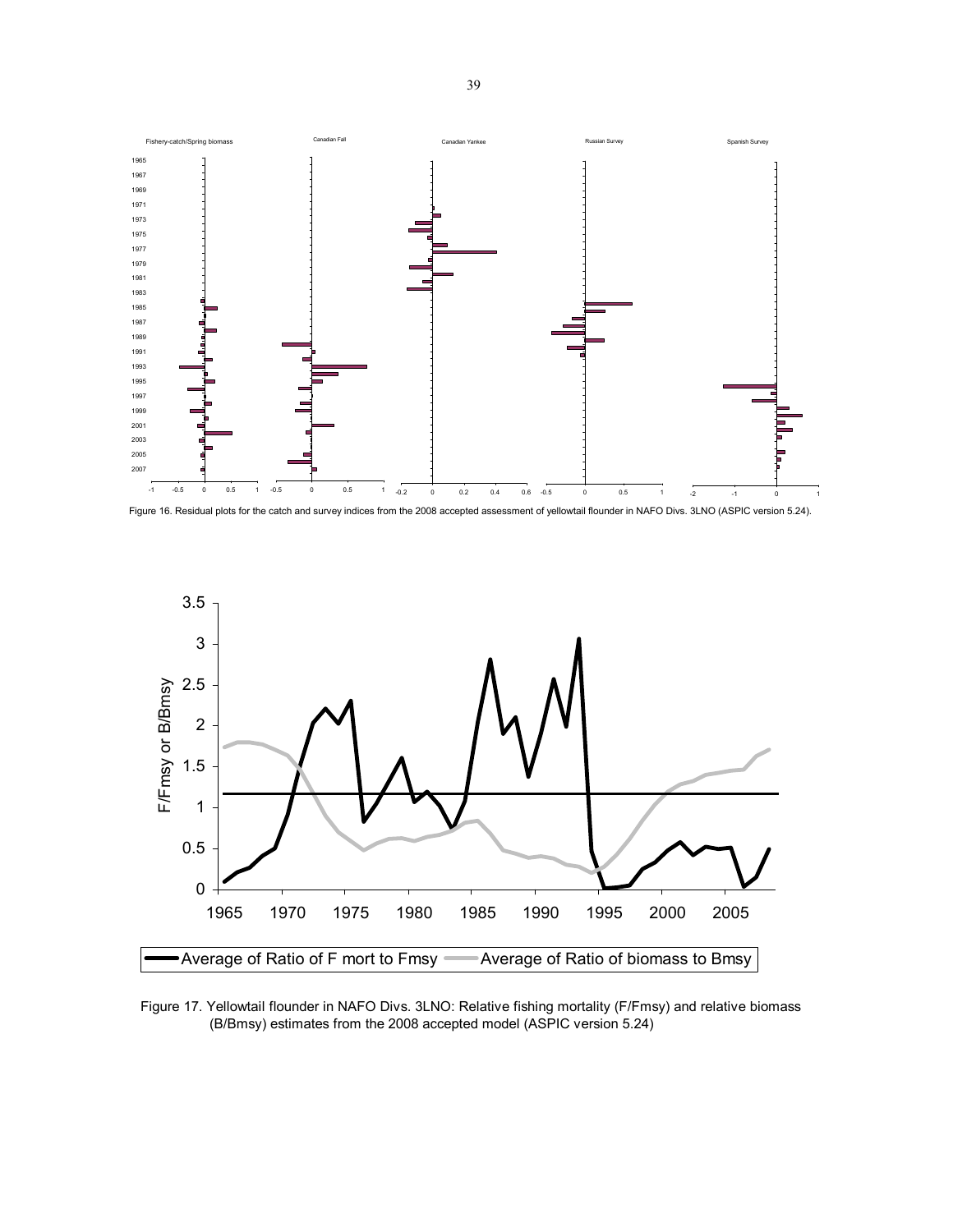

Figure 18. Retrospective view of the 2006 assessment formulation, updated with 2 years of catch and survey data, of yellowtail flounder, dropping one year at a time 2007-2003.



Figure 19. Relative fishing mortality estimates and relative biomass estimates for 3 model formulations of the 2008 assessment of yellowtail flounder in NAFO Divs. 3LNO.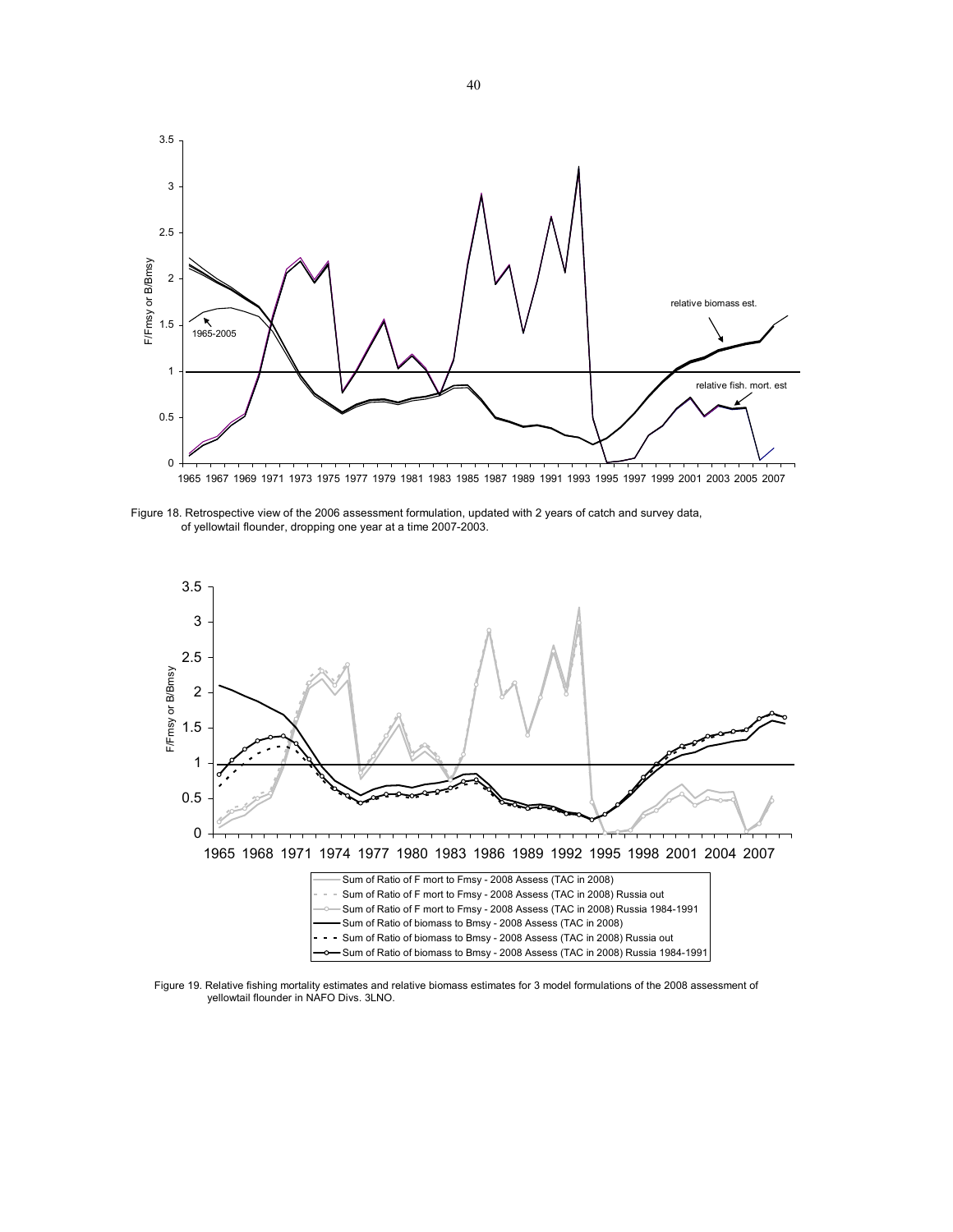

Figure 20. Nominal catch and survey series scaled to the mean in each series of the indices explored in the 2008 assessment of yellowtail flounder.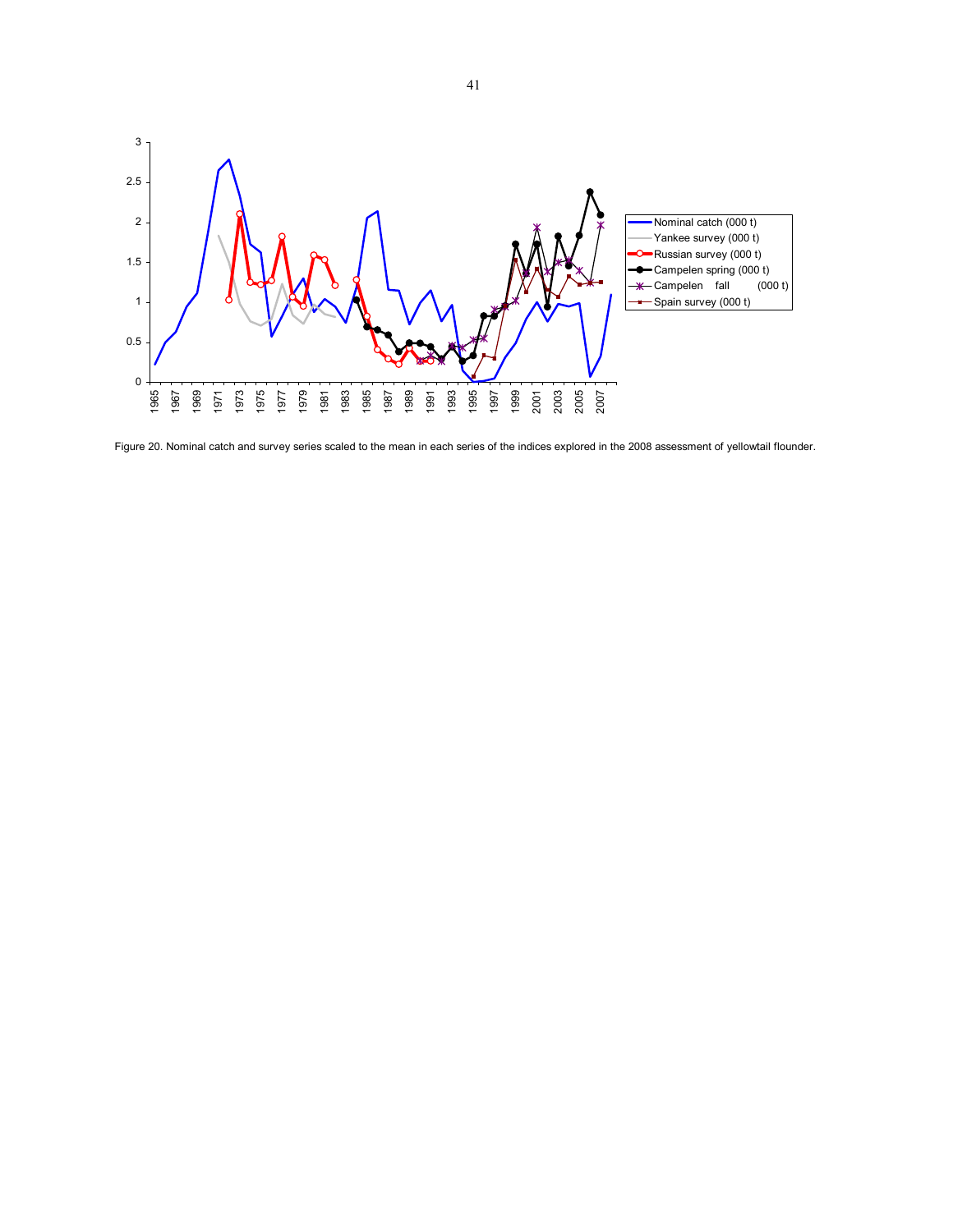

Figure 21. Yellowtail flounder in Div. 3LNO: medium term projections at 3 levels of F (2/3 F<sub>msy</sub>, 75% and 85% F<sub>msy</sub>). Top panel shows projected cumulative catch, middle panel gives projected catch, and lower panel is projected relative biomass ratios (B/B<sub>msy</sub>). Results are derived from an ASPIC bootstrap run (500 iterations) with a catch of 15 500 tons assumed in 2008.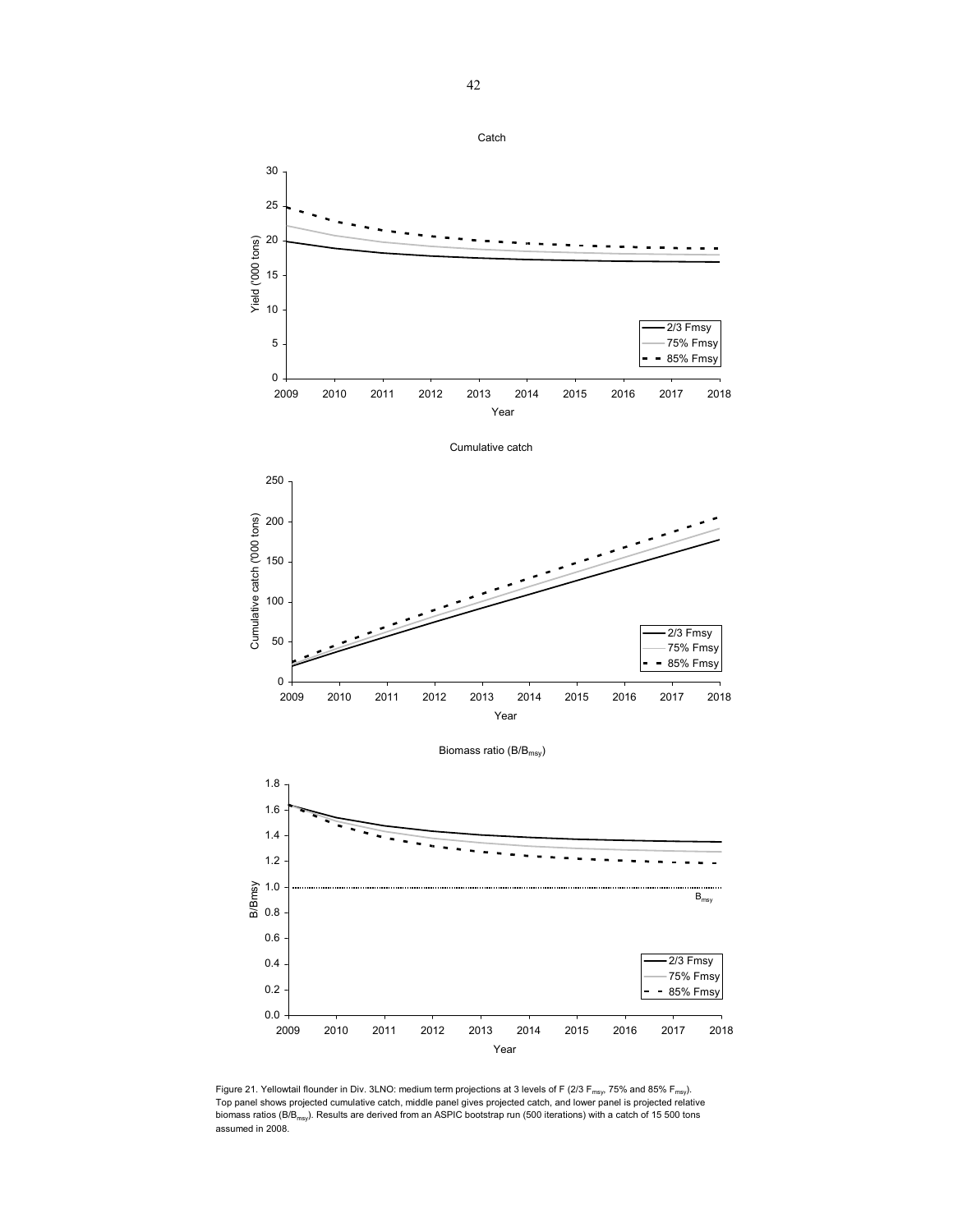|                                                                                                                  |         | <b>APPENDIX 1.</b>                                                                                        |                                             |                         |
|------------------------------------------------------------------------------------------------------------------|---------|-----------------------------------------------------------------------------------------------------------|---------------------------------------------|-------------------------|
| 3LNO Yellowtail SM version 5.24 (2007) 2008=TAC RUSSIA 1984-1991; 2006 Spring OUT                                |         |                                                                                                           |                                             | Page 1                  |
|                                                                                                                  |         |                                                                                                           | Saturday, 14 Jun 2008 at 10:54:22           |                         |
| ASPIC -- A Surplus-Production Model Including Covariates (Ver. 5.24)                                             |         |                                                                                                           |                                             |                         |
|                                                                                                                  |         |                                                                                                           |                                             | BOT program mode        |
| Author:                                                                                                          |         | Michael H. Prager; NOAA Center for Coastal Fisheries and Habitat Research [10] LOGISTIC model mode        |                                             |                         |
| 101 Pivers Island Road; Beaufort, North Carolina 28516 USA                                                       |         |                                                                                                           |                                             | YLD conditioning        |
| Mike.Prager@noaa.gov                                                                                             |         |                                                                                                           |                                             | SSE optimization        |
| Reference: Prager, M. H. 1994. A suite of extensions to a nonequilibrium and anspic User's Manual is available   |         |                                                                                                           |                                             |                         |
| surplus-production model. Fishery Bulletin 92: 374-389.                                                          |         |                                                                                                           |                                             | gratis from the author. |
|                                                                                                                  |         |                                                                                                           |                                             |                         |
| CONTROL PARAMETERS (FROM INPUT FILE) [110] Input file: i:\assssessment\ytail assessment russiatrunc 08 06out.inp |         |                                                                                                           |                                             |                         |
|                                                                                                                  |         |                                                                                                           |                                             |                         |
| Operation of ASPIC: Fit logistic (Schaefer) model by direct optimization with bootstrap.                         |         |                                                                                                           |                                             |                         |
| Number of years analyzed:                                                                                        |         | 44 Number of bootstrap trials:                                                                            |                                             | 500                     |
| Number of data series:                                                                                           | $5 - 1$ |                                                                                                           | Bounds on MSY $(min, max): 1.000E+00$       | 5.000E+01               |
| Objective function:                                                                                              |         | Least squares $\qquad \qquad$ Bounds on K $(\min, \max): \qquad \qquad 1.000E+01 \qquad \qquad 1.000E+03$ |                                             |                         |
| Relative conv. criterion (simplex): 1.000E-08                                                                    |         |                                                                                                           | Monte Carlo search mode, trials: 2 50000    |                         |
| Relative conv. criterion (restart): 3.000E-06                                                                    |         | Random number seed:                                                                                       |                                             | 9114895                 |
| Relative conv. criterion (effort): 1.000E-02                                                                     |         |                                                                                                           | Identical convergences required in fitting: | -5                      |
| Maximum F allowed in fitting: 5.000                                                                              |         |                                                                                                           |                                             |                         |
|                                                                                                                  |         |                                                                                                           |                                             |                         |
| PROGRAM STATUS INFORMATION (NON-BOOTSTRAPPED ANALYSIS)                                                           |         |                                                                                                           |                                             | error code 0            |
|                                                                                                                  |         |                                                                                                           |                                             |                         |

Normal convergence

CORRELATION AMONG INPUT SERIES EXPRESSED AS CPUE (NUMBER OF PAIRWISE OBSERVATIONS BELOW) ------------------------------------------------------------------------------------------------------------------------

| $\mathbf{1}$   | Fishery-catch/Spring biomass     | 1,000<br>23       |                              |                   |                   |             |  |
|----------------|----------------------------------|-------------------|------------------------------|-------------------|-------------------|-------------|--|
| $\mathcal{L}$  | Canadian Yankee Survey           | 0.000<br>$\Omega$ | 1,000<br>12                  |                   |                   |             |  |
| 3              | Canadian Fall Survey             | 0.900<br>17       | 0.000<br>$\Omega$            | 1,000<br>18       |                   |             |  |
| $\overline{4}$ | Russian Survey                   | 8                 | $0.933 \t 0.000$<br>$\Omega$ | 1,000<br>2        | 1.000<br>8        |             |  |
| 5.             | Spanish Survey Converted biomass | 0.819<br>12       | $\Omega$                     | 0.000 0.758<br>13 | 0.000<br>$\Omega$ | 1,000<br>13 |  |
|                |                                  | 1                 | 2                            | 3                 | 4                 | 5           |  |

GOODNESS-OF-FIT AND WEIGHTING (NON-BOOTSTRAPPED ANALYSIS)

|            | Loss component number and title            | Weighted<br>SSE | N  | Weighted<br>MSE       | Current<br>weight             | Inv. var.<br>weight | R-squared<br>in CPUE |
|------------|--------------------------------------------|-----------------|----|-----------------------|-------------------------------|---------------------|----------------------|
| $Loss(-1)$ | SSE in yield                               | $0.000E + 00$   |    |                       |                               |                     |                      |
| Loss(0)    | Penalty for $B1 > K$                       | $0.000E + 00$   |    | N/A                   | $1.000E + 00$                 | N/A                 |                      |
| Loss(1)    | Fishery-catch/Spring biomass               | $9.610E-01$     | 23 | $4.576E - 02$         | $1.000E + 00$                 | 1.286E+00           | 0.873                |
| Loss(2)    | Canadian Yankee Survey                     | 2.844E-01       | 12 | $2.844E - 02$         | $1.000E + 00$                 | $2.069E + 00$       | 0.804                |
| Loss(3)    | Canadian Fall Survey                       | 1.284E+00       | 18 | 8.026E-02             | $1.000E + 00$                 | 7.330E-01           | 0.852                |
| Loss(4)    | Russian Survey                             | 8.512E-01       | 8  | $1.419E - 01$         | $1.000E + 00$                 | $4.146E - 01$       | 0.558                |
| Loss(5)    | Spanish Survey Converted biomass 2006      | $2.716E + 00$   | 13 | $2.469E - 01$         | $1.000E + 00$                 | $2.382E - 01$       | 0.616                |
|            |                                            |                 |    |                       |                               |                     |                      |
|            | TOTAL OBJECTIVE FUNCTION, MSE, RMSE:       | 6.09677878E+00  |    | $9.238E - 02$         | $3.039E - 01$                 |                     |                      |
|            | Estimated contrast index (ideal = $1.0$ ): | 0.7988          |    | $C^* = (Bmax-Bmin)/K$ |                               |                     |                      |
|            | Estimated nearness index (ideal = $1.0$ ): | 1,0000          |    | $N^* = 1 -$           | $\left \min(B-Bmsv)\right /K$ |                     |                      |

3LNO Yellowtail SM version 5.24 (2007) 2008=TAC RUSSIA 1984-1991; 2006 Spring OUT Page 2

MODEL PARAMETER ESTIMATES (NON-BOOTSTRAPPED)

| Parameter |                                          | Estimate      | User/pqm quess | 2nd quess     | Estimated | User quess |
|-----------|------------------------------------------|---------------|----------------|---------------|-----------|------------|
| B1/K      | Starting relative biomass (in 1965)      | $8.676E - 01$ | $2.000E + 00$  | $5.440E - 01$ |           |            |
| MSY       | Maximum sustainable vield                | $1.882E + 01$ | $1.300E + 01$  | $1.200E + 01$ |           |            |
| К         | Maximum population size                  | $1.472E + 02$ | $4.000E + 02$  | $7.199E + 01$ |           |            |
| phi       | Shape of production curve (Bmsy/K)       | 0.5000        | 0.5000         |               | $\Omega$  |            |
|           | Catchability Coefficients by Data Series |               |                |               |           |            |
| q(1)      | Fishery-catch/Spring biomass             | $3.372E + 00$ | $3.000E + 00$  | $2.493E - 01$ |           |            |
| q(2)      | Canadian Yankee Survey                   | 9.965E-01     | $1.000E + 00$  | $6.807E - 01$ |           |            |
| q(3)      | Canadian Fall Survey                     | $3.581E + 00$ | $3.000E + 00$  | $1.464E - 01$ |           |            |
| q(4)      | Russian Survey                           | $1.176E + 00$ | $1.000E + 00$  | $7.015E - 01$ |           |            |
| q(5)      | Spanish Survey Converted biomass 2006    | $1.307E + 00$ | $3.000E + 00$  | $2.800E - 01$ |           |            |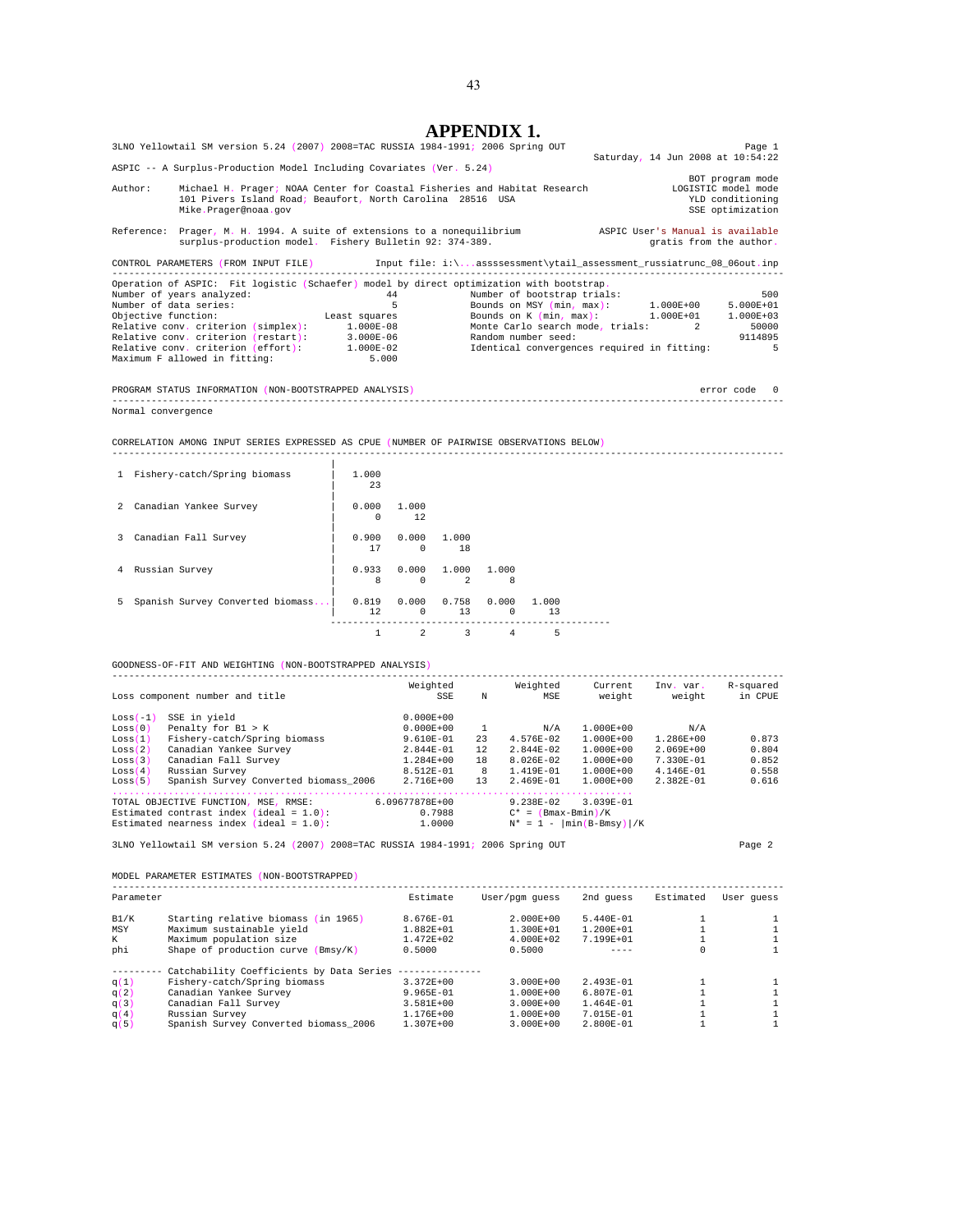MANAGEMENT and DERIVED PARAMETER ESTIMATES (NON-BOOTSTRAPPED)

| Parameter     |                                                                       | Estimate      | Logistic formula       | General formula          |
|---------------|-----------------------------------------------------------------------|---------------|------------------------|--------------------------|
| MSY           | Maximum sustainable yield                                             | 1.882E+01     |                        |                          |
| Bmsy          | Stock biomass giving MSY                                              | 7.358E+01     | K/2                    | $K*n**(1/(1-n))$         |
| Fmsy          | Fishing mortality rate at MSY                                         | 2.557E-01     | MSY/Bmsy               | MSY/Bmsy                 |
| n             | Exponent in production function                                       | 2,0000        |                        |                          |
| q             | Fletcher's gamma                                                      | $4.000E + 00$ |                        | $[n**(n/(n-1))] / [n-1]$ |
| B./Bmsy       | Ratio: $B(2009)$ /Bmsy                                                | $1.637E + 00$ |                        |                          |
| $F.$ / $Fmsy$ | Ratio: $F(2008)/Fmsy$                                                 | 4.936E-01     |                        |                          |
| Fmsy/F.       | Ratio: Fmsy/F(2008)                                                   | $2.026E + 00$ |                        |                          |
| Y. (Fmsv)     | Approx. yield available at Fmsy in 2009                               | $3.080E + 01$ | MSY*B./Bmsv            | MSY*B./Bmsy              |
|               | as proportion of MSY                                                  | 1.637E+00     |                        |                          |
| Ye.           | Equilibrium yield available in 2009                                   | 1.119E+01     | $4*MSY*(B/K-(B/K)**2)$ | $q*MSY*(B/K-(B/K)**n)$   |
|               | as proportion of MSY                                                  | 5.945E-01     |                        |                          |
|               | Fishing effort rate at MSY in units of each CE or CC series --------- |               |                        |                          |
| fmsy(1)       | Fishery-catch/Spring biomass                                          | 7.583E-02     | Fmsy/q(1)              | Fmsy/q(1)                |

------------------------------------------------------------------------------------------------------------------------

3LNO Yellowtail SM version 5.24 (2007) 2008=TAC RUSSIA 1984-1991; 2006 Spring OUT Page 3

ESTIMATED POPULATION TRAJECTORY (NON-BOOTSTRAPPED)

|                |       | Estimated | Estimated     | Estimated     | Observed      | Model         | Estimated              | Ratio of      | Ratio of      |
|----------------|-------|-----------|---------------|---------------|---------------|---------------|------------------------|---------------|---------------|
|                | Year  | total     | starting      | average       | total         | total         | surplus                | F mort        | biomass       |
| Obs            | or ID | F mort    | biomass       | biomass       | yield         | yield         | production             | to Fmsy       | to Bmsy       |
| 1              | 1965  | 0.024     | 1.277E+02     | 1.301E+02     | 3.130E+00     | 3.130E+00     | 7.702E+00              | 9.407E-02     | 1.735E+00     |
| $\overline{a}$ | 1966  | 0.053     | 1.322E+02     | 1.322E+02     | 7.026E+00     | 7.026E+00     | $6.887E+00$            | 2.079E-01     | 1.797E+00     |
| 3              | 1967  | 0.068     | 1.321E+02     | 1.312E+02     | 8.878E+00     | 8.878E+00     | $7.264E + 00$          | 2.645E-01     | 1.795E+00     |
| 4              | 1968  | 0.104     | 1.305E+02     | 1.279E+02     | 1.334E+01     | 1.334E+01     | 8.554E+00              | 4.078E-01     | 1.773E+00     |
| 5              | 1969  | 0.128     | 1.257E+02     | 1.228E+02     | 1.571E+01     | 1.571E+01     | 1.038E+01              | 5.001E-01     | 1.708E+00     |
| 6              | 1970  | 0.233     | 1.204E+02     | 1.133E+02     | 2.643E+01     | 2.643E+01     | 1.330E+01              | 9.122E-01     | 1.636E+00     |
| 7              | 1971  | 0.389     | 1.073E+02     | $9.608E + 01$ | 3.734E+01     | 3.734E+01     | $1.692E + 01$          | 1.520E+00     | 1.458E+00     |
| 8              | 1972  | 0.520     | 8.683E+01     | 7.553E+01     | 3.926E+01     | 3.926E+01     | 1.864E+01              | $2.033E+00$   | 1.180E+00     |
| 9              | 1973  | 0.565     | $6.621E + 01$ | 5.809E+01     | 3.281E+01     | 3.281E+01     | 1.788E+01              | 2.209E+00     | 8.998E-01     |
| 10             | 1974  | 0.517     | 5.128E+01     | 4.700E+01     | 2.431E+01     | 2.431E+01     | $1.632E + 01$          | $2.023E+00$   | 6.969E-01     |
| 11             | 1975  | 0.590     | 4.329E+01     | 3.881E+01     | 2.289E+01     | 2.289E+01     | 1.457E+01              | $2.307E+00$   | 5.883E-01     |
| 12             | 1976  | 0.211     | 3.496E+01     | 3.811E+01     | 8.057E+00     | 8.057E+00     | 1.443E+01              | 8.267E-01     | 4.751E-01     |
| 13             | 1977  | 0.269     | 4.134E+01     | 4.331E+01     | 1.164E+01     | 1.164E+01     | 1.562E+01              | $1.051E+00$   | 5.618E-01     |
| 14             | 1978  | 0.339     | 4.532E+01     | 4.563E+01     | 1.547E+01     | 1.547E+01     | 1.610E+01              | 1.325E+00     | 6.160E-01     |
| 15             | 1979  | 0.411     | 4.596E+01     | 4.466E+01     | 1.835E+01     | 1.835E+01     | 1.590E+01              | 1.607E+00     | $6.246E-01$   |
| 16             | 1980  | 0.273     | 4.351E+01     |               | 1.238E+01     |               |                        | 1.068E+00     | 5.913E-01     |
| 17             | 1981  |           |               | 4.531E+01     |               | 1.238E+01     | 1.603E+01<br>1.654E+01 |               |               |
| 18             |       | 0.306     | 4.716E+01     | 4.805E+01     | 1.468E+01     | 1.468E+01     |                        | 1.195E+00     | 6.410E-01     |
| 19             | 1982  | 0.262     | 4.903E+01     | $5.086E + 01$ | 1.332E+01     | 1.332E+01     | 1.701E+01              | 1.024E+00     | $6.663E-01$   |
|                | 1983  | 0.186     | 5.272E+01     | 5.642E+01     | 1.047E+01     | 1.047E+01     | 1.778E+01              | 7.258E-01     | 7.165E-01     |
| 20             | 1984  | 0.276     | $6.003E + 01$ | $6.072E + 01$ | 1.673E+01     | 1.673E+01     | 1.823E+01              | 1.078E+00     | 8.158E-01     |
| 21             | 1985  | 0.523     | $6.152E + 01$ | 5.535E+01     | 2.896E+01     | 2.896E+01     | 1.758E+01              | 2.046E+00     | 8.361E-01     |
| 22             | 1986  | 0.719     | 5.014E+01     | 4.199E+01     | 3.018E+01     | 3.018E+01     | 1.525E+01              | 2.810E+00     | 6.814E-01     |
| 23             | 1987  | 0.486     | 3.522E+01     | $3.358E + 01$ | 1.631E+01     | 1.631E+01     | 1.324E+01              | 1.900E+00     | 4.786E-01     |
| 24             | 1988  | 0.538     | 3.215E+01     | $3.002E + 01$ | 1.616E+01     | 1.616E+01     | 1.220E+01              | 2.105E+00     | 4.369E-01     |
| 25             | 1989  | 0.351     | 2.819E+01     | 2.904E+01     | 1.021E+01     | 1.021E+01     | 1.192E+01              | 1.374E+00     | 3.831E-01     |
| 26             | 1990  | 0.487     | 2.990E+01     | 2.872E+01     | 1.399E+01     | 1.399E+01     | 1.181E+01              | $1.904E + 00$ | 4.064E-01     |
| 27             | 1991  | 0.657     | 2.773E+01     | 2.465E+01     | 1.620E+01     | 1.620E+01     | $1.047E + 01$          | 2.571E+00     | 3.768E-01     |
| 28             | 1992  | 0.508     | 2.199E+01     | 2.118E+01     | 1.076E+01     | 1.076E+01     | $9.265E + 00$          | 1.987E+00     | 2.989E-01     |
| 29             | 1993  | 0.783     | 2.049E+01     | 1.738E+01     | $1.362E + 01$ | $1.362E + 01$ | 7.819E+00              | $3.063E + 00$ | 2.785E-01     |
| 30             | 1994  | 0.118     | 1.470E+01     | 1.746E+01     | $2.069E + 00$ | 2.069E+00     | 7.862E+00              | $4.633E-01$   | 1.997E-01     |
| 31             | 1995  | 0.003     | 2.049E+01     | 2.554E+01     | 6.700E-02     | 6.700E-02     | 1.076E+01              | 1.026E-02     | 2.785E-01     |
| 32             | 1996  | 0.006     | 3.119E+01     | 3.796E+01     | 2.320E-01     | 2.320E-01     | 1.435E+01              | 2.390E-02     | 4.239E-01     |
| 33             | 1997  | 0.012     | 4.531E+01     | 5.346E+01     | 6.580E-01     | 6.580E-01     | 1.733E+01              | 4.813E-02     | 6.157E-01     |
| 34             | 1998  | 0.063     | 6.198E+01     | $6.916E + 01$ | $4.386E+00$   | 4.386E+00     | 1.869E+01              | 2.480E-01     | 8.423E-01     |
| 35             | 1999  | 0.084     | 7.628E+01     | 8.221E+01     | $6.894E+00$   | $6.894E+00$   | 1.852E+01              | 3.279E-01     | 1.037E+00     |
| 36             | 2000  | 0.122     | 8.790E+01     | 9.131E+01     | 1.116E+01     | 1.116E+01     | 1.771E+01              | 4.780E-01     | 1.195E+00     |
| 37             | 2001  | 0.147     | 9.445E+01     | 9.598E+01     | 1.414E+01     | 1.414E+01     | 1.707E+01              | 5.763E-01     | 1.284E+00     |
| 38             | 2002  | 0.107     | 9.738E+01     | $1.003E+02$   | 1.070E+01     | 1.070E+01     | $1.632E + 01$          | 4.172E-01     | 1.323E+00     |
| 39             | 2003  | 0.133     | 1.030E+02     | 1.039E+02     | 1.381E+01     | 1.381E+01     | 1.561E+01              | 5.194E-01     | 1.400E+00     |
| 40             | 2004  | 0.126     | 1.048E+02     | 1.058E+02     | 1.335E+01     | 1.335E+01     | 1.521E+01              | 4.937E-01     | 1.424E+00     |
| 41             | 2005  | 0.130     | 1.067E+02     | 1.072E+02     | 1.393E+01     | 1.393E+01     | 1.490E+01              | 5.084E-01     | 1.450E+00     |
| 42             | 2006  | 0.008     | 1.076E+02     | 1.140E+02     | $9.300E - 01$ | 9.300E-01     | 1.310E+01              | 3.190E-02     | $1.463E + 00$ |
| 43             | 2007  | 0.038     | 1.198E+02     | 1.228E+02     | 4.617E+00     | 4.617E+00     | 1.037E+01              | 1.470E-01     | 1.628E+00     |
| 44             | 2008  | 0.126     | 1.255E+02     | 1.228E+02     | 1.550E+01     | 1.550E+01     | 1.039E+01              | 4.936E-01     | 1.706E+00     |
| 45             | 2009  |           | 1.204E+02     |               |               |               |                        |               | $1.637E + 00$ |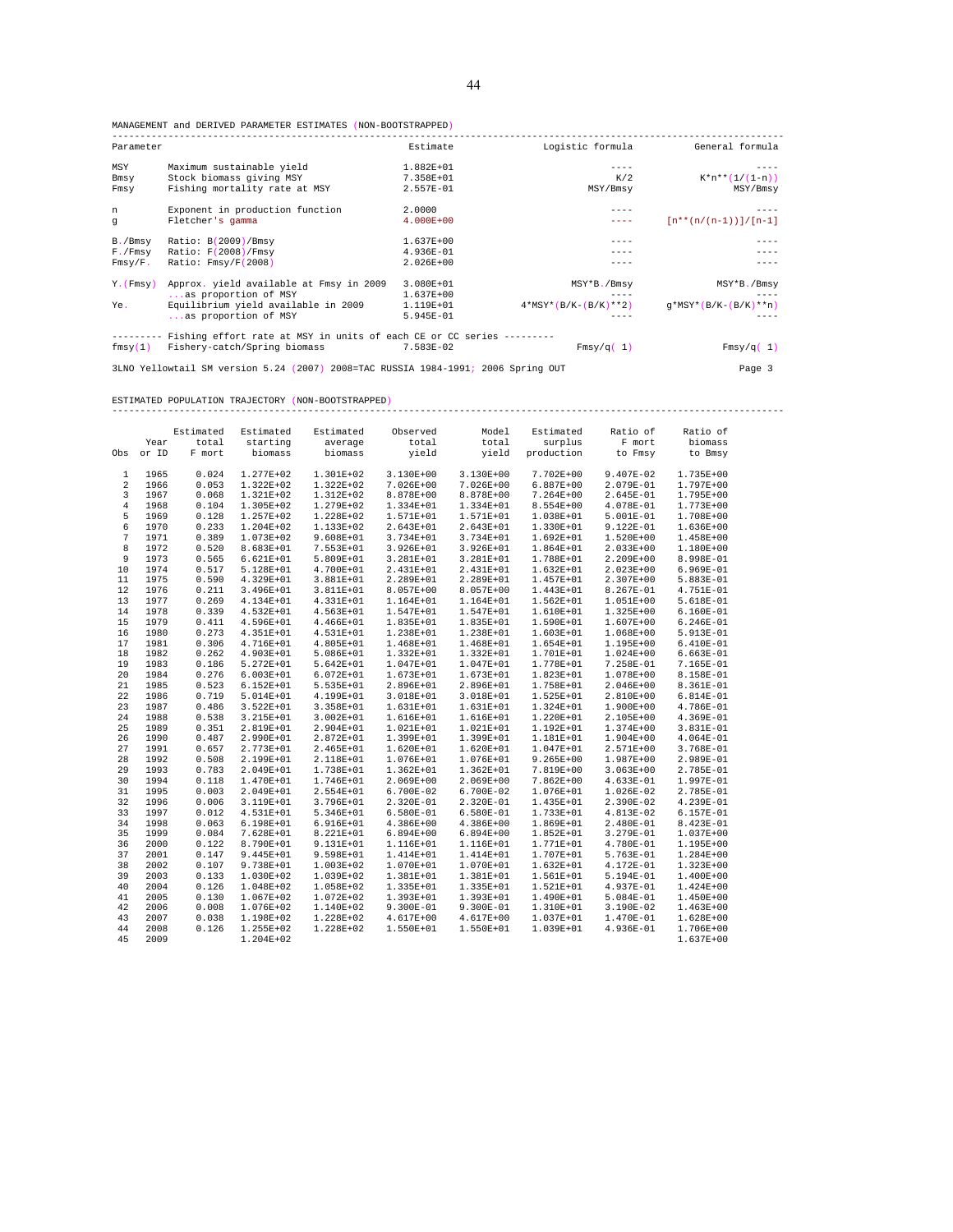3LNO Yellowtail SM version 5.24 (2007) 2008=TAC RUSSIA 1984-1991; 2006 Spring OUT Page 4

RESULTS FOR DATA SERIES *# 1 (NON-BOOTSTRAPPED) Fishery-catch/Spring biomass*  ------------------------------------------------------------------------------------------------------------------------ Data type CC: CPUE-catch series Series weight: 1.000

|                |              | Observed                   | Estimated              | Estim            | Observed                 | Model                  | Resid in              | Statist                        |
|----------------|--------------|----------------------------|------------------------|------------------|--------------------------|------------------------|-----------------------|--------------------------------|
| Obs            | Year         | CPUE                       | CPUE                   | F                | yield                    | yield                  | log scale             | weight                         |
| $\mathbf{1}$   | 1965         | $\star$                    | 4.388E+02              | 0.0241           | 3.130E+00                | 3.130E+00              | 0.00000               | $1.000E + 00$                  |
| $\overline{a}$ | 1966         | $\star$                    | 4.457E+02              | 0.0532           | $7.026E + 00$            | 7.026E+00              | 0.00000               | 1.000E+00                      |
| 3              | 1967         | $\star$                    | 4.426E+02              | 0.0676           | 8.878E+00                | 8.878E+00              | 0.00000               | $1.000E + 00$                  |
| $\bf 4$        | 1968         | $\star$                    | 4.313E+02              | 0.1043           | 1.334E+01                | 1.334E+01              | 0.00000               | $1.000E + 00$                  |
| 5              | 1969         | $\star$                    | 4.142E+02              | 0.1279           | 1.571E+01                | 1.571E+01              | 0.00000               | $1.000E + 00$                  |
| 6              | 1970         | $\star$                    | 3.820E+02              | 0.2333           | $2.643E+01$              | 2.643E+01              | 0.00000               | $1.000E + 00$                  |
| 7              | 1971         | $\star$                    | 3.240E+02              | 0.3886           | 3.734E+01                | 3.734E+01              | 0.00000               | $1.000E + 00$                  |
| 8              | 1972         | $\star$                    | 2.547E+02              | 0.5198           | 3.926E+01                | 3.926E+01              | 0.00000               | $1.000E + 00$                  |
| 9              | 1973         | *                          | 1.959E+02              | 0.5649           | 3.281E+01                | 3.281E+01              | 0.00000               | $1.000E + 00$                  |
| 10             | 1974         | $\star$                    | 1.585E+02              | 0.5173           | 2.431E+01                | 2.431E+01              | 0.00000               | $1.000E + 00$                  |
| 11             | 1975         | $\star$                    | 1.309E+02              | 0.5899           | 2.289E+01                | 2.289E+01              | 0.00000               | 1.000E+00                      |
| 12             | 1976         | $\star$                    | 1.285E+02              | 0.2114           | 8.057E+00                | 8.057E+00              | 0.00000               | $1.000E + 00$                  |
| 13             | 1977         | $\star$                    | 1.460E+02              | 0.2687           | 1.164E+01                | 1.164E+01              | 0.00000               | $1.000E + 00$                  |
| 14             | 1978         | $\star$                    | 1.539E+02              | 0.3389           | 1.547E+01                | 1.547E+01              | 0.00000               | 1.000E+00                      |
| 15             | 1979         | $\star$                    | 1.506E+02              | 0.4109           | 1.835E+01                | 1.835E+01              | 0.00000               | 1.000E+00                      |
| 16             | 1980         | $\star$                    | 1.528E+02              | 0.2731           | 1.238E+01                | 1.238E+01              | 0.00000               | $1.000E + 00$                  |
| 17             | 1981         | $\star$                    | 1.620E+02              | 0.3055           | 1.468E+01                | 1.468E+01              | 0.00000               | 1.000E+00                      |
| 18             | 1982         | $\star$                    | 1.715E+02              | 0.2619           | 1.332E+01                | 1.332E+01              | 0.00000               | 1.000E+00                      |
| 19             | 1983         | $\star$                    | 1.903E+02              | 0.1856           | 1.047E+01                | 1.047E+01              | 0.00000               | $1.000E + 00$                  |
| 20             | 1984         | 2.177E+02                  | 2.048E+02              | 0.2756           | $1.673E + 01$            | $1.673E + 01$          | $-0.06126$            | $1.000E + 00$                  |
| 21             | 1985         | 1.468E+02                  | 1.867E+02              | 0.5232           | 2.896E+01                | 2.896E+01              | 0.24022               | 1.000E+00                      |
| 22             | 1986         | 1.382E+02                  | 1.416E+02              | 0.7186           | 3.018E+01                | 3.018E+01              | 0.02438               | 1.000E+00                      |
| 23             | 1987         | 1.246E+02                  | 1.133E+02              | 0.4858           | 1.631E+01                | 1.631E+01              | $-0.09549$            | 1.000E+00                      |
| 24             | 1988         | 8.100E+01                  | 1.012E+02              | 0.5382           | 1.616E+01                | 1.616E+01              | 0.22305               | 1.000E+00                      |
| 25             | 1989         | 1.038E+02                  | 9.793E+01              | 0.3515           | 1.021E+01                | 1.021E+01              | $-0.05821$            | 1.000E+00                      |
| 26             | 1990         | 1.031E+02                  | 9.685E+01              | 0.4870           | 1.399E+01                | 1.399E+01              | $-0.06257$            | $1.000E + 00$                  |
| 27             | 1991         | 9.340E+01                  | 8.311E+01              | 0.6574           | 1.620E+01                | 1.620E+01              | $-0.11671$            | $1.000E + 00$                  |
| 28             | 1992         | 6.140E+01                  | 7.141E+01              | 0.5082           | 1.076E+01                | 1.076E+01              | 0.15108               | 1.000E+00                      |
| 29             | 1993         | 9.330E+01                  | 5.861E+01              | 0.7834           | $1.362E + 01$            | 1.362E+01              | $-0.46496$            | 1.000E+00                      |
| 30             | 1994         | 5.560E+01                  | 5.889E+01              | 0.1185           | $2.069E + 00$            | 2.069E+00              | 0.05744               | $1.000E + 00$                  |
| 31             | 1995         | 7.060E+01                  | 8.614E+01              | 0.0026           | 6.700E-02                | 6.700E-02              | 0.19895               | 1.000E+00                      |
| 32<br>33       | 1996         | 1.756E+02                  | 1.280E+02              | 0.0061<br>0.0123 | 2.320E-01<br>$6.580E-01$ | 2.320E-01<br>6.580E-01 | $-0.31604$<br>0.03035 | 1.000E+00<br>$1.000E + 00$     |
|                | 1997         | 1.749E+02                  | 1.803E+02              |                  |                          |                        |                       |                                |
| 34<br>35       | 1998<br>1999 | 2.022E+02                  | 2.332E+02              | 0.0634<br>0.0839 | $4.386E+00$              | $4.386E+00$            | 0.14270<br>$-0.27699$ | $1.000E + 00$                  |
|                | 2000         | $3.657E + 02$              | 2.772E+02<br>3.079E+02 | 0.1222           | $6.894E + 00$            | $6.894E + 00$          | 0.06855               | $1.000E + 00$<br>$1.000E + 00$ |
| 36<br>37       | 2001         | 2.875E+02<br>$3.660E + 02$ | 3.237E+02              | 0.1474           | 1.116E+01<br>1.414E+01   | 1.116E+01<br>1.414E+01 | $-0.12294$            | $1.000E + 00$                  |
| 38             | 2002         | 1.995E+02                  | $3.382E + 02$          | 0.1067           | 1.070E+01                | 1.070E+01              | 0.52771               | $1.000E + 00$                  |
| 39             | 2003         | 3.865E+02                  | 3.505E+02              | 0.1328           | 1.381E+01                | 1.381E+01              | $-0.09773$            | $1.000E + 00$                  |
| 40             | 2004         | 3.079E+02                  | 3.567E+02              | 0.1262           | 1.335E+01                | 1.335E+01              | 0.14712               | $1.000E + 00$                  |
| 41             | 2005         | 3.888E+02                  | 3.614E+02              | 0.1300           | 1.393E+01                | 1.393E+01              | $-0.07317$            | $1.000E + 00$                  |
| 42             | 2006         | $\star$                    | 3.844E+02              | 0.0082           | $9.300E-01$              | 9.300E-01              | 0.00000               | $1.000E + 00$                  |
| 43             | 2007         | 4.430E+02                  | 4.142E+02              | 0.0376           | 4.617E+00                | 4.617E+00              | $-0.06711$            | $1.000E + 00$                  |
| 44             | 2008         | $\star$                    | 4.141E+02              | 0.1262           | 1.550E+01                | 1.550E+01              | 0.00000               | 1.000E+00                      |
|                |              |                            |                        |                  |                          |                        |                       |                                |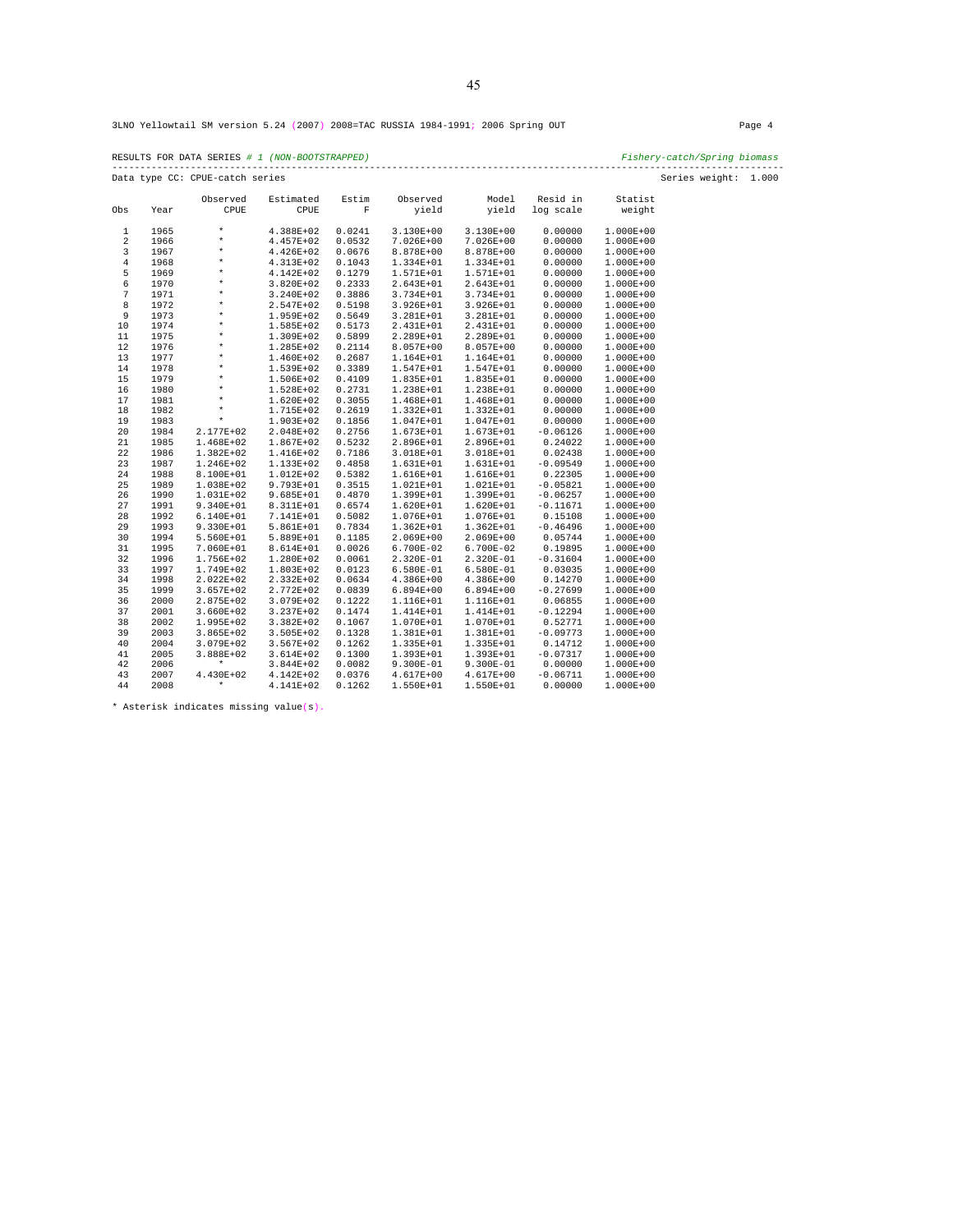RESULTS FOR DATA SERIES *# 2 (NON-BOOTSTRAPPED) Canadian Yankee Survey*  ------------------------------------------------------------------------------------------------------------------------ Data type I1: Abundance index (annual average) Series weight: 1.000

| Obs            | Year | Observed<br>effort | Estimated<br>effort | Estim<br>F        | Observed<br>index | Model<br>index | Resid in<br>log index | Statist<br>weight |
|----------------|------|--------------------|---------------------|-------------------|-------------------|----------------|-----------------------|-------------------|
| $\mathbf{1}$   | 1965 | $0.000E + 00$      | $0.000E + 00$       | $- -$             | $\star$           | 1.297E+02      | 0.00000               | 1.000E+00         |
| $\overline{a}$ | 1966 | $0.000E + 00$      | $0.000E + 00$       | $- -$             | $\star$           | 1.317E+02      | 0.00000               | 1.000E+00         |
| 3              | 1967 | $0.000E + 00$      | $0.000E + 00$       | $- -$             | $\star$           | 1.308E+02      | 0.00000               | 1.000E+00         |
| $\overline{4}$ | 1968 | $0.000E + 00$      | $0.000E + 00$       | $-$               | $\star$           | 1.275E+02      | 0.00000               | 1.000E+00         |
| 5              | 1969 | $0.000E + 00$      | $0.000E + 00$       | $-$               | $\star$           | 1.224E+02      | 0.00000               | 1.000E+00         |
| 6              | 1970 | $0.000E + 00$      | $0.000E + 00$       | $- -$             | $\star$           | 1.129E+02      | 0.00000               | 1.000E+00         |
| 7              | 1971 | $1.000E + 00$      | 1.000E+00           | $- -$             | $9.690E + 01$     | 9.575E+01      | 0.01193               | 1.000E+00         |
| 8              | 1972 | 1.000E+00          | 1.000E+00           | $\qquad \qquad -$ | 7.920E+01         | 7.527E+01      | 0.05090               | 1.000E+00         |
| 9              | 1973 | 1.000E+00          | 1.000E+00           | $- -$             | 5.170E+01         | 5.789E+01      | $-0.11308$            | 1.000E+00         |
| 10             | 1974 | 1.000E+00          | 1.000E+00           | $\qquad \qquad -$ | $4.030E + 01$     | 4.684E+01      | $-0.15040$            | 1.000E+00         |
| 11             | 1975 | $1.000E + 00$      | $1.000E + 00$       | $- -$             | 3.740E+01         | 3.867E+01      | $-0.03351$            | 1.000E+00         |
| 12             | 1976 | $1.000E + 00$      | $1.000E + 00$       | $- -$             | 4.170E+01         | 3.798E+01      | 0.09348               | 1.000E+00         |
| 13             | 1977 | $1.000E + 00$      | $1.000E + 00$       | $- -$             | $6.500E + 01$     | 4.316E+01      | 0.40957               | 1.000E+00         |
| 14             | 1978 | $1.000E + 00$      | 1.000E+00           | $- -$             | 4.430E+01         | 4.548E+01      | $-0.02621$            | 1.000E+00         |
| 15             | 1979 | $1.000E + 00$      | $1.000E + 00$       | $\qquad \qquad -$ | 3.850E+01         | 4.451E+01      | $-0.14506$            | 1.000E+00         |
| 16             | 1980 | 1.000E+00          | 1.000E+00           | $- -$             | 5.140E+01         | 4.516E+01      | 0.12952               | 1.000E+00         |
| 17             | 1981 | 1.000E+00          | 1.000E+00           | $- -$             | 4.500E+01         | 4.788E+01      | $-0.06206$            | 1.000E+00         |
| 18             | 1982 | 1.000E+00          | 1.000E+00           | $- -$             | 4.310E+01         | 5.068E+01      | $-0.16204$            | 1.000E+00         |
| 19             | 1983 | $0.000E + 00$      | $0.000E + 00$       | $- -$             | $\star$           | 5.623E+01      | 0.00000               | 1.000E+00         |
| 20             | 1984 | $0.000E + 00$      | $0.000E + 00$       | $- -$             | $\star$           | $6.051E + 01$  | 0.00000               | 1.000E+00         |
| 21             | 1985 | $0.000E + 00$      | $0.000E + 00$       | $- -$             | $\star$           | 5.516E+01      | 0.00000               | 1.000E+00         |
| 22             | 1986 | $0.000E + 00$      | $0.000E + 00$       | $- -$             | $\star$           | 4.185E+01      | 0.00000               | 1.000E+00         |
| 23             | 1987 | $0.000E + 00$      | $0.000E + 00$       | $- -$             | $\star$           | 3.347E+01      | 0.00000               | 1.000E+00         |
| 24             | 1988 | $0.000E + 00$      | $0.000E + 00$       | $- -$             | $\star$           | 2.992E+01      | 0.00000               | 1.000E+00         |
| 25             | 1989 | $0.000E + 00$      | $0.000E + 00$       | $- -$             | $\star$           | 2.894E+01      | 0.00000               | 1.000E+00         |
| 26             | 1990 | $0.000E + 00$      | $0.000E + 00$       | $- -$             | $\star$           | 2.862E+01      | 0.00000               | 1.000E+00         |
| 27             | 1991 | $0.000E + 00$      | $0.000E + 00$       | $- -$             | $\star$           | 2.456E+01      | 0.00000               | 1.000E+00         |
| 28             | 1992 | $0.000E + 00$      | $0.000E + 00$       | $-$               | $\star$           | 2.110E+01      | 0.00000               | 1.000E+00         |
| 29             | 1993 | $0.000E + 00$      | $0.000E + 00$       | $- -$             | $\star$           | 1.732E+01      | 0.00000               | 1.000E+00         |
| 30             | 1994 | $0.000E + 00$      | $0.000E + 00$       | $- -$             | $\star$           | 1.740E+01      | 0.00000               | 1.000E+00         |
| 31             | 1995 | $0.000E + 00$      | $0.000E + 00$       | $- -$             | $\star$           | 2.546E+01      | 0.00000               | 1.000E+00         |
| 32             | 1996 | $0.000E + 00$      | $0.000E + 00$       | $-$               | $\star$           | 3.783E+01      | 0.00000               | 1.000E+00         |
| 33             | 1997 | $0.000E + 00$      | $0.000E + 00$       | $- -$             | $\star$           | 5.328E+01      | 0.00000               | 1.000E+00         |
| 34             | 1998 | $0.000E + 00$      | $0.000E + 00$       | $- -$             | $\star$           | $6.892E + 01$  | 0.00000               | 1.000E+00         |
| 35             | 1999 | $0.000E + 00$      | $0.000E + 00$       | $- -$             | $\star$           | 8.193E+01      | 0.00000               | 1.000E+00         |
| 36             | 2000 | $0.000E + 00$      | $0.000E + 00$       | $- -$             | $\star$           | 9.099E+01      | 0.00000               | 1.000E+00         |
| 37             | 2001 | $0.000E + 00$      | $0.000E + 00$       | $- -$             | $\star$           | 9.565E+01      | 0.00000               | 1.000E+00         |
| 38             | 2002 | $0.000E + 00$      | $0.000E + 00$       | $- -$             | $\star$           | 9.993E+01      | 0.00000               | 1.000E+00         |
| 39             | 2003 | $0.000E + 00$      | $0.000E + 00$       | $- -$             | $\star$           | 1.036E+02      | 0.00000               | 1.000E+00         |
| 40             | 2004 | $0.000E + 00$      | $0.000E + 00$       | $- -$             | $\star$           | 1.054E+02      | 0.00000               | 1.000E+00         |
| 41             | 2005 | $0.000E + 00$      | $0.000E + 00$       | $- -$             | $\star$           | 1.068E+02      | 0.00000               | 1.000E+00         |
| 42             | 2006 | $0.000E + 00$      | $0.000E + 00$       | $- -$             | $\star$           | 1.136E+02      | 0.00000               | 1.000E+00         |
| 43             | 2007 | $0.000E + 00$      | $0.000E + 00$       | $- -$             | $\star$           | 1.224E+02      | 0.00000               | 1.000E+00         |
| 44             | 2008 | $0.000E + 00$      | $0.000E + 00$       | $- -$             | $\star$           | 1.224E+02      | 0.00000               | 1.000E+00         |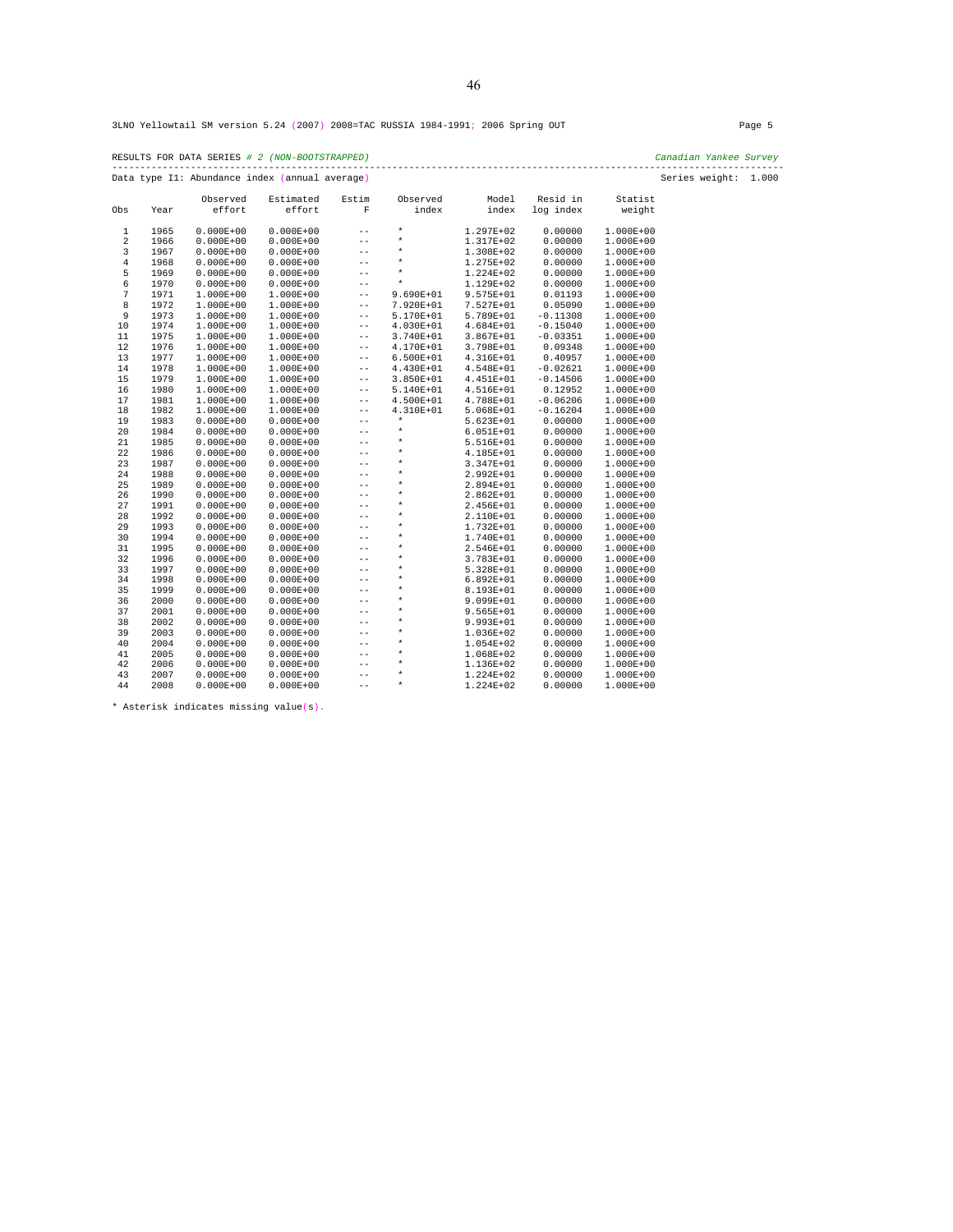| RESULTS FOR DATA SERIES # 3 (NON-BOOTSTRAPPED) | Canadian Fall Survey |  |
|------------------------------------------------|----------------------|--|
| Data type I2: Abundance index (end of year)    | Series weight: 1.000 |  |

|                  |      | Observed      | Estimated     | Estim | Observed    | Model       | Resid in   | Statist       |
|------------------|------|---------------|---------------|-------|-------------|-------------|------------|---------------|
| Obs              | Year | effort        | effort        | F     | index       | index       | log index  | weight        |
| $\mathbf{1}$     | 1965 | $0.000E + 00$ | $0.000E + 00$ | $-$   | $\star$     | 4.735E+02   | 0.00000    | $1.000E + 00$ |
| $\overline{a}$   | 1966 | $0.000E + 00$ | $0.000E + 00$ | $- -$ | $\star$     | 4.730E+02   | 0.00000    | 1.000E+00     |
| 3                | 1967 | $0.000E + 00$ | $0.000E + 00$ | $- -$ | $\star$     | 4.672E+02   | 0.00000    | $1.000E + 00$ |
| $\overline{4}$   | 1968 | $0.000E + 00$ | $0.000E + 00$ | $-$   | $\star$     | 4.501E+02   | 0.00000    | 1.000E+00     |
| 5                | 1969 | $0.000E + 00$ | $0.000E + 00$ | $-$   | $\star$     | 4.310E+02   | 0.00000    | $1.000E + 00$ |
| 6                | 1970 | $0.000E + 00$ | $0.000E + 00$ | $- -$ | $\star$     | 3.840E+02   | 0.00000    | $1.000E + 00$ |
| $\boldsymbol{7}$ | 1971 | $0.000E + 00$ | $0.000E + 00$ | $-$   | $\star$     | 3.109E+02   | 0.00000    | 1.000E+00     |
| 8                | 1972 | $0.000E + 00$ | $0.000E + 00$ | $- -$ | $\star$     | 2.371E+02   | 0.00000    | 1.000E+00     |
| 9                | 1973 | $0.000E + 00$ | $0.000E + 00$ | $- -$ | $\star$     | 1.836E+02   | 0.00000    | $1.000E + 00$ |
| 10               | 1974 | $0.000E + 00$ | $0.000E + 00$ | $-$   | $\star$     | 1.550E+02   | 0.00000    | $1.000E + 00$ |
| $1\,1$           | 1975 | $0.000E + 00$ | $0.000E + 00$ | $-$   | $\star$     | 1.252E+02   | 0.00000    | 1.000E+00     |
| 12               | 1976 | $0.000E + 00$ | $0.000E + 00$ | $-$   | $\star$     | 1.480E+02   | 0.00000    | 1.000E+00     |
| 13               | 1977 | $0.000E + 00$ | $0.000E + 00$ | $- -$ | $\star$     | 1.623E+02   | 0.00000    | $1.000E + 00$ |
| $14$             | 1978 | $0.000E + 00$ | $0.000E + 00$ | $- -$ | $\star$     | 1.646E+02   | 0.00000    | 1.000E+00     |
| 15               | 1979 | $0.000E + 00$ | $0.000E + 00$ | $- -$ | $\star$     | 1.558E+02   | 0.00000    | 1.000E+00     |
| 16               | 1980 | $0.000E + 00$ | $0.000E + 00$ | $- -$ | $\star$     | 1.689E+02   | 0.00000    | 1.000E+00     |
| 17               | 1981 | $0.000E + 00$ | $0.000E + 00$ | $- -$ | $\star$     | 1.755E+02   | 0.00000    | $1.000E + 00$ |
| 18               | 1982 | $0.000E + 00$ | $0.000E + 00$ | $- -$ | $\star$     | 1.888E+02   | 0.00000    | 1.000E+00     |
| 19               | 1983 | $0.000E + 00$ | $0.000E + 00$ | $-$   | $\star$     | 2.149E+02   | 0.00000    | 1.000E+00     |
| 20               | 1984 | $0.000E + 00$ | $0.000E + 00$ | $- -$ | $^\star$    | 2.203E+02   | 0.00000    | $1.000E + 00$ |
| 21               | 1985 | $0.000E + 00$ | $0.000E + 00$ | $- -$ | $\star$     | 1.795E+02   | 0.00000    | 1.000E+00     |
| 22               | 1986 | $0.000E + 00$ | $0.000E + 00$ | $-$   | $\star$     | 1.261E+02   | 0.00000    | $1.000E + 00$ |
| 23               | 1987 | $0.000E + 00$ | $0.000E + 00$ | $- -$ | $^\star$    | 1.151E+02   | 0.00000    | 1.000E+00     |
| 24               | 1988 | $0.000E + 00$ | $0.000E + 00$ | $- -$ | $\star$     | 1.009E+02   | 0.00000    | 1.000E+00     |
| 25               | 1989 | $0.000E + 00$ | $0.000E + 00$ | $ -$  | $\star$     | 1.071E+02   | 0.00000    | $1.000E + 00$ |
| 26               | 1990 | $1.000E + 00$ | 1.000E+00     | $- -$ | 6.580E+01   | 9.929E+01   | $-0.41138$ | 1.000E+00     |
| 27               | 1991 | $1.000E + 00$ | 1.000E+00     | $- -$ | 8.240E+01   | 7.874E+01   | 0.04542    | 1.000E+00     |
| 28               | 1992 | 1.000E+00     | $1.000E + 00$ | $- -$ | $6.450E+01$ | 7.338E+01   | $-0.12900$ | 1.000E+00     |
| 29               | 1993 | 1.000E+00     | $1.000E + 00$ | $- -$ | 1.128E+02   | 5.263E+01   | 0.76237    | $1.000E + 00$ |
| 30               | 1994 | 1.000E+00     | $1.000E + 00$ | $- -$ | 1.064E+02   | 7.337E+01   | 0.37168    | $1.000E + 00$ |
| 31               | 1995 | 1.000E+00     | $1.000E + 00$ | $- -$ | 1.298E+02   | 1.117E+02   | 0.15042    | 1.000E+00     |
| 32               | 1996 | $1.000E + 00$ | 1.000E+00     | $- -$ | 1.343E+02   | 1.622E+02   | $-0.18890$ | 1.000E+00     |
| 33               | 1997 | 1.000E+00     | 1.000E+00     | $- -$ | 2.229E+02   | 2.219E+02   | 0.00442    | 1.000E+00     |
| 34               | 1998 | $1.000E + 00$ | 1.000E+00     | $- -$ | 2.316E+02   | 2.731E+02   | $-0.16494$ | 1.000E+00     |
| 35               | 1999 | 1.000E+00     | $1.000E + 00$ | $- -$ | 2.499E+02   | 3.147E+02   | $-0.23071$ | 1.000E+00     |
| 36               | 2000 | 1.000E+00     | $1.000E + 00$ | $- -$ | 3.350E+02   | 3.382E+02   | $-0.00951$ | $1.000E + 00$ |
| 37               | 2001 | $1.000E + 00$ | 1.000E+00     | $- -$ | 4.758E+02   | 3.487E+02   | 0.31088    | 1.000E+00     |
| 38               | 2002 | 1.000E+00     | $1.000E + 00$ | $- -$ | 3.397E+02   | 3.688E+02   | $-0.08217$ | 1.000E+00     |
| 39               | 2003 | 1.000E+00     | $1.000E + 00$ | $- -$ | $3.683E+02$ | 3.753E+02   | $-0.01870$ | 1.000E+00     |
| 40               | 2004 | 1.000E+00     | $1.000E + 00$ | $- -$ | 3.747E+02   | 3.819E+02   | $-0.01904$ | $1.000E + 00$ |
| 41               | 2005 | 1.000E+00     | 1.000E+00     | $- -$ | 3.427E+02   | $3.853E+02$ | $-0.11729$ | $1.000E + 00$ |
| 42               | 2006 | $1.000E + 00$ | $1.000E + 00$ | $- -$ | 3.055E+02   | 4.289E+02   | $-0.33931$ | $1.000E + 00$ |
| 43               | 2007 | 1.000E+00     | $1.000E + 00$ | $- -$ | 4.824E+02   | 4.495E+02   | 0.07059    | 1.000E+00     |
| 44               | 2008 | $0.000E + 00$ | $0.000E + 00$ | $- -$ | $\star$     | 4.312E+02   | 0.00000    | $1.000E + 00$ |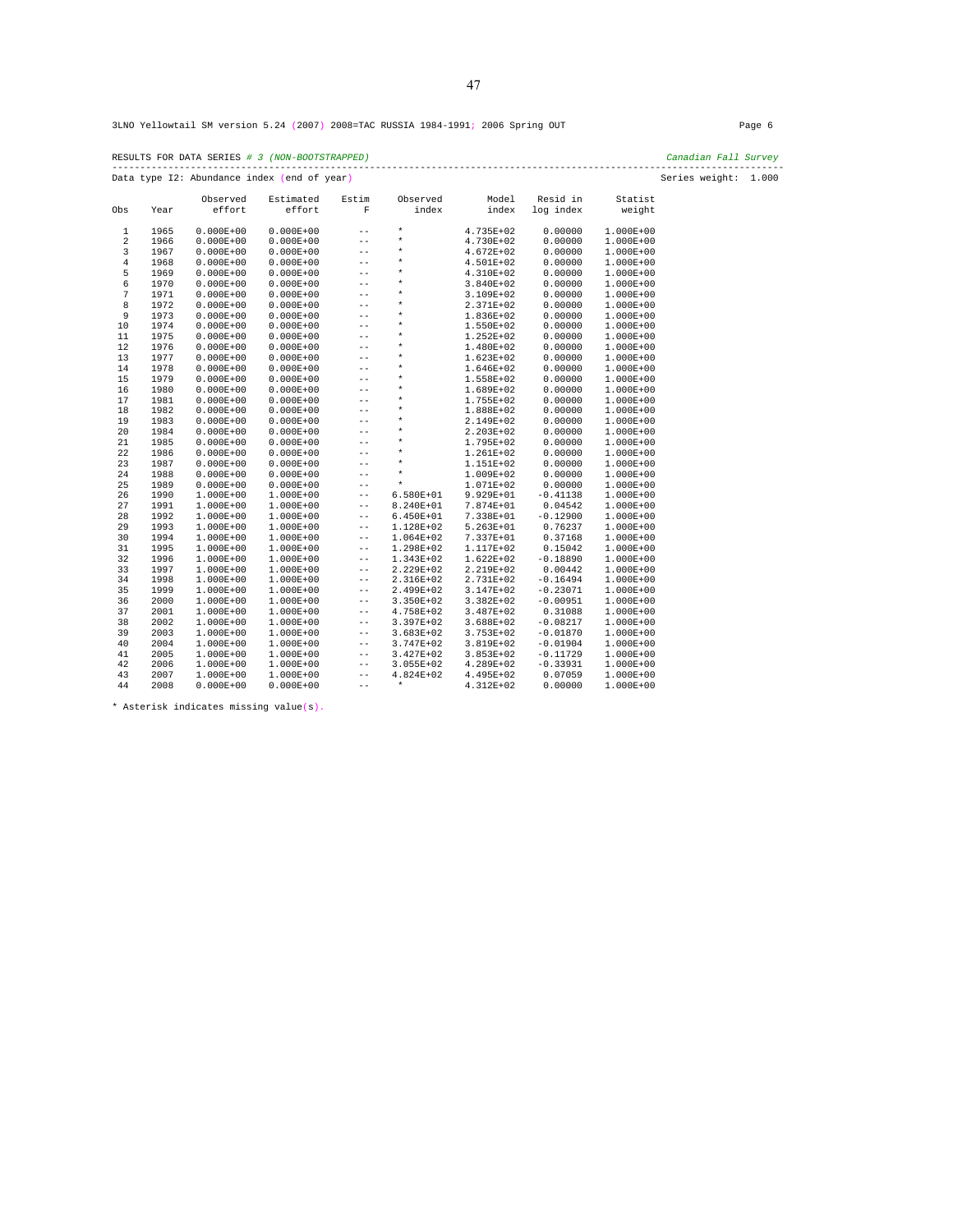|     | RESULTS FOR DATA SERIES # 4 (NON-BOOTSTRAPPED)<br>Russian Survey       |                    |                     |       |                   |                |                       |                   |  |  |  |
|-----|------------------------------------------------------------------------|--------------------|---------------------|-------|-------------------|----------------|-----------------------|-------------------|--|--|--|
|     | Series weight: 1.000<br>Data type I1: Abundance index (annual average) |                    |                     |       |                   |                |                       |                   |  |  |  |
| Obs | Year                                                                   | Observed<br>effort | Estimated<br>effort | Estim | Observed<br>index | Model<br>index | Resid in<br>log index | Statist<br>weight |  |  |  |

| ODS            | Year | ettort        | effort        | к.                | ındex     | ındex         | log index  | weight        |  |
|----------------|------|---------------|---------------|-------------------|-----------|---------------|------------|---------------|--|
| 1              | 1965 | $0.000E + 00$ | $0.000E + 00$ | $- -$             | $\star$   | 1.531E+02     | 0.00000    | 1.000E+00     |  |
| 2              | 1966 | $0.000E + 00$ | $0.000E + 00$ | $- -$             | $^\star$  | 1.555E+02     | 0.00000    | 1.000E+00     |  |
| 3              | 1967 | $0.000E + 00$ | $0.000E + 00$ | $- -$             | $\star$   | 1.544E+02     | 0.00000    | 1.000E+00     |  |
| $\overline{4}$ | 1968 | $0.000E + 00$ | $0.000E + 00$ | $- -$             | $\star$   | 1.505E+02     | 0.00000    | 1.000E+00     |  |
| 5              | 1969 | $0.000E + 00$ | $0.000E + 00$ | $- -$             | $\star$   | 1.445E+02     | 0.00000    | 1.000E+00     |  |
| 6              | 1970 | $0.000E + 00$ | $0.000E + 00$ | $-$               | $\star$   | 1.333E+02     | 0.00000    | 1.000E+00     |  |
| 7              | 1971 | $0.000E + 00$ | $0.000E + 00$ | $- -$             | $\star$   | 1.130E+02     | 0.00000    | 1.000E+00     |  |
| 8              | 1972 | $0.000E + 00$ | $0.000E + 00$ | $-$               | $\star$   | 8.885E+01     | 0.00000    | 1.000E+00     |  |
| 9              | 1973 | $0.000E + 00$ | $0.000E + 00$ | $- -$             | $^\star$  | $6.834E + 01$ | 0.00000    | $1.000E + 00$ |  |
| 10             | 1974 | $0.000E + 00$ | $0.000E + 00$ | $\qquad \qquad -$ | $^\star$  | 5.529E+01     | 0.00000    | 1.000E+00     |  |
| 11             | 1975 | $0.000E + 00$ | $0.000E + 00$ | $-$               | $\star$   | 4.565E+01     | 0.00000    | 1.000E+00     |  |
| 12             | 1976 | $0.000E + 00$ | $0.000E + 00$ | $- -$             | $^\star$  | 4.483E+01     | 0.00000    | 1.000E+00     |  |
| 13             | 1977 | $0.000E + 00$ | $0.000E + 00$ | $-$               | $\star$   | 5.094E+01     | 0.00000    | 1.000E+00     |  |
| 14             | 1978 | $0.000E + 00$ | $0.000E + 00$ | --                | $\star$   | 5.368E+01     | 0.00000    | $1.000E + 00$ |  |
| 15             | 1979 | $0.000E + 00$ | $0.000E + 00$ | $- -$             | $\star$   | 5.254E+01     | 0.00000    | 1.000E+00     |  |
| 16             | 1980 | $0.000E + 00$ | $0.000E + 00$ | --                | $\star$   | 5.330E+01     | 0.00000    | $1.000E + 00$ |  |
| 17             | 1981 | $0.000E + 00$ | $0.000E + 00$ | $- -$             | $\star$   | 5.652E+01     | 0.00000    | 1.000E+00     |  |
| 18             | 1982 | $0.000E + 00$ | $0.000E + 00$ | $-$               | $\star$   | 5.983E+01     | 0.00000    | 1.000E+00     |  |
| 19             | 1983 | $0.000E + 00$ | $0.000E + 00$ | $- -$             | $\star$   | $6.638E + 01$ | 0.00000    | 1.000E+00     |  |
| 20             | 1984 | $1.000E + 00$ | 1.000E+00     | $- -$             | 1.320E+02 | 7.143E+01     | 0.61407    | 1.000E+00     |  |
| 21             | 1985 | $1.000E + 00$ | $1.000E + 00$ | $- -$             | 8.500E+01 | $6.512E+01$   | 0.26649    | 1.000E+00     |  |
| 22             | 1986 | $1.000E + 00$ | 1.000E+00     | $\qquad \qquad -$ | 4.200E+01 | 4.940E+01     | $-0.16228$ | 1.000E+00     |  |
| 23             | 1987 | $1.000E + 00$ | $1.000E + 00$ | $- -$             | 3.000E+01 | $3.951E + 01$ | $-0.27529$ | $1.000E + 00$ |  |
| 24             | 1988 | $1.000E + 00$ | $1.000E + 00$ | $- -$             | 2.300E+01 | 3.532E+01     | $-0.42888$ | $1.000E + 00$ |  |
| 25             | 1989 | $1.000E + 00$ | $1.000E + 00$ | $- -$             | 4.400E+01 | 3.416E+01     | 0.25306    | $1.000E + 00$ |  |
| 26             | 1990 | $1.000E + 00$ | $1.000E + 00$ | $- -$             | 2.700E+01 | 3.378E+01     | $-0.22417$ | $1.000E + 00$ |  |
| 27             | 1991 | 1.000E+00     | $1.000E + 00$ | $\qquad \qquad -$ | 2.750E+01 | 2.899E+01     | $-0.05287$ | 1.000E+00     |  |
| 28             | 1992 | $0.000E + 00$ | $0.000E + 00$ | $- -$             | $\star$   | 2.491E+01     | 0.00000    | $1.000E + 00$ |  |
| 29             | 1993 | $0.000E + 00$ | $0.000E + 00$ | $- -$             | $\star$   | 2.044E+01     | 0.00000    | 1.000E+00     |  |
| 30             | 1994 | $0.000E + 00$ | $0.000E + 00$ | $- -$             | $\star$   | 2.054E+01     | 0.00000    | 1.000E+00     |  |
| 31             | 1995 | $0.000E + 00$ | $0.000E + 00$ | $- -$             | $\star$   | $3.005E + 01$ | 0.00000    | 1.000E+00     |  |
| 32             | 1996 | $0.000E + 00$ | $0.000E + 00$ | --                | $\star$   | 4.466E+01     | 0.00000    | 1.000E+00     |  |
| 33             | 1997 | $0.000E + 00$ | $0.000E + 00$ | $- -$             | $\star$   | 6.289E+01     | 0.00000    | 1.000E+00     |  |
| 34             | 1998 | $0.000E + 00$ | $0.000E + 00$ | $-$               | $\star$   | 8.136E+01     | 0.00000    | 1.000E+00     |  |
| 35             | 1999 | $0.000E + 00$ | $0.000E + 00$ | $- -$             | $\star$   | 9.671E+01     | 0.00000    | 1.000E+00     |  |
| 36             | 2000 | $0.000E + 00$ | $0.000E + 00$ | $- -$             | $\star$   | 1.074E+02     | 0.00000    | 1.000E+00     |  |
| 37             | 2001 | $0.000E + 00$ | $0.000E + 00$ | $- -$             | $\star$   | 1.129E+02     | 0.00000    | $1.000E + 00$ |  |
| 38             | 2002 | $0.000E + 00$ | $0.000E + 00$ | $- -$             | $\star$   | 1.180E+02     | 0.00000    | 1.000E+00     |  |
| 39             | 2003 | $0.000E + 00$ | $0.000E + 00$ | $-$               | $\star$   | 1.223E+02     | 0.00000    | 1.000E+00     |  |
| 40             | 2004 | $0.000E + 00$ | $0.000E + 00$ | $- -$             | $\star$   | 1.244E+02     | 0.00000    | 1.000E+00     |  |
| 41             | 2005 | $0.000E + 00$ | $0.000E + 00$ | $- -$             | $\star$   | 1.261E+02     | 0.00000    | 1.000E+00     |  |
| 42             | 2006 | $0.000E + 00$ | $0.000E + 00$ | $\qquad \qquad -$ | $\star$   | 1.341E+02     | 0.00000    | 1.000E+00     |  |
| 43             | 2007 | $0.000E + 00$ | $0.000E + 00$ | $\qquad \qquad -$ | $\star$   | 1.445E+02     | 0.00000    | 1.000E+00     |  |
| 44             | 2008 | $0.000E + 00$ | $0.000E + 00$ | $- -$             | $\star$   | 1.445E+02     | 0.00000    | $1.000E + 00$ |  |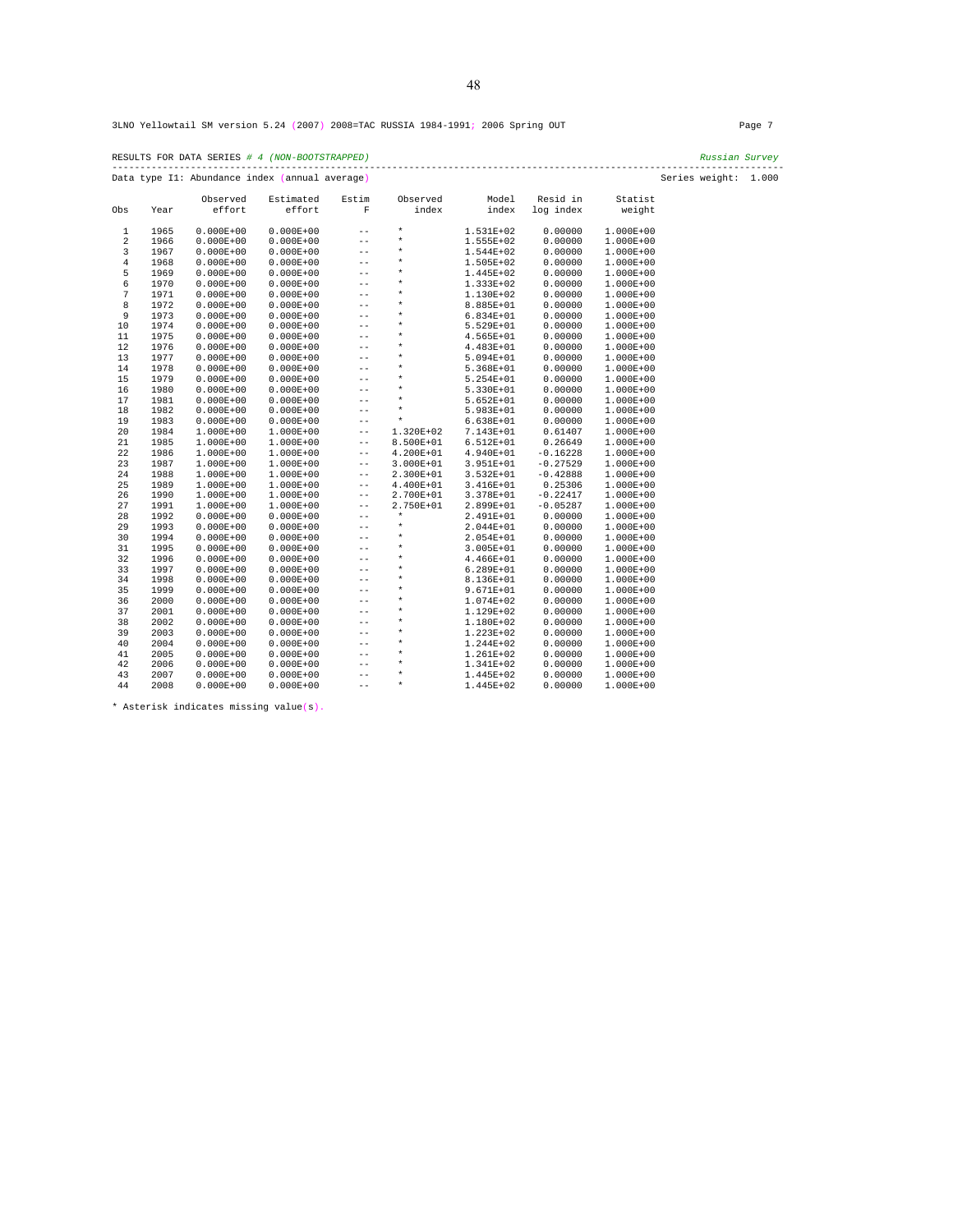RESULTS FOR DATA SERIES *# 5 (NON-BOOTSTRAPPED) Spanish Survey Converted biomass\_2006*  ------------------------------------------------------------------------------------------------------------------------ Data type I1: Abundance index (annual average) Series weight: 1.000

| Obs        | Year | Observed<br>effort | Estimated<br>effort | Estim<br>$\overline{\mathbf{F}}$ | Observed<br>index | Model<br>index | Resid in<br>log index | Statist<br>weight |  |
|------------|------|--------------------|---------------------|----------------------------------|-------------------|----------------|-----------------------|-------------------|--|
|            |      |                    |                     |                                  |                   |                |                       |                   |  |
| $1\,$      | 1965 | $0.000E + 00$      | $0.000E + 00$       | $\qquad \qquad -$                | $\star$           | 1.700E+02      | 0.00000               | 1.000E+00         |  |
| $\sqrt{2}$ | 1966 | $0.000E + 00$      | $0.000E + 00$       | $-$                              | $\star$           | 1.727E+02      | 0.00000               | $1.000E + 00$     |  |
| 3          | 1967 | $0.000E + 00$      | $0.000E + 00$       | $- -$                            | $\star$           | 1.715E+02      | 0.00000               | $1.000E + 00$     |  |
| $\bf{4}$   | 1968 | $0.000E + 00$      | $0.000E + 00$       | $- -$                            | $\ast$            | 1.671E+02      | 0.00000               | $1.000E + 00$     |  |
| 5          | 1969 | $0.000E + 00$      | $0.000E + 00$       | $- -$                            | $\star$           | 1.605E+02      | 0.00000               | 1.000E+00         |  |
| 6          | 1970 | $0.000E + 00$      | $0.000E + 00$       | $-$                              | $\star$           | 1.480E+02      | 0.00000               | $1.000E + 00$     |  |
| 7          | 1971 | $0.000E + 00$      | $0.000E + 00$       | $- -$                            | $\star$           | 1.256E+02      | 0.00000               | $1.000E + 00$     |  |
| 8          | 1972 | $0.000E + 00$      | $0.000E + 00$       | $\qquad \qquad -$                | $\star$           | 9.870E+01      | 0.00000               | $1.000E + 00$     |  |
| 9          | 1973 | $0.000E + 00$      | $0.000E + 00$       | $-$                              | $\star$           | 7.591E+01      | 0.00000               | $1.000E + 00$     |  |
| 10         | 1974 | $0.000E + 00$      | $0.000E + 00$       | $- -$                            | $\star$           | $6.142E + 01$  | 0.00000               | $1.000E + 00$     |  |
| 11         | 1975 | $0.000E + 00$      | $0.000E + 00$       | $- -$                            | $\star$           | 5.071E+01      | 0.00000               | $1.000E + 00$     |  |
| 12         | 1976 | $0.000E + 00$      | $0.000E + 00$       | $- -$                            | $\star$           | 4.980E+01      | 0.00000               | 1.000E+00         |  |
| 13         | 1977 | $0.000E + 00$      | $0.000E + 00$       | $-$                              | $\star$           | 5.659E+01      | 0.00000               | $1.000E + 00$     |  |
| 14         | 1978 | $0.000E + 00$      | $0.000E + 00$       | $-$                              | $\star$           | 5.963E+01      | 0.00000               | $1.000E + 00$     |  |
| 15         | 1979 | $0.000E + 00$      | $0.000E + 00$       | $\qquad \qquad -$                | $\star$           | 5.836E+01      | 0.00000               | $1.000E + 00$     |  |
| 16         | 1980 | $0.000E + 00$      | $0.000E + 00$       | $- -$                            | $\star$           | 5.921E+01      | 0.00000               | $1.000E + 00$     |  |
| 17         | 1981 | $0.000E + 00$      | $0.000E + 00$       | $- -$                            | $\star$           | 6.279E+01      | 0.00000               | $1.000E + 00$     |  |
| 18         | 1982 | $0.000E + 00$      | $0.000E + 00$       | $- -$                            | $\star$           | $6.646E + 01$  | 0.00000               | $1.000E + 00$     |  |
| 19         | 1983 | $0.000E + 00$      | $0.000E + 00$       | $- -$                            | $\star$           | 7.373E+01      | 0.00000               | 1.000E+00         |  |
| 20         | 1984 | $0.000E + 00$      | $0.000E + 00$       | $-$                              | $\star$           | 7.935E+01      | 0.00000               | $1.000E + 00$     |  |
| 21         | 1985 | $0.000E + 00$      | $0.000E + 00$       | $- -$                            | $\star$           | 7.233E+01      | 0.00000               | $1.000E + 00$     |  |
| 22         | 1986 | $0.000E + 00$      | $0.000E + 00$       | $\qquad \qquad -$                | $^\star$          | 5.488E+01      | 0.00000               | $1.000E + 00$     |  |
| 23         | 1987 | $0.000E + 00$      | $0.000E + 00$       | $-$                              | $^\star$          | 4.389E+01      | 0.00000               | $1.000E + 00$     |  |
| 24         | 1988 | $0.000E + 00$      | $0.000E + 00$       | $- -$                            | $\star$           | 3.923E+01      | 0.00000               | $1.000E + 00$     |  |
| 25         | 1989 | $0.000E + 00$      | $0.000E + 00$       | $- -$                            | $\star$           | 3.795E+01      | 0.00000               | $1.000E + 00$     |  |
| 26         | 1990 | $0.000E + 00$      | $0.000E + 00$       | $- -$                            | $\star$           | 3.753E+01      | 0.00000               | $1.000E + 00$     |  |
| 27         | 1991 | $0.000E + 00$      | $0.000E + 00$       | $-$                              | $\star$           | 3.221E+01      | 0.00000               | $1.000E + 00$     |  |
| 28         | 1992 | $0.000E + 00$      | $0.000E + 00$       | $-$                              | $\star$           | $2.767E + 01$  | 0.00000               | $1.000E + 00$     |  |
| 29         | 1993 | $0.000E + 00$      | $0.000E + 00$       | $\qquad \qquad -$                | $\star$           | 2.271E+01      | 0.00000               | $1.000E + 00$     |  |
| 30         | 1994 | $0.000E + 00$      | $0.000E + 00$       | $\qquad \qquad -$                | $\star$           | 2.282E+01      | 0.00000               | $1.000E + 00$     |  |
| 31         | 1995 | $1.000E + 00$      | 1.000E+00           | $\qquad \qquad -$                | $9.300E + 00$     | 3.338E+01      | $-1.27795$            | $1.000E + 00$     |  |
| 32         | 1996 | $1.000E + 00$      | 1.000E+00           | $\qquad \qquad -$                | 4.330E+01         | 4.961E+01      | $-0.13600$            | $1.000E + 00$     |  |
| 33         | 1997 | $1.000E + 00$      | $1.000E + 00$       | $\qquad \qquad -$                | 3.870E+01         | $6.986E + 01$  | $-0.59071$            | $1.000E + 00$     |  |
| 34         | 1998 | $1.000E + 00$      | $1.000E + 00$       | $\qquad \qquad -$                | $1.226E + 02$     | 9.037E+01      | 0.30498               | $1.000E + 00$     |  |
| 35         | 1999 | $1.000E + 00$      | 1.000E+00           | $\qquad \qquad -$                | 1.970E+02         | 1.074E+02      | 0.60639               | $1.000E + 00$     |  |
| 36         | 2000 | $1.000E + 00$      | 1.000E+00           | $\qquad \qquad -$                | 1.447E+02         | 1.193E+02      | 0.19290               | $1.000E + 00$     |  |
| 37         | 2001 | $1.000E + 00$      | 1.000E+00           | $- -$                            | 1.827E+02         | 1.254E+02      | 0.37617               | $1.000E + 00$     |  |
| 38         | 2002 | $1.000E + 00$      | 1.000E+00           | $\qquad \qquad -$                | 1.485E+02         | 1.310E+02      | 0.12507               | $1.000E + 00$     |  |
| 39         | 2003 | 1.000E+00          | 1.000E+00           | $\qquad \qquad -$                | 1.368E+02         | 1.358E+02      | 0.00713               | $1.000E + 00$     |  |
| 40         | 2004 | $1.000E + 00$      | $1.000E + 00$       | $\qquad \qquad -$                | 1.700E+02         | 1.382E+02      | 0.20692               | $1.000E + 00$     |  |
| 41         | 2005 | $1.000E + 00$      | 1.000E+00           | $\qquad \qquad -$                | 1.565E+02         | 1.400E+02      | 0.11105               | 1.000E+00         |  |
| 42         | 2006 | 1.000E+00          | 1.000E+00           | $\qquad \qquad -$                | 1.601E+02         | 1.490E+02      | 0.07211               | 1.000E+00         |  |
| 43         | 2007 | 1.000E+00          | 1.000E+00           | $\qquad \qquad -$                | 1.607E+02         | 1.605E+02      | 0.00109               | $1.000E + 00$     |  |
| 44         | 2008 | $0.000E + 00$      | $0.000E + 00$       | $- -$                            | $\star$           | 1.605E+02      | 0.00000               | $1.000E + 00$     |  |